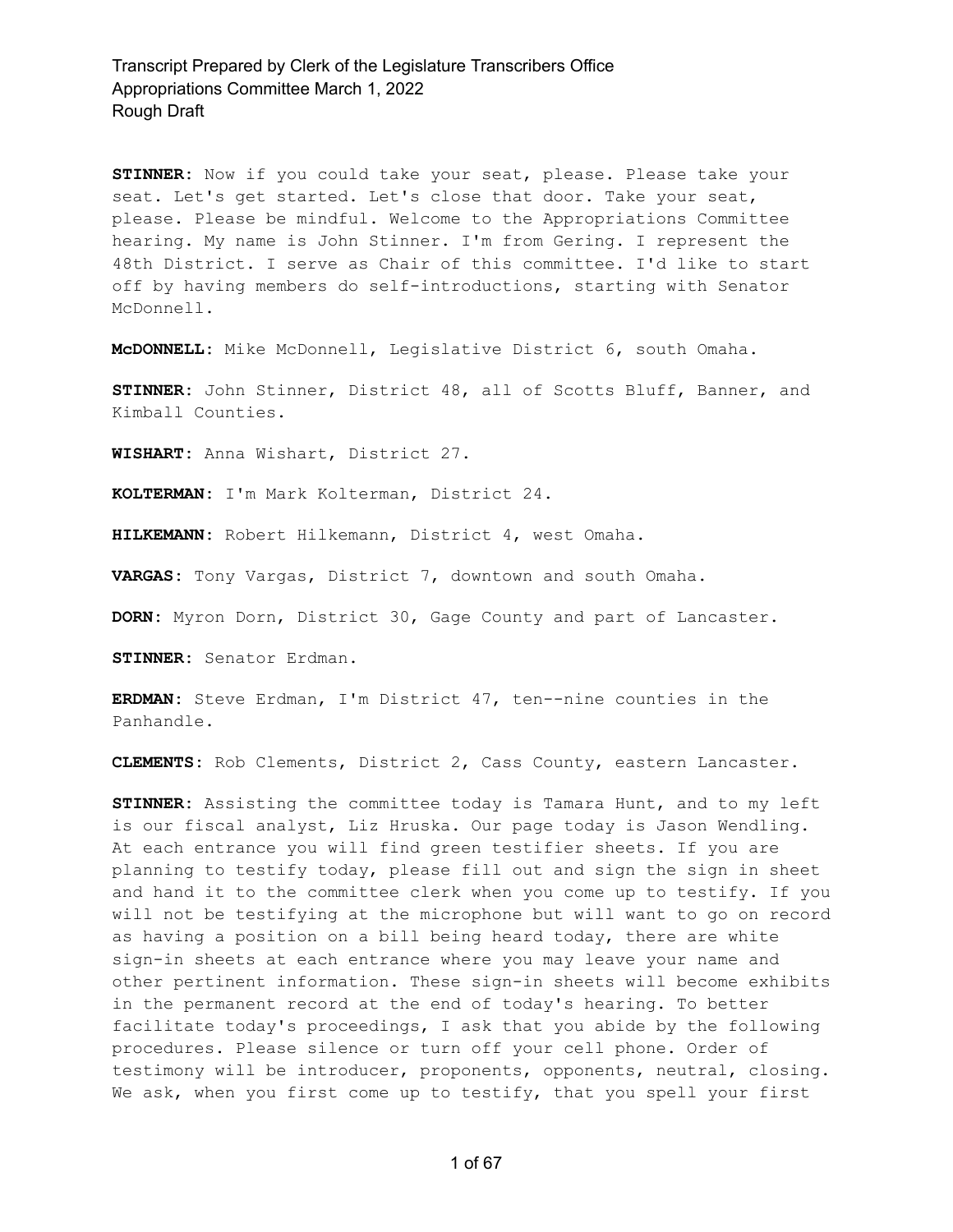and last name for the record before-- before testifying. Be concise. It is my request that you limit your testimony to five minutes. Written materials may be distributed to the committee members as exhibits only while testimony is being offered. Hand them to the page for distribution to the committee and staff when you come up to testify. We need 12 copies. If you have a written testimony but do not have 12 copies, please raise your hand at this time so the page can make copies for you. With that, we'll begin today's hearings with LB1131, Senator Morfeld.

**MORFELD:** Chairman Stinner, members of the Appropriation Committee, for the record, my name is Adam Morfeld; that's A-d-a-m M-o-r-f, as in "frank," -e-l-d, representing the "Fighting" 46th Legislative District, here today to introduce LB1131, my last bill ever to introduce before I'm term-limited. LB1131 would appropriate federal funds for bonus payments of \$1,000 each for every teacher, childcare worker, and healthcare worker. LB1131 would use the funds allocated to Nebraska using federal funds from the Coronavirus State Fiscal Recovery Fund under the American Rescue Plan Amendment. There are restrictions on how these funds may be used. One of the criteria is to provide premium pay for essential workers, offering diff-- additional support for those who bear the greatest health risks because of their service. Teachers, childcare workers, healthcare workers clearly fit this definition. According to the Legislative Fiscal Office, this bill would include 120,000 healthcare workers, 24,000 childcare workers, and 42,000 teachers. We estimate a total cost of \$186 million, but I just was looking at the fiscal note-- sorry-- one and-- I think I said \$186 million. I think the fiscal note says it's a lot less than that, so that's a good surprise, about \$144 million, including, I think, some overhead to actually administer the bonuses as well. A higher purpose for these funds do not exist, in my opinion, without our essential workers, who put their lives at risk so that we can continue to live ours the best that we could during this pandemic. There are some that say this wouldn't go far enough, and I don't disagree. Grocery store workers, farmers, first responders, food service workers, the list goes on. This is the least that we can do to thank these people who have showed us-- showed us and guided us through this pandemic. I would be happy to work with the committee on the details as to which agencies or agencies will administer this program, in addition to further refinement of who's available. I think it's really important that we provide this types of resources and funding to people who quite frankly worked long, long hours and put themselves and their families at risk for ours. I heard you favorable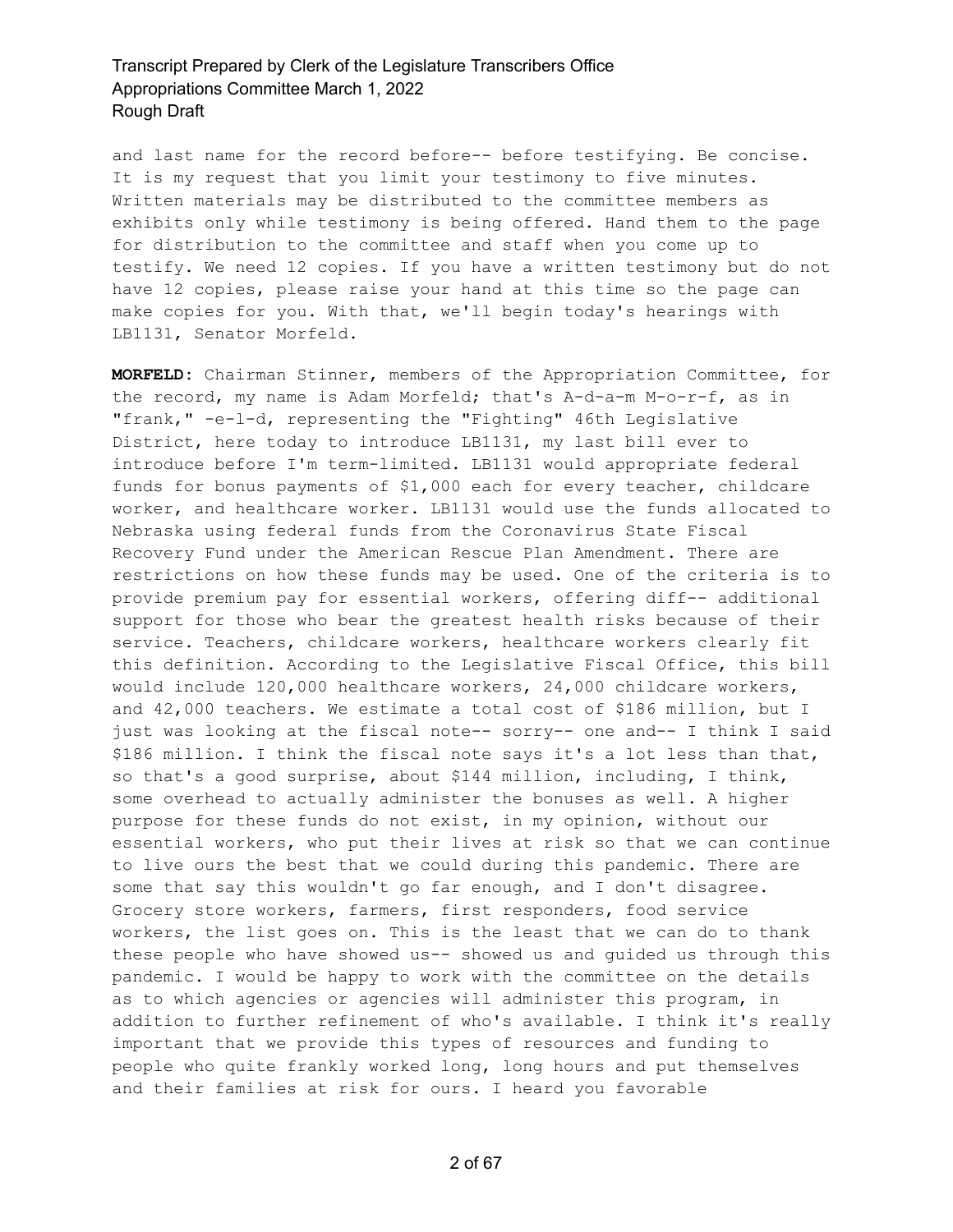consideration of this measure and I'd be happy to answer any questions that you may have.

**STINNER:** Any questions?

**MORFELD:** And I also have the sheet for the page.

**STINNER:** Senator Erdman.

**ERDMAN:** Thank you, Senator Stinner. Thank you, Senator Morfeld. I think you were correct. I think it is \$186 (million). The--

**MORFELD:** Oh, is it?

**ERDMAN:** The education has \$42 million and that Health and Human Services has 1.4 (million).

**MORFELD:** Oh, gotcha. OK.

**ERDMAN:** So I think it's-- I think [INAUDIBLE]

**MORFELD:** Yeah, thanks, Senator Erdman. I thought I was trying to help you guys out here.

**ERDMAN:** And so is there-- is there a provision that they have to work a period of time to get this or you're just going to give it to them, so be it, or what?

**MORFELD:** Well, so, I-- you know, that's-- that's actually a good point. I think that we could amend the legislation to make it so that they had to have worked during the-- the time of the pandemic. So what would that be? Two years ago this month, I think, is when it really started, so March of 2020, until, you know, now, I guess.

**ERDMAN:** OK, so when the-- when the teachers, they're-- they're under contract, so they're-- if you give them a thousand dollars, they're probably under a contract, so they're going to continue. But the other workers are at-will workers and they could take the thousand and quit. Correct?

**MORFELD:** They could, but it'd be for their service that they've- they've demonstrated over the last two years, so I don't think them quitting in this instance would be harmful to the intent of the legislation. It's for their service over the last two years during the pandemic.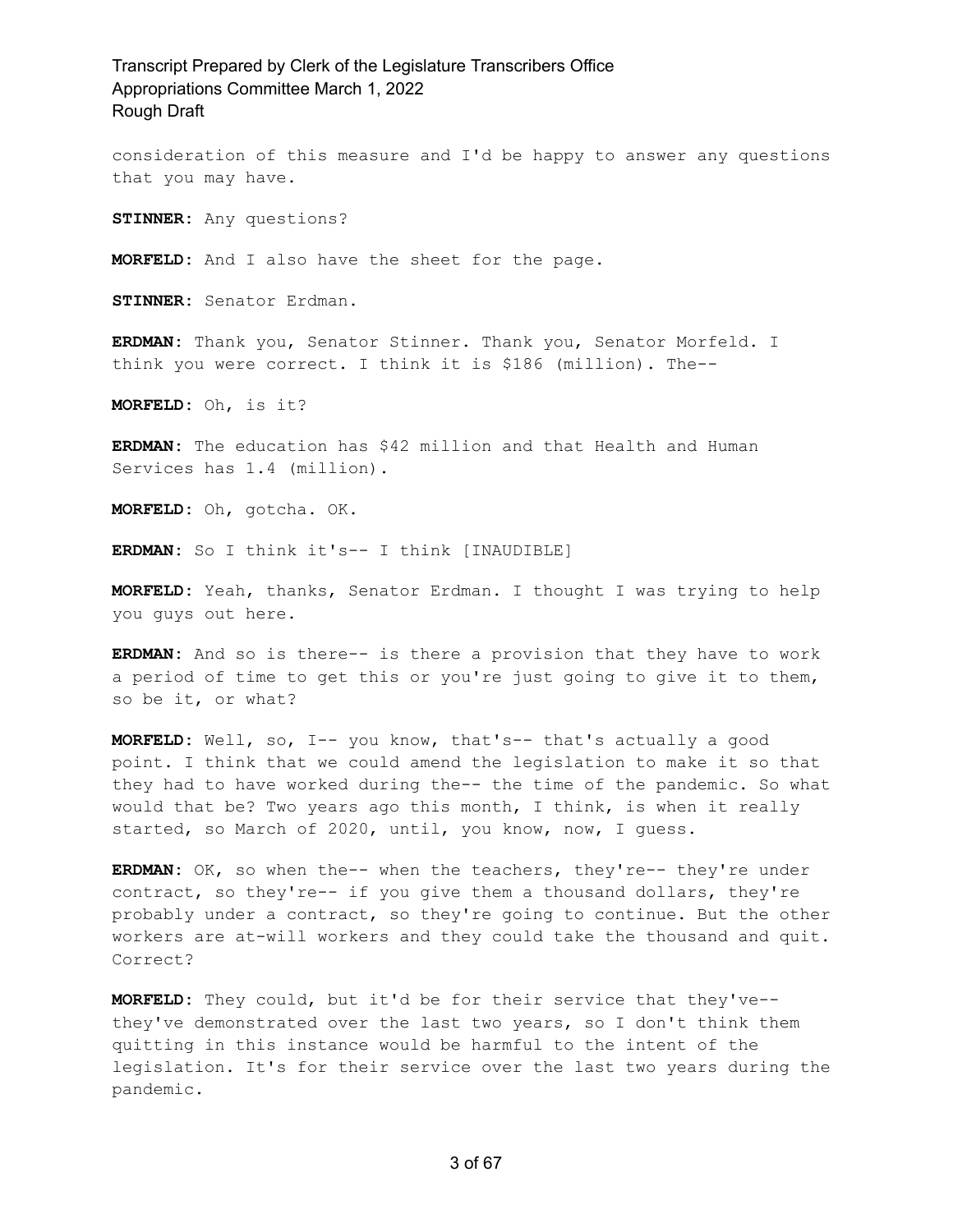**ERDMAN:** How's this different from the bill you brought yesterday, I think it was?

**MORFELD:** Well, the bill that I brought yesterday was trying to attract teachers to high-need areas using a \$10,000, you know, essentially kind of like one-time bonus payment. And that, I think it's a little bit different because we're trying to attract them and keep them there, so I think and amendment to that legislation, as we discussed in last committee hearing, would be appropriate to make sure that it's actually achieving its purpose, which is to attract and hopefully keep them there for somewhat period of time.

**STINNER:** Additional questions? Seeing none, thank you.

**MORFELD:** Thank you.

**STINNER:** Additional proponents? Afternoon.

**JACQELLE LANE:** Hello, good afternoon. My name is Jacqelle Lane, and that is J-a-c-q-e-l-l-e L-a-n-e. A very special thank-you to Senator Adam Morfeld and the committee for allowing me to speak today on behalf of the Nebraska State Education Association in support of LB1131. I have been a teacher since 2009. When I started teaching, I was 21 years old. Looking back, I was not ready for the-- for my student struggles or the obstacles that my colleagues and I would face. I remember clearly the very first time that a student of mine told me, right before I was about to administer a standardized test to the class, that she and her mother were homeless and hadn't slept the night before. What importance did the exam hold at the time in terms of that young woman's needs? None. I also remember going home that night and asking my family to assist me in purchasing necessary items for my classroom that would provide dignity to my students in need, most of whom were too proud or too embarrassed to ask for help. I reached out to my family for help because I was unable to provide these necessary items to my students on my teaching salary. After that incident, I created a closet in my classroom that had everything from clothing essentials to snacks and other necessary sanitary items that children might need. If you are a teacher and see a child struggling with poverty and, sometimes, sadly, neglect, it is important to-- it is impossible to look away. I'd like to tell you that my story is out of the ordinary and that I am an exception to the rule, but I cannot do that because that is just simply not the case. Most of the teachers that I know and work with use their own money from their own pockets to pay for necessary classroom materials for students and sometimes,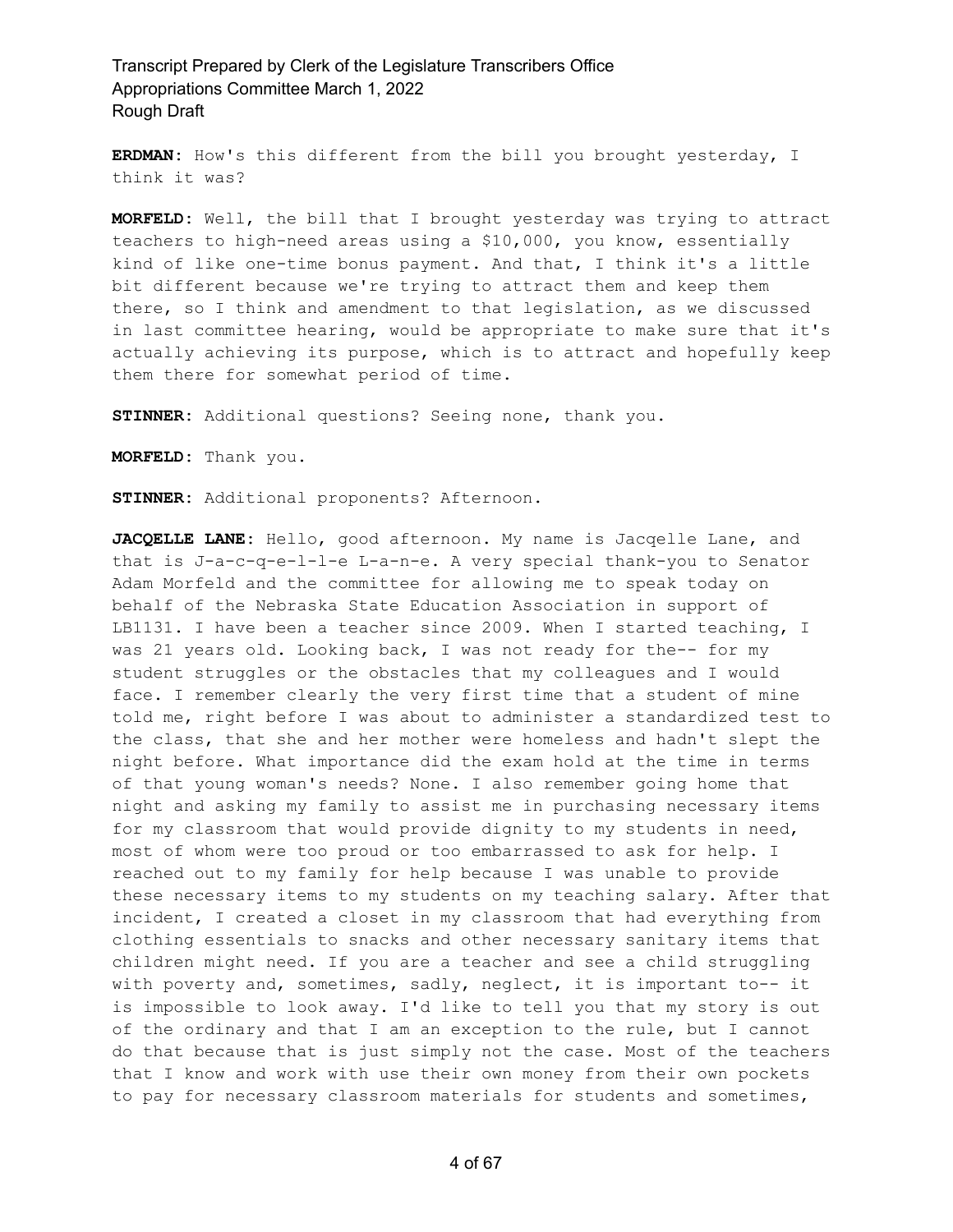sadly, even essential personal items for their students. Because of the increased need, this practice intensified during the pandemic. During the 2020-2021 school year, teachers spent an average of \$750 on personal funds to buy school supplies. That is the highest amount ever, according to an est-- assessment of teachers' psychological and financial well-being during the COVID 19 pandemic. With the fear of COVID 19 spreading throughout the nation's classroom, there was understandably a push to maintain cleanliness in all of our schools. Even the Centers for Disease Control weighed in with recommendations for schools and teachers. In particular, the CDC recommended that we clean and disinfect frequently touched surfaces and objects in our classrooms. The question is, who would pay for these products-- these products needed to protect students and teachers? As it turned out, most teachers used their own money to cover the cost of things such as hand sanitizers and wipes, according to a survey-- a survey by the Economic Policy Institute. That expense is in addition to the out-of-pocket money teachers spent on school supplies for which they were not reimbursed. I urge the committee to vote in support of LB1131 to reimburse hardworking teachers and staff who sacrificed financially during the pandemic and placed their students first every single day, even without the promise of reimbursement. And I thank the committee for your time.

**STINNER:** Thank you. Questions? Seeing none, thank you.

**JACQELLE LANE:** Thank you.

**STINNER:** Afternoon.

**ELIZABETH EVERETT:** Good afternoon. Chairman Stinner and members of the Appropriations Committee, my name is Elizabeth Everett, spelled E-l-i-z-a-b-e-t-h E-v-e-r-e-t-t, and I'm the deputy director of First Five Nebraska. First Five Nebraska is a statewide public policy organization that supports policies that promote quality early learning environments for all children in Nebraska. I'm here today to testify in support of the childcare components of LB1131. I would like to thank Senator Morfeld for his leadership on this issue. Instead of reading through the testimony, I'm going to go ahead and keep it brief. One of the things I just want to mention is that right now we are in a childcare crisis. Prior to the pandemic, Nebraska was losing around \$745 million annually because of lack of access to quality childcare. When you look at the mean average wage right now for childcare workers, which is around \$12, a \$1,000 bonus would go a long way to either support or recruit the current early childhood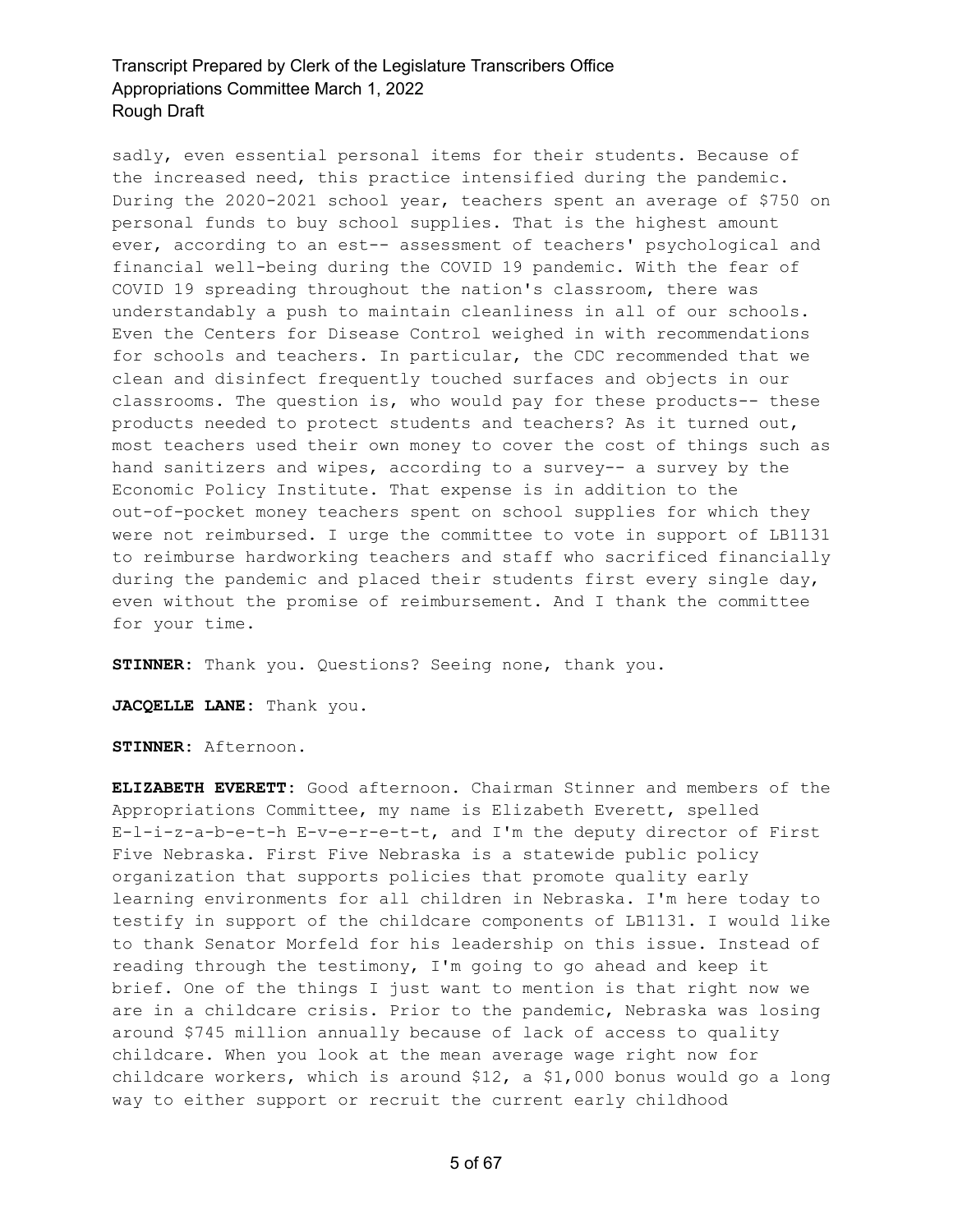workforce. Especially when we see a reduction of about 7 percent across the state, we do need those childcare workers to stay in their industry to help support our current working parents. Thank you. I'd be happy to answer any questions now.

**STINNER:** Thank you. Any additional questions? Do you have a figure on how many childcare people went out of business during the COVID crisis?

**ELIZABETH EVERETT:** I do. So right now, we saw about a 7.4 percent decrease in programs. So we dropped, I believe it was, around 200 or so programs. We went from around 2,860-ish-so programs down to 2,600-or-so programs. For employees, we've lost about a thousand or so employees just in the first quarter alone from the first quarter of 2020 to the first quarter of 2021. So we've seen a decrease from around 11,000 or so employees, down to 10,000 employees. When I testify on LB1203, I have those specific numbers in my testimony that I can provide you.

**STINNER:** Have you surveyed parents that are still staying at home or out of the workforce because they can't find adequate childcare?

**ELIZABETH EVERETT:** Yes, we have. For the most part, we have seen large childcare gaps. Again, when I testified for LB1203, I actually have an analysis that shows the childcare gaps by legislative district so you can understand how many childcare in your district-- how many children in your district don't have care right now. I'm actually a parent that have been on a waiting-- that has been on a waiting list since May of last year, and I have a four-month-old right now and I don't have childcare. The next available slot for me will be in April. And the only reason why I've been able to make it work is because I am fortunate enough to be able to fly both my mother and mother-in-law out here and pay for them to stay here and have my husband take time off work-- he's a law enforcement officer-- and have him care for my child so that I can actually come and testify today.

**STINNER:** You don't get much sleep, do you?

**ELIZABETH EVERETT:** I don't. I think she's taking every brain cell I have right now, but-- [LAUGHTER]

**STINNER:** Any additional questions? Seeing none, thank you.

**ELIZABETH EVERETT:** Thank you.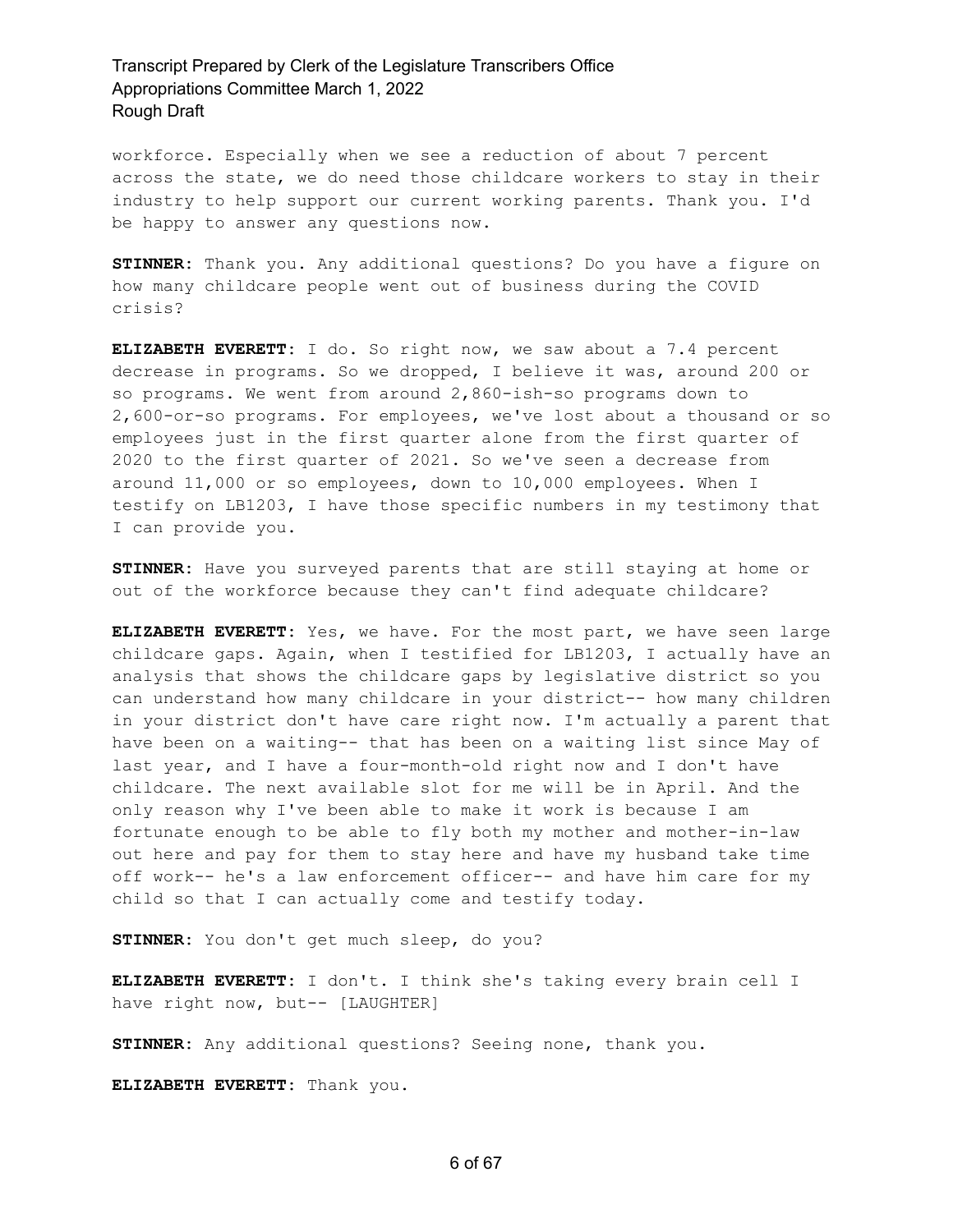**STINNER:** Additional proponents?

**TIM HRUZA:** Good afternoon, Chairman Stinner.

**STINNER:** Good afternoon.

**TIM HRUZA:** Members of the Appropriations Committee, my name is Tim Hruza, last name spelled H-r-u-z-a, appearing today on behalf of the Children and Families Coalition of Nebraska in support of this legislation. You typically hear from CAFCON with respect to child welfare provider rates, right? So we've spoken to you and appeared before you earlier this year. We do have a number of members who provide childcare services and have seen firsthand the impact that COVID has had on their staffing ability and the strain that it has put on their employees. We represent 10 agencies, mostly in the Omaha and Lincoln areas, but that provide services statewide and the child welfare arena. Several of them also have childcare providing-- provide childcare services for members of the community. I don't have anything additional to add from-- with respect to what the-- the first testifier had, but we do appreciate Senator Morfeld bringing this legislation and appreciate the-- the committee's attention to this issue, so.

**STINNER:** Very good. Questions? Senator Wishart.

**WISHART:** I was just going to say, Tim, for a second, I thought you were appearing on your own behalf because you have a little one as well.

**TIM HRUZA:** I do. I've got two right now and one stole a few hours from us last night, so [LAUGH] the one-year-old is not enjoying sleeping, so.

**STINNER:** Any additional questions? Seeing none, thank you.

**TIM HRUZA:** Thank you.

**STINNER:** Any additional proponents? Any opponents? Anyone in the neutral capacity? Seeing none, Senator, would you like to close?

**MORFELD:** This isn't the end. Obviously, we have like 27 or 26 days together, but I just want to close on my last bill and say it's been great serving with all of you guys in committee and appearing before you. So unless there's any other questions, that's all I have.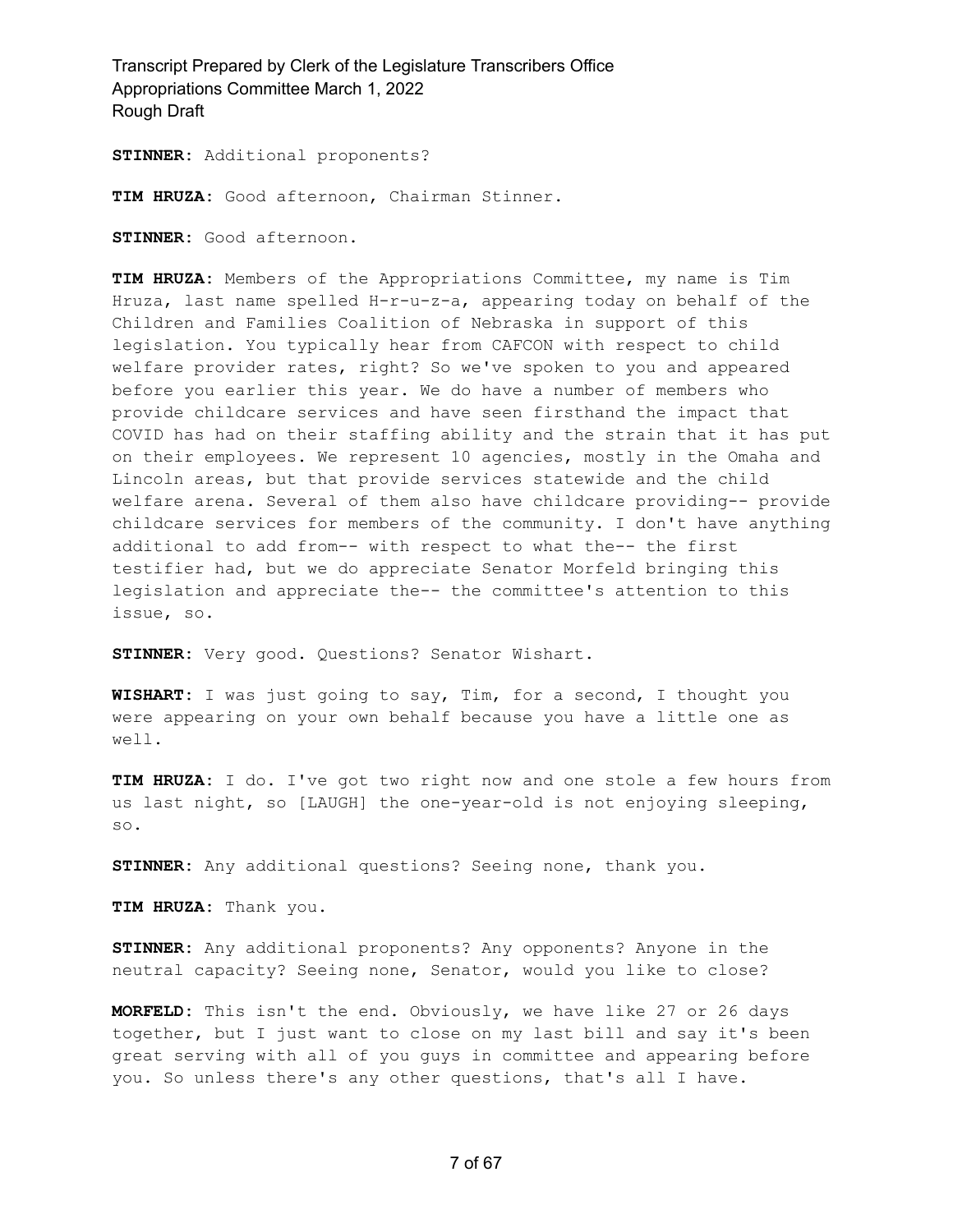**STINNER:** Questions? Seeing none--

**MORFELD:** OK, thank you.

**STINNER:** --thank you. We have 23 letters of support for LB1131 and that concludes our hearing on LB1131. We will now open on LB1161, Senator Wishart.

**WISHART:** I'm assuming we're starting on LB1161?

**STINNER:** Looks that way. Is that OK with you?

**WISHART:** Yep. Well, good afternoon, Chairman Stinner and members of the Appropriations Committee. My name is Anna Wishart, A-n-n-a W-i-s-h-a-r-t, and I represent the 27th Legislative District in west Lincoln and portions of southwestern Lancaster County. I'm here today to introduce LB1161, a bill that seeks to allocate \$1 million in American Rescue-- excuse me, American Recovery Plan Act dollars to the Department of Education to support students who are deaf and hard of hearing. For the last two years, it has been especially hard for deaf students that rely on ASL interpreters for communication assistance. These challenges include having to learn remote or with virtual settings, in masked environments, and often with interpreters who don't meet the minimum required 4.0 scores on the educational interpreter performance assessments. Despite the best intentions of NDE, local school districts, teachers and interpreters, many deaf students have struggled to have the same access to education as their peers, and ultimately college or future employment is at stake. Nebraska Special Education Rule 51 requires educational interpreters working in Nebraska schools to have an EIPA score of 4.0 or higher. For the 2020 and 2021 school years, 60 out of 99 educational interpreters in Nebraska schools hold that score. Providing funding and support for training and mentoring opportunities will further encourage interpreters to enhance their skill set of interpreting within the classroom. The director for the Commission for the Deaf and Hard of Hearing is here, and he will be testifying about how COVID-19, this pandemic, has especially impacted students who are deaf and hard of hearing in Nebraska. Thank you, and I'd be happy to answer any questions.

**STINNER:** Any questions? Senator Erdman.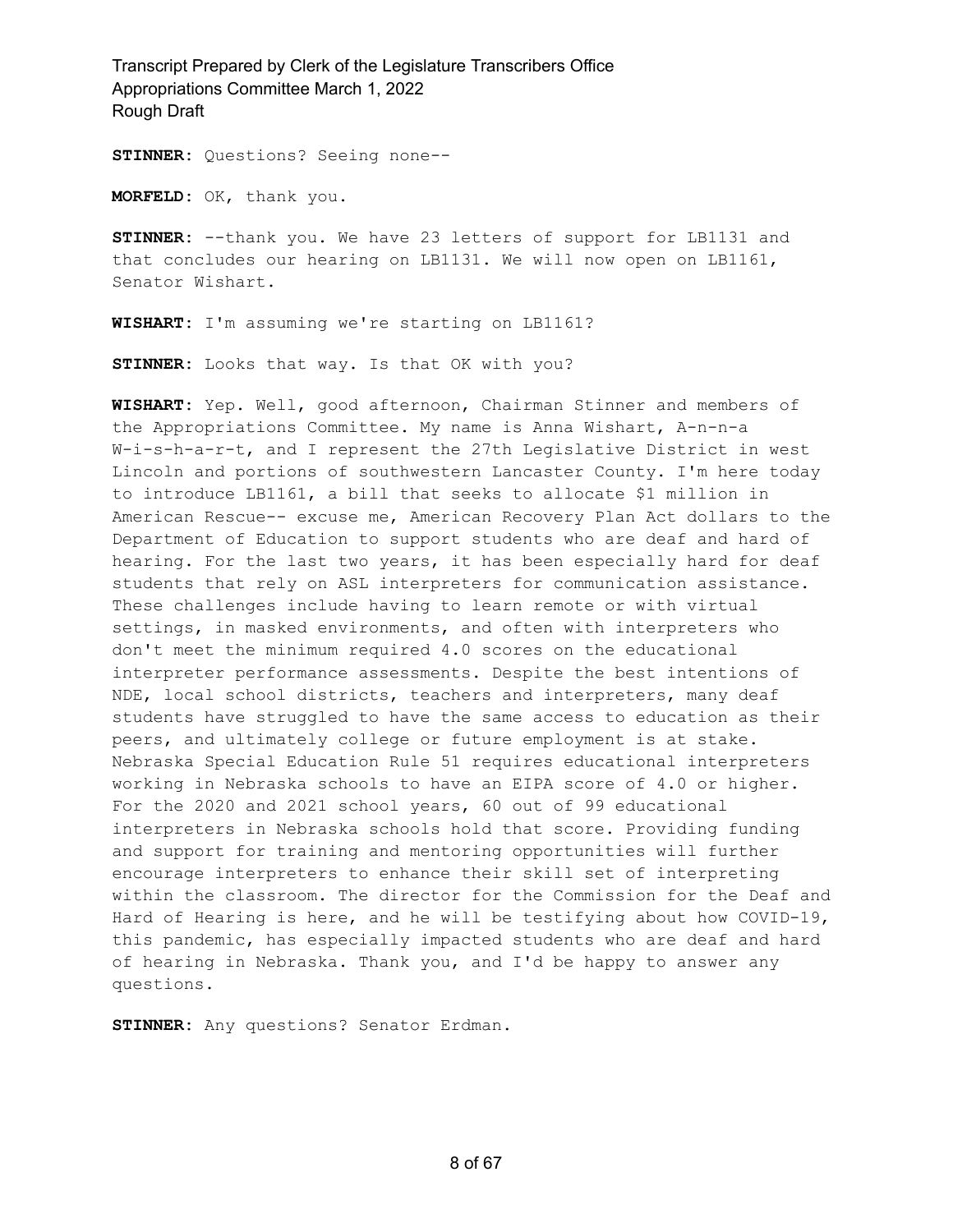**ERDMAN:** Thank you, Senator Stinner. Thank you, Senator Wishart. So tell me, at the end of the \$1 million, when that's used up, then what do we do?

**WISHART:** Well, this is one-time funding, and so the Appropriations Committee would have to decide. And I don't believe I'll be there at that time, but the next Appropriations Committee will have to decide whether this is worthy of additional funding.

**ERDMAN:** OK.

**STINNER:** Additional questions? Seeing none, thank you. Proponents?

**SHARON SINKLER:** Hi, good afternoon. We'd like to thank Senator Anna-- Anna-- Anna Wishart for her sponsorship and support of LB1161. My name is Sharon Sinkler; that's spelled S-h-a-r-o-n S-i-n-k-l-e-r. I'm the Interpreter Program Coordinator for the Nebraska Commission for the Deaf and Hard of Hearing. I am also a Nebraska licensed, national and state, certified sign-language interpreter, and I hold an educational interpreter certification. LB1161 would provide important funding dollars to the State Department of Education to be used exclusively for programs and support for those educational interpreters that Senator Wishart mentioned to provide services to students who are deaf and hard of hearing. For many of our deaf and hard-of-hearing students, access to a free and appropriate public education in mainstream schools is provided by educational interpreters. There are excellent interpreters working in K through 12 settings, and there is evidence that students can learn through an interpreter. However, even with a highly qualified educational interpreter, a deaf or hard-of-hearing student's full access to the content and social life in a classroom can be challenging. The certification level, skill level, and knowledge of the ed-- educational interpreter are critical and can affect the student's educational outcomes and successes. In the state of Nebraska, there are approximately 300 deaf and hard-of-hearing students who use interpreters, and there are approximately 100 interpreters. The funding would go directly to the Department of Education to support these interpreters in meeting the EIPA Level 4.0. Even though many of these interpreters who work with our deaf and hard-of-hearing children do not have performance skills, as Senator Wishart pointed out, that are necessary to provide students access to their education, they may not be receiving adequate training that significantly improves their skills. Those educational interpreters with inadequate skills can and do render the classroom content incoherent. Interpreters with weak performance skills do not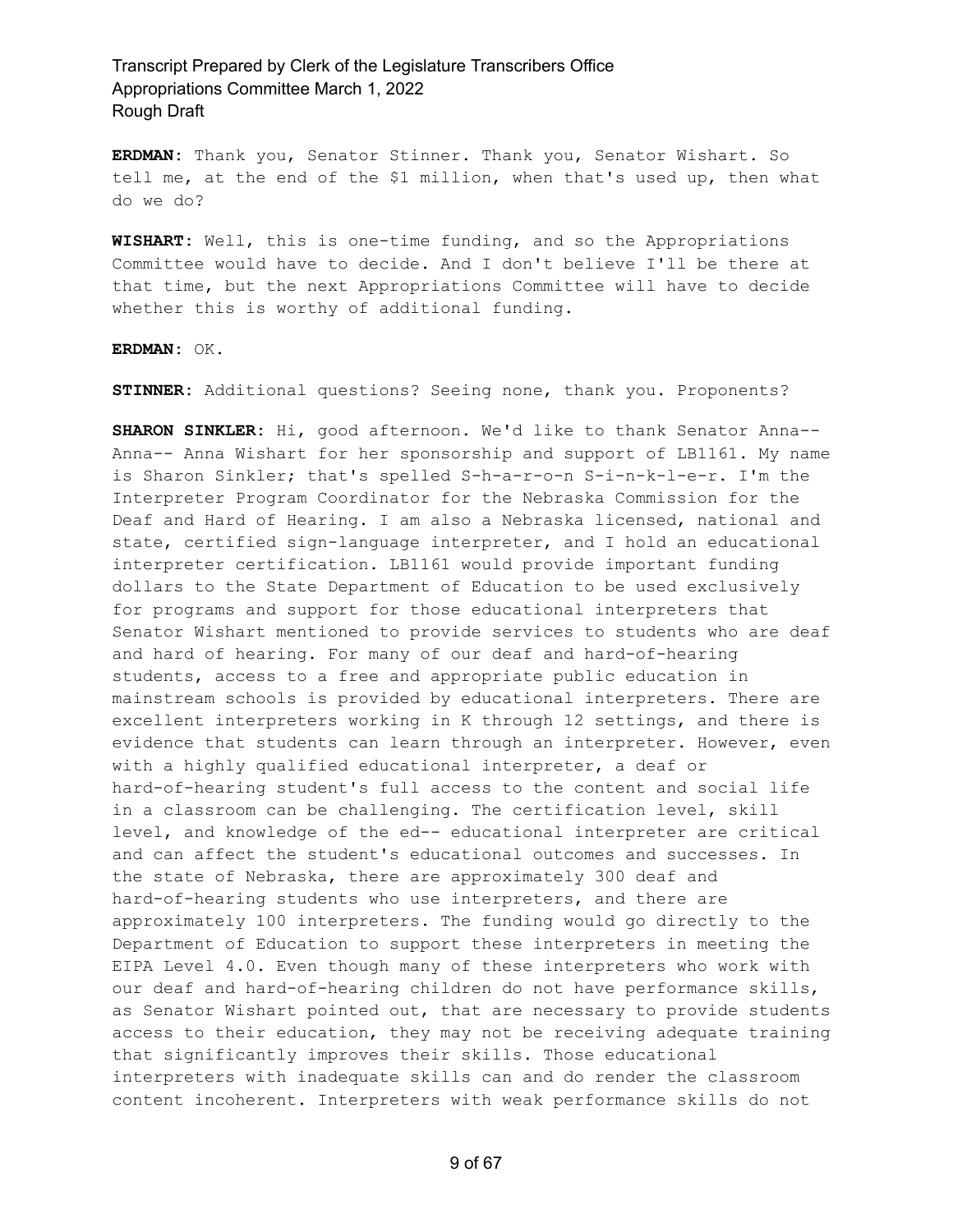simply just modify the teacher's message so that it's simpler. There are many omissions of key concepts and concepts that are-- aren't understandable in the interpreted message. These errors, the distortions and deletions, have a large detrimental effect on a young learner, especially one who is maybe already behind his or hear-- his or her hearing peers. The classroom content at is-- as it is delivered to the student, is unlikely to be the same as what hearing students are hearing. The fact that our children are-- and our youth who are receiving these inaccurate interpretations is also troubling. Hearing, deaf, and hard-of-hearing children are still learning how to use language in their elementary years, and schools provide an essential form of linguistic input for all children. So let us continue to foster and support positive educational outcomes for Nebraska's deaf and hard-of-hearing children by providing quality training to improve educational interpreters' certification levels, thereby providing improved opportunities for educational equities, not inequities. Thank you.

**STINNER:** Thank you. Questions? Seeing none, thank you. Additional proponents?

**DANIELLE CONRAD:** Hello, good afternoon. My name is Danielle Conrad. It's D-a-n-i-e-l-l-e, Conrad, C-o-n-r-a-d. I'm here today on behalf of the ACLU of Nebraska. Just wanted to provide our support in person to Senator Wishart and thank her for her leadership on this critical issue. I can tell you that over the course of the pandemic, and actually preceding and-- and still today, the ACLU frequently receives requests through our legal intake line from students and families that are struggling with issues to facilitate their-- their educational rights and their educational access, so we see this as a key investment in advancing key civil rights issues related to disability rights and we think that this would be a smart and wise and needed investment to ensure that we can really afford a quality education to every single student in Nebraska to provide more resources, particularly for those schools that-- that don't have as many resources. We've litigated issues related to ensuring language access in a host of contexts, in an incarcerated-- an incarceration kind of setting in a school, in a school activities setting, which we're working on right now in a-- a high-profile case. And-- and we definitely think that, you know, this is part and parcel with that, that body of work, so, happy to answer any questions.

**STINNER:** Any questions? Seeing none, thank you.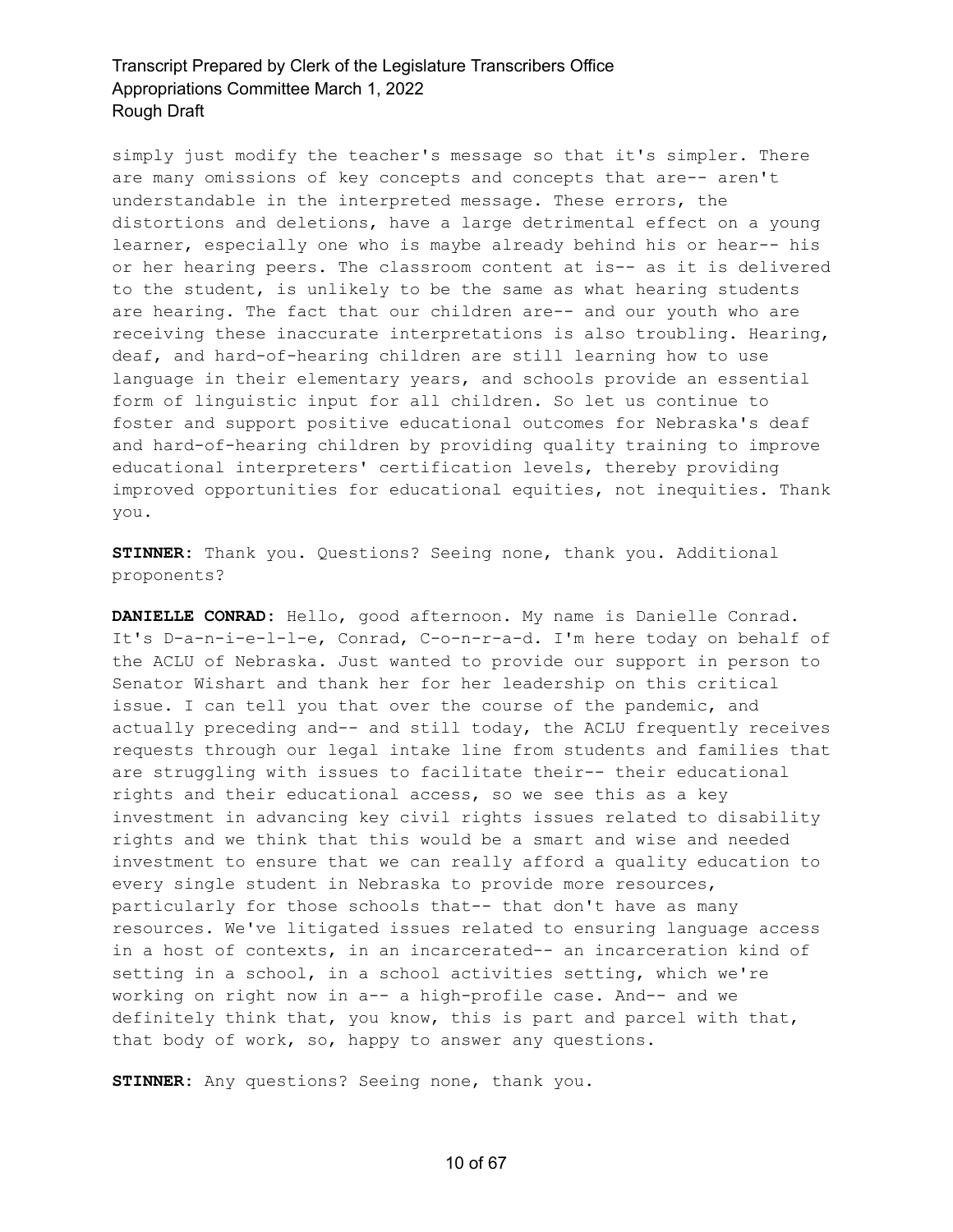**DANIELLE CONRAD:** OK, thanks.

**STINNER:** Additional proponents? Seeing none, do you have any more proponents? OK, any opponents? Anyone in the neutral capacity? Seeing none, Senator, would you like to close?

**WISHART:** Yes, I would like to close. First of all, Senator Erdman, I was thinking a little bit more about your question. And in terms of this specific funding, this is an example actually of something that does work a little bit better as one-time because if we invest a million in the current interpreters that exist in the state to upskill them in terms of their level of quality of interpre-- interpretation, that will exist for the length of the time that they're working in that field. So it will have a lasting impact with a one-time fund. Colleagues, you know, I-- in first grade, one of my best friends was deaf and I remember witnessing how challenging it was for her to learn. And-- and all of us have struggled, if we just think about recently, being in a room down the hallway in which we could not hear each other and how much that impacted our ability to communicate and make important decisions. And then you think about what that's like every day of your life as an elementary school. So I do think that when we're thinking about ARPA and how we invest these dollars in people who could really benefit the most, we need to make sure that we're investing in our deaf and hard-of-hearing community members. Thank you.

**STINNER:** Thank you. Questions? Seeing none, that-- there are six letters of support, none in opposition, and none in neutral, so that concludes our hearing on LB1161. We'll now open on LB1162. Senator Wishart.

**WISHART:** Well, good afternoon again, Chairman Stinner and members of the Appropriations Committee. My name is Anna Wishart, A-n-n-a W-i-s-h-a-r-t, and I represent the 27th Legislative District in west Lincoln and portions of southwestern Lancaster County. I'm here today to introduce LB1162, a bill that seeks to allocate \$500,000 in American Rescue-- excuse me, American Recovery Plan Act dollars- there's been a lot of these funds coming through here-- to the Commission for the Deaf and Hard of Hearing. These dollars would go to support in-person interpreting in rural Nebraska and legal communication access. Nebraskans in rural areas who are deaf or hard of hearing struggle to receive quality and effective communication access through in-person interpreting, and the COVID-19 pandemic and the corresponding workforce shortages have only exacerbated these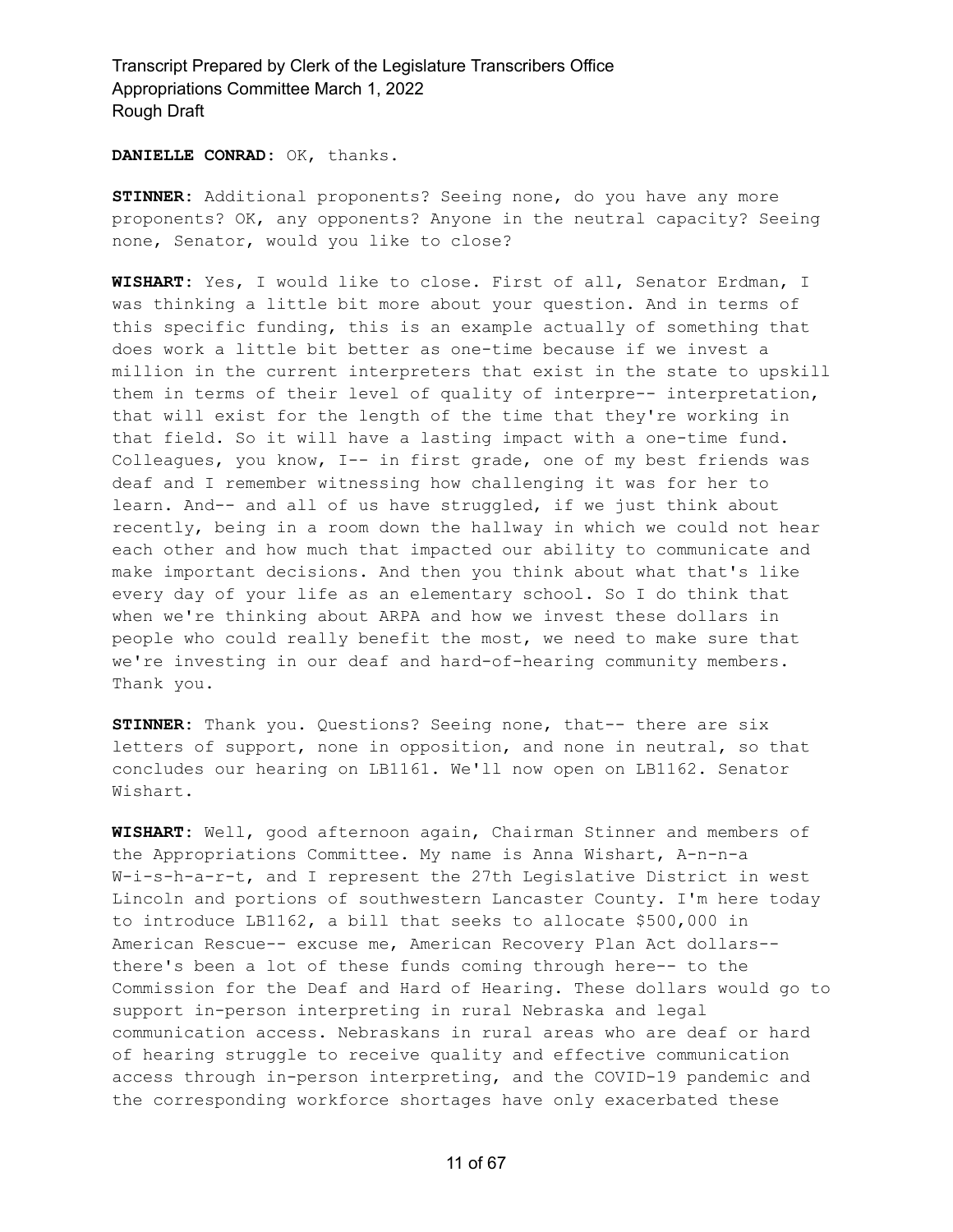challenges. With additional funding, qualified and licensed interpreters will be more accessible to interpret in rural areas. In addition, interpreters will also be provided for people who are deaf and hard of hearing outside of the courtroom. In many cases, while an interpreter is provided outside the courtroom, there are instances where an interpreter is needed for meetings with lawyers outside of court. Again, I want to thank director Wyvill for being here today, and his team of supporters, to discuss the needs of the deaf and hard-of-hearing community following the COVID-19 pandemic. Thank you, and I'd be happy to answer any questions you may have.

**STINNER:** Any questions? Senator Erdman.

**ERDMAN:** Thank you, Senator Stinner. Thank you, Senator Wishart. So define "rural."

**WISHART:** I would say rural would be, you know, anything super west of the state. I'm trying not to fall into your trap, Senator. [LAUGH]

**ERDMAN:** No [INAUDIBLE]

**WISHART:** No, I would say-- I would say the further west you go in Nebraska, the harder it is for people who live in that portion of the state to have access to qualified interpreters for their day-to-day life.

**ERDMAN:** So if one is making an application for those funds, who will be determining whether that's rural, the department?

**WISHART:** Oh, I'm happy to-- to-- to work with Director Wyvill and you on-- on further narrowing that down to ensure that it's where the need is. My goal is that it helps for people who exist in an area where there are very few interpreters to-- to be able to increase the amount of access they have.

**ERDMAN:** And you don't have to go west. It could be north or south.

**WISHART:** Could be north, it could be south, yeah.

**ERDMAN:** Right, but I just-- it just seem to me that we should define what, you know, what's--

**WISHART:** Yeah.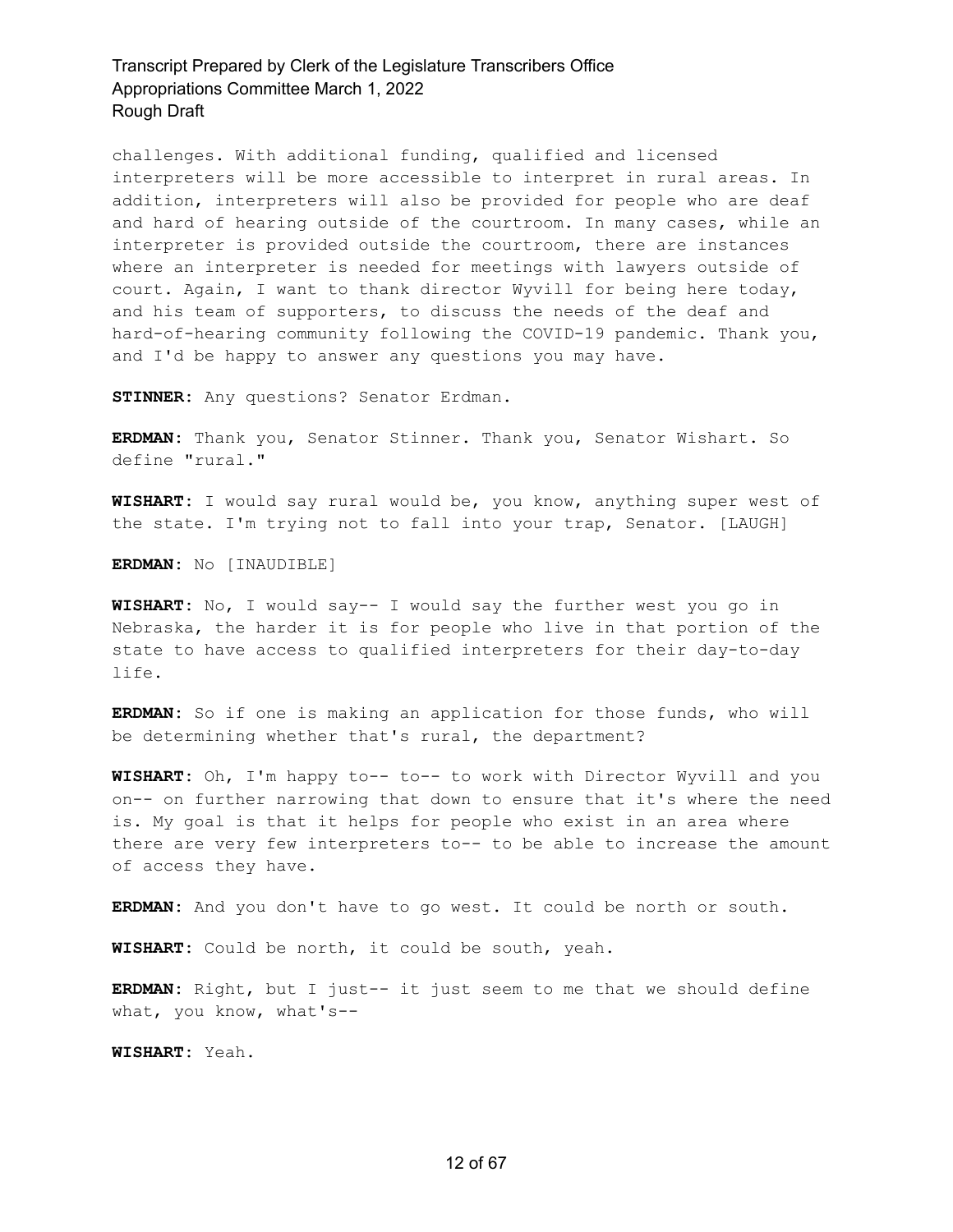**ERDMAN:** [INAUDIBLE] school less than 300 people or, you know, some- achieving some differentiation or--

**WISHART:** Yeah, and the director will be able to talk specifically to the areas that are struggling the most.

**ERDMAN:** OK.

**STINNER:** Additional questions? There is one definition of "rural," being outside the SM-- SMA districts, which is statistical metropolitan areas. We have three of them, which is Omaha, Lincoln and Grand Island. But I think what you would like to see, or just to add, is take a look at the counties and the population of different counties, and maybe that's a good, good way of distributing these types of money. That's-- that's my input anyhow.

**WISHART:** Yeah. I just want this-- these dollars to go where the need is.

**STINNER:** All right. Any additional questions? Thank you. Good afternoon.

**JOHN WYVILL:** Good afternoon, Chairman Stinner, members of the Appropriations Committee. My name is John Wyvill, J-o-h-n W-y-v, as in "victor, -i-l-l. I am the executive director for the Nebraska Commission for the Deaf and Hard of Hearing. I am here in very strong support, on behalf of my full board and team, in support of Senator Wishart's legislation to provide relief and support for-- and live interpreters for rural areas. And to answer your question, Senator, being from Lincoln, my definition of "outside rural" is outside of Lincoln and Omaha, and we have seen across the-- across the board. Whether it be Broken Bow, Red Cloud, into Valley and Scottsbluff or up in Valentine, the need for interpreters, live interpreters for medical settings, bank settings, legal settings, and a number of different settings, you know, we cannot meet the demand. Under this proposed bill, if it is funded, would allow interpreters to be able to travel to those important things without imposing burdens on small businesses, on hospitals, on doctors' offices, clinics, and school in a need-- where they need community licensed interpreters. We have seen the access, the communication access, very clearly under Senator Vargas's bill for the health inequities that we are seeing across the state. We are also seeing it in the legal setting, and it all has been exacerbated by the COVID pandemic. And you see people, as they emerge from the pandemic, needing services, so this is a bill for one-time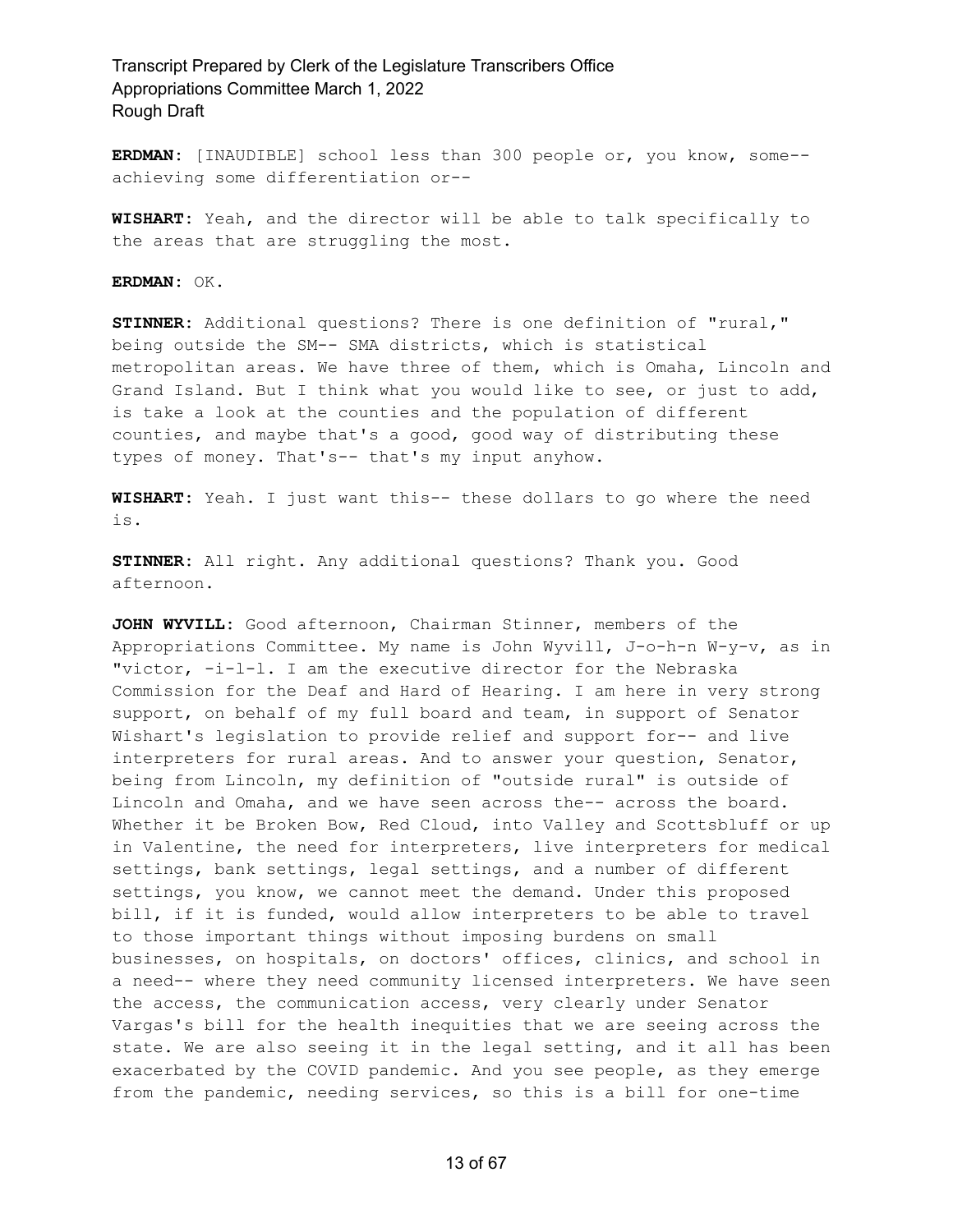funding that would definitely help a broad gamut of individuals ranging from small businesses, universities, schools, a number of different forums, as well as the deaf community. And in this, in describing being deaf by Helen Keller, one of the most famous deaf-blind advocates, says being blind cuts you off from things, being deaf cut you off from people. Under this bill, we provide access to the critical things that many of us take for granted. In closing, for my comments, members of the committee, want to thank you for your dedication and devotion for your job because it's not easy, because I am sure, with the Rescue funds, you never realized how many friends that you had out there in Nebraska [LAUGHTER] and understand that there was a lot of different pressing need and that you have the unenviable task of de-- debating the many balancing and competing needs that need to be addressed out there. And all that we're asking for is a few dollars to be allocated for the deaf and hard-of-hearing community, which represents 20 percent of our population; and for deaf, 1. And I close for any questions that you may have. Any questions?

**DORN:** Yeah.

**STINNER:** Senator Dorn.

**DORN:** Thank you, Chairman Stinner. Thank you for being here. I was going to ask Senator Wishart, but the need out in the rural part of Nebraska, it's not being met today or because of lack of funding or because of lack of interpreters or why-- why come for that part versus the Lincoln part included in it?

**JOHN WYVILL:** Well, there's a greater concentration of interpreters in the Lincoln and Omaha area that are able to travel. But, for example, to use Senator Stinner's district in the valley out in Scottsbluff, there's only one or two interpreters that perhaps may be licensed, so you have a shortage and then you have the ability of getting a live interpreter there. And so why does a live interpreter matter? Because in some particular instances an in-person interpreter in a medical setting or a school setting might get the whole context, as opposed to being on a tablet and you're getting one-dimensional, so under the bill and funding, would enable the interpreter to come from Omaha. So somebody in the district say, I can't afford an interpreter coming from Lincoln to do this because I have to pay for travel, I have to pay for the hotel, I have to pay for meals, and that's what that bill provides for. It's a commonsense solution to say, hey, we have a large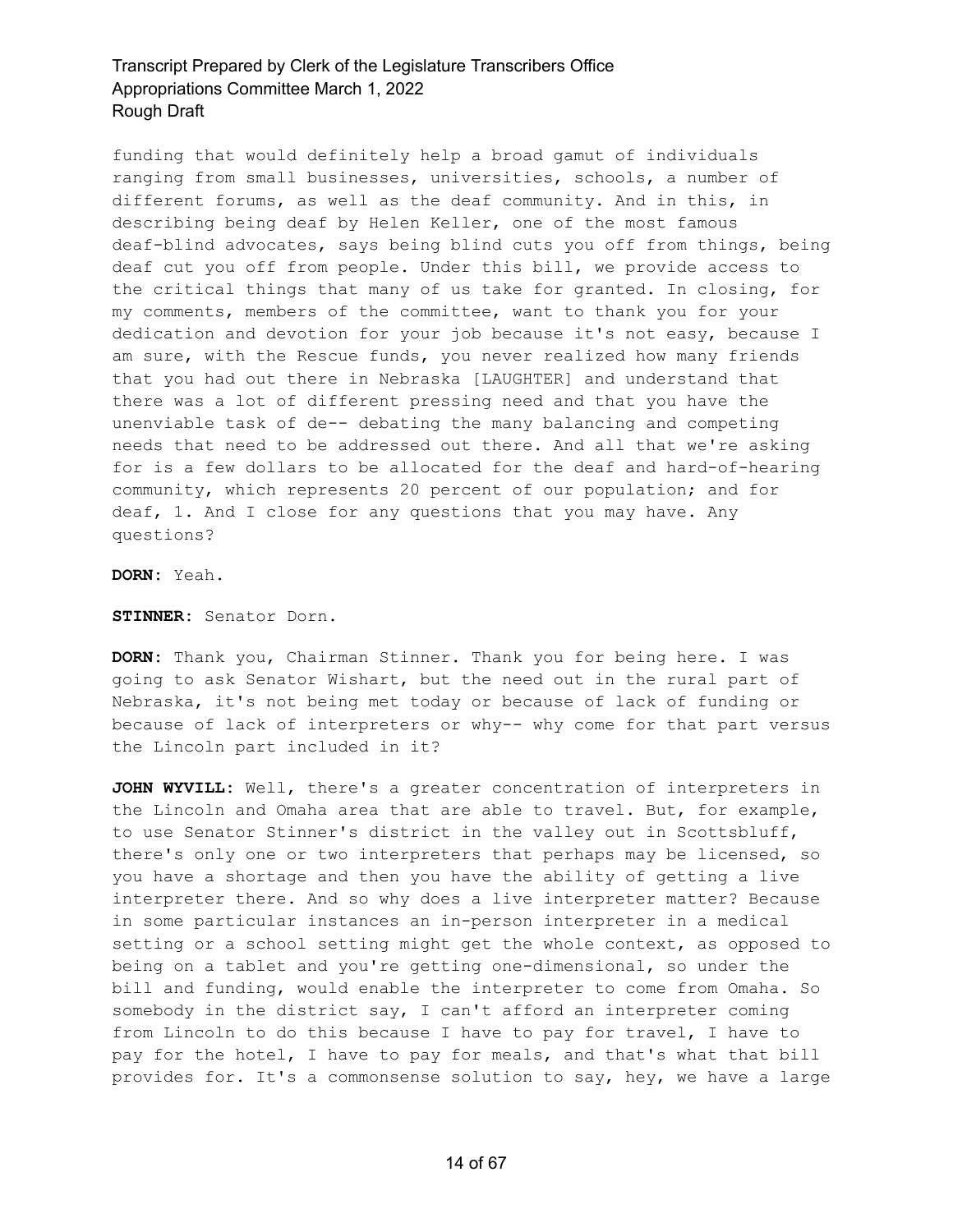influx of people that need services in a short time. And this is what we think would help, so hopefully that answers your question.

**DORN:** Well, back to my-- I mean, my next question then, who is picking up all that now, the people themselves or-- or is there grants or-- or aren't there anything or what?

**JOHN WYVILL:** They're not.

**DORN:** They're not.

**JOHN WYVILL:** Not. So, for example, in your district, for example, down in-- in Hickman Haven Manor, for example, assisted living, if they need a live interpreter-- I don't know if they do, but I'm just using that as an example-- then they'll have to say, well, we can't get a live interpreter, maybe we're going to go by notepad and write on a whiteboard back and forth. And then I think the best analogy, Senator, is imagine being in a foreign country, not speaking the language, and there's nobody there that you can communicate with. What is the communication strategy? You can try to-- the-- by virtual, you can try communicating back and forth, and it's just not effective in the best circumstance, and we've seen that across the board.

**DORN:** Thank you.

**STINNER:** Senator Kolterman.

**KOLTERMAN:** Thanks for coming today. Can you tell me who-- who trains interpreters in the state of Nebraska and how many are in training at the present time?

**JOHN WYVILL:** There are two groups of interpreters that get training. For the educational interpreters, the Department of Education and the educational service units are responsible for the training. For community interpreters, the responsibility for the training is on each individual licensed interpreter, very similar to lawyers and accountants and doctors, that they have continuing training education. However, our agency, with Sharon Sinkler here, does provide training through the cash fund that we receive from licensure fees and provides training for either in-person or Zoom training.

**KOLTERMAN:** You know approximately how many are in training right now?

**JOHN WYVILL:** The training is ongoing, if I understand your question. There's about approximately 100 licensed community interpreters that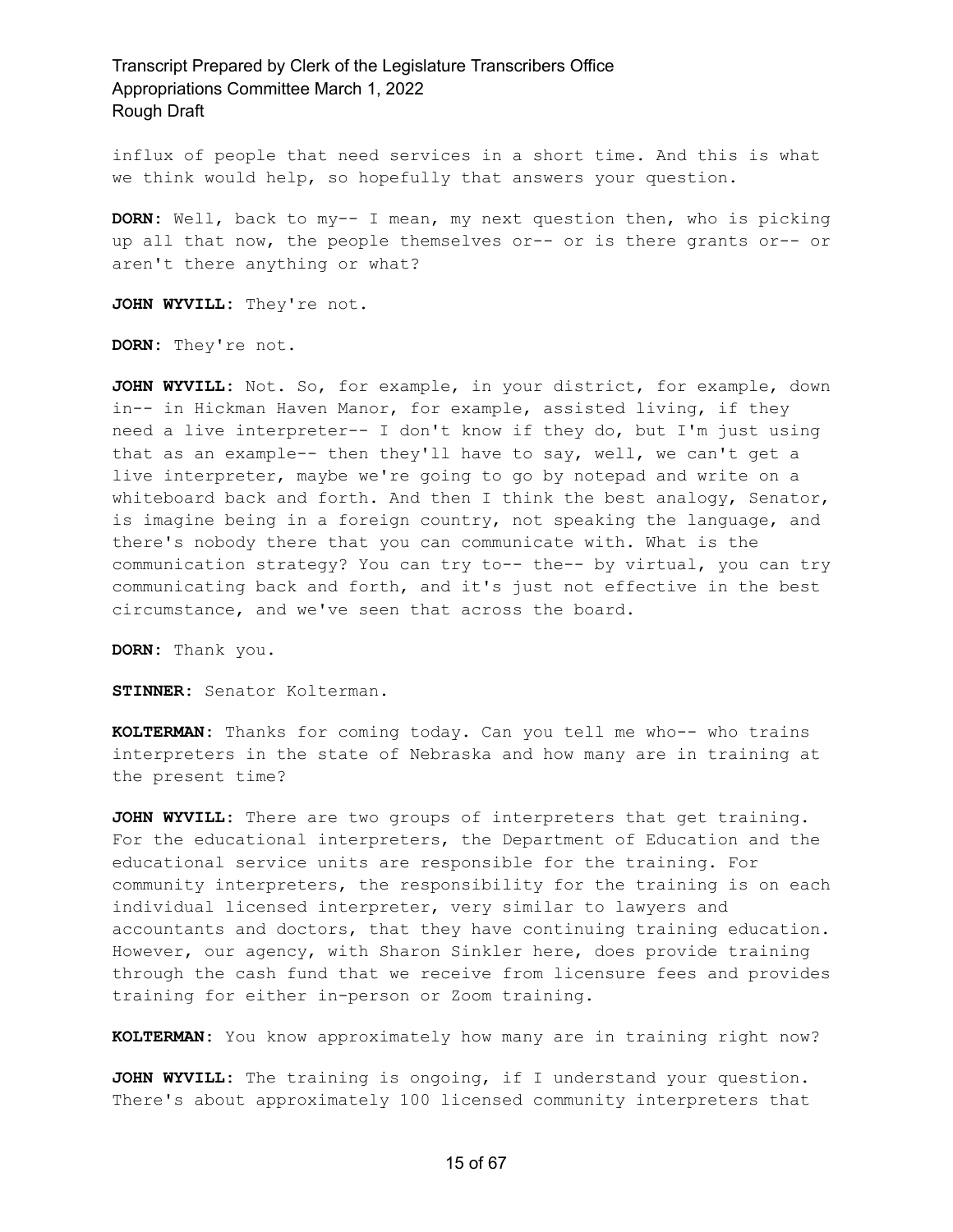are required to have continuing education and then have to train. In the schools, for example, there are schools, like, for example, University of Nebraska at-- in Omaha that has a training program, and they may have a handful of interpreters, but because of the shortage, you're having the school system and the private sector fighting for that, so we have one interpreter that works for us, Abby [PHONETIC], that's in the audience today, who's an apprentice licensed through the graduate of an interpreter program, so the numbers are small, and then the fighting between private sector, government sector, and the schools then.

**KOLTERMAN:** Thank you, John.

**STINNER:** Additional questions? Seeing none, thank you very much.

**JOHN WYVILL:** Thank you, sir.

**STINNER:** Appreciate it.

**DANIELLE CONRAD:** Hello again. My name is Danielle Conrad. It's D-a-n-i-e-l-l-e, Conrad, C-o-n-r-a-d. I'm here today on behalf of the ACLU of Nebraska. We want to thank Senator Wishart for her leadership in bringing forward this important measure. And I just wanted to, in addition to the support we provided and a little bit of background in the previous bill in regards to disability rights that are really at the root of both of these pieces of legislation, I just also wanted to bring the committee's attention to the fact that ensuring language access is part of our long-standing and proud civil rights laws on the federal, state and local level. And actually, just last year, the ACLU of Nebraska did a survey of law enforcement agencies across Nebraska to see whether or not we were in compliance with ensuring language access for non-English speakers and for deaf and hard- hard-of-hearing Nebraskans that are coming into contact with law enforcement and our legal system. And what we found, as you might imagine, is a great deal of divergent approaches when it comes to meeting best practices, having policies in place, being able to identify who's in need of services, and then having trained interpreters available, because basically what the law requires, and I'm boiling it down here, but is that everybody needs to be on equal footing when they're interacting with the legal system, whether that's the law enforcement, whether that's the courts, and so that we need- we have an obligation to ensure that we have trained interpreters there to protect people's rights and-- and to facilitate communication, which ultimately helps to build trust within the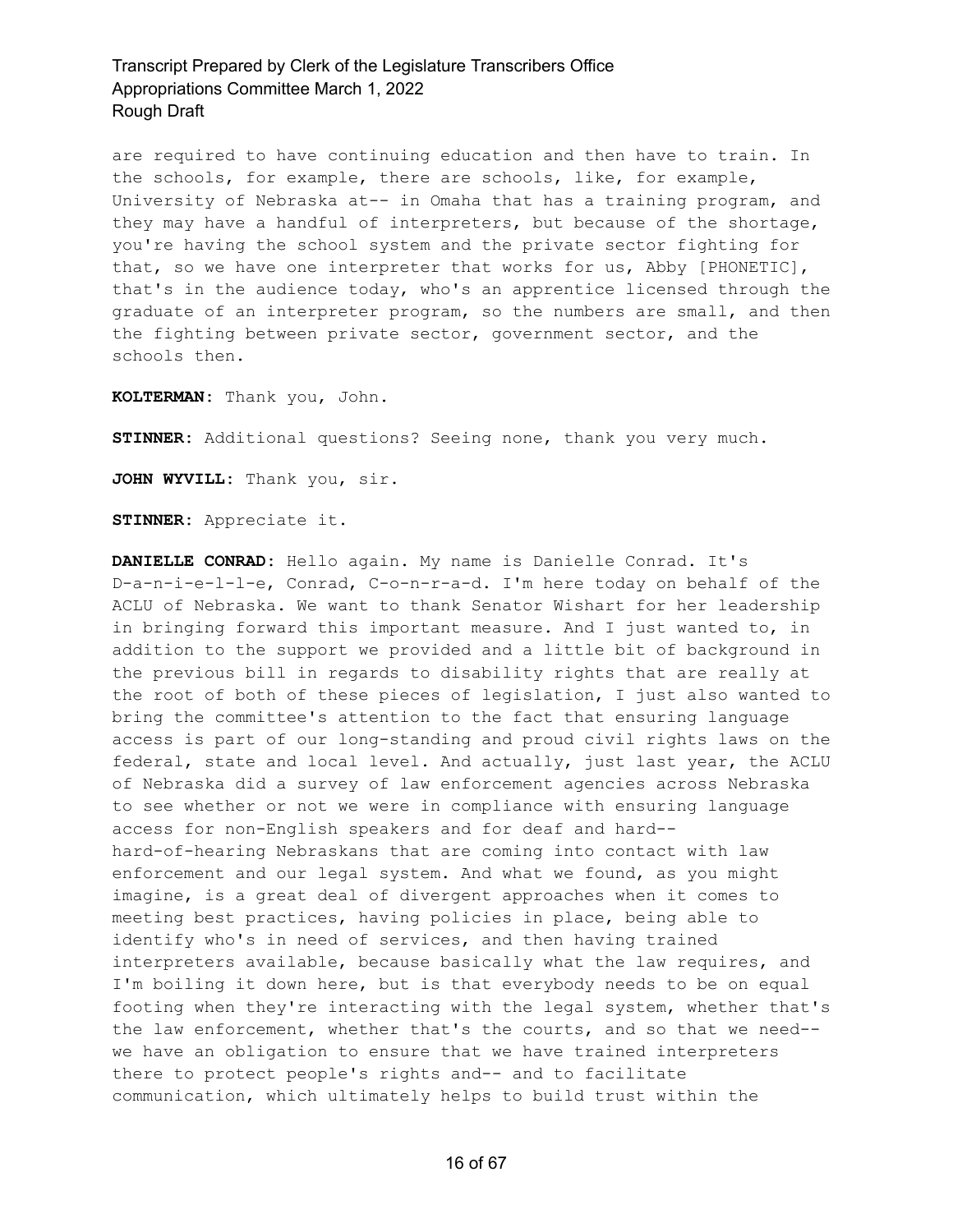community and advance our shared public safety goals while upholding and respecting the human rights and dignity and civil rights of all Nebraskans, and particularly the-- the deaf and hard-of-hearing who would benefit from this investment. So I'm happy to answer any questions.

**STINNER:** Any questions? Seeing none, thank you.

**DANIELLE CONRAD:** Thanks very much.

**STINNER:** Any additional proponents? Any opponents? Anyone in the neutral capacity? Seeing none, Senator waives her closing. We have four letters of support, none in opposition, and zero neutral, and that concludes our hearing on LB1162. We'll now open with LB1138, Senator Vargas. Go ahead, Senator.

**VARGAS:** Good afternoon, Chairman Stinner, members of the Appropriations Committee. My name is Tony Vargas, T-o-n-y V-a-r-g-a-s. I'm here to introduce LB1138. LB1138 appropriates \$16 million of federal ARPA dollars to local public health departments. As you will all remember, in the spring of 2020, right when we were debating and working through the legislative process to pass the budget, COVID hit and just drastically changed the needs of our health departments. We, as legislators with the constitutional power of the purse, appropriated additional federal emergency funds to help them deal with the health crisis that all of our communities were facing. But it wasn't enough, and that's why it's so important that we continue to prioritize public health funding as we appropriate ARPA dollars. Now this is not the first action I've taken on this issue or that we have taken. In 2020, I introduced LB1018, which asks for \$6.5 million appropriation for our public health departments. This committee decided to include an additional \$1.5 (million) in our budget last session, which at that time was a good start in meeting the needs of our 18 public health departments across the entire state. Now in 2021, I introduced LB585, which appropriated an additional \$5 million to our public health departments as they continue to respond to the COVID-19 pandemic, and I think what you saw is that people were responding and it's because of our investments. When we value and support our public health departments, we are investing in the health and future of our state. Aside from what will hopefully be a once-in-a-lifetime global pandemic, our public health departments deal with many other things on a regular basis, like the consequences that happen when communities don't have access to medical care, including the lifelong consequences of childhood lead poisoning, opioid abuse and addiction, communicable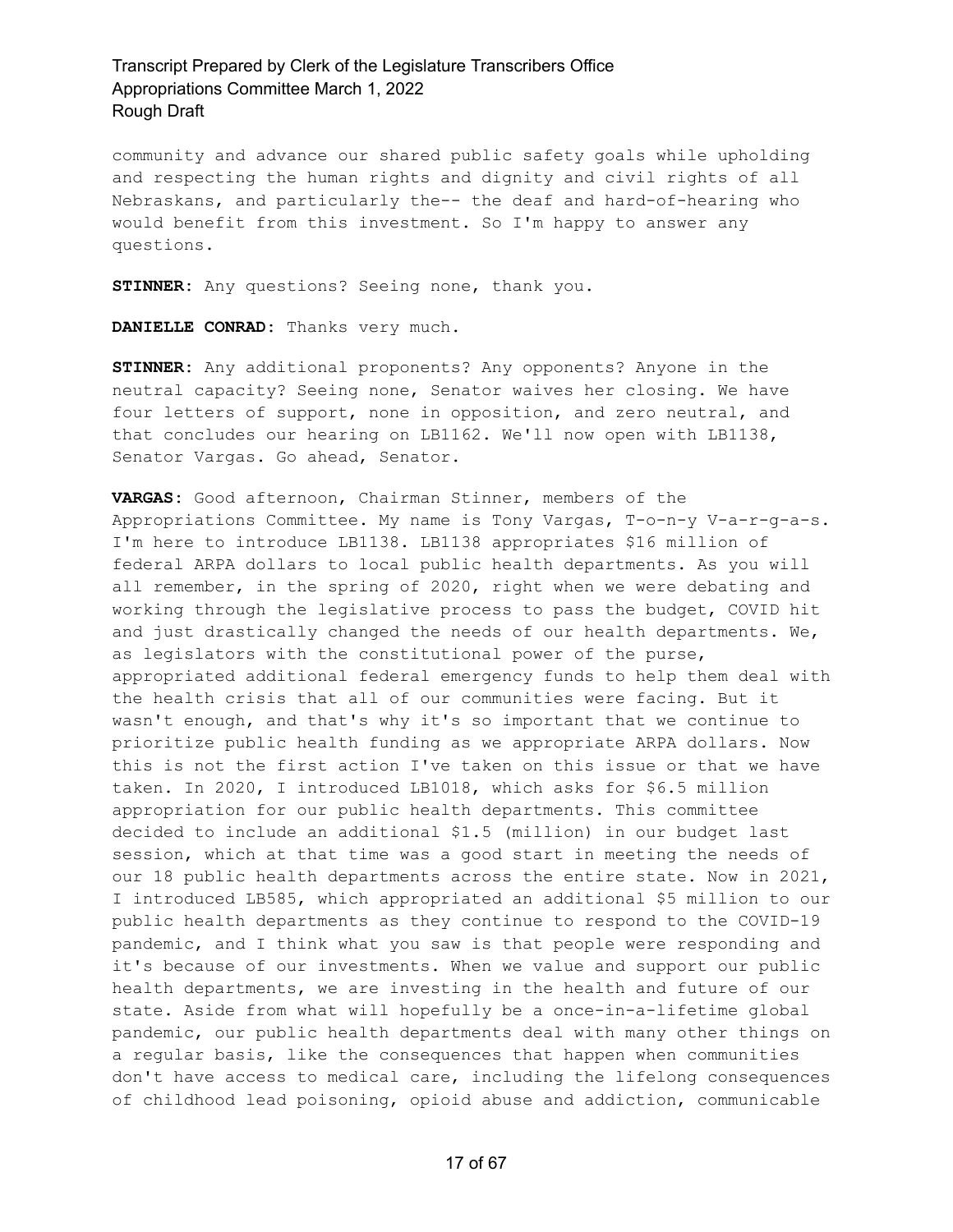and infectious diseases like measles and whooping cough, and high cancer rates. Investing funds in these public health departments helps prevent chronic diseases, which keeps kids in school and keeps our workforce healthy. It is preventative. The demand for services, growing challenges, and an increase in inflation since public health districts and departments were created 20 years ago, have skyrocketed, and I can't think of a more appropriate time to fully invest in our public health infrastructure than right now. There will be additional testimony behind me that will speak further on the work they do. They'll be the best ones equipped to answer the specific questions of this. The only thing I'll add is I want to thank the committee for the work we've done. I think it was both reactive and necessary, and I think what we're doing here is trying to be more proactive in a stage where we have a pandemic, we're still within it, and there's more that needs and can be done. So with that, I'll close. Thank you very much.

**STINNER:** Thank you. Questions? Senator Dorn.

**DORN:** Thank-- thank you, Chairman Stinner. Part of this is going to be distributed per the-- I call it the workforce. Any idea how many of those or what-- what's the level it's going to be distributed to them?

**VARGAS:** So the-- the way that this is separated out is this will be \$10 million to be distributed evenly across the local public health departments for one-time infrastructure needs, \$6 million to be provided for premium paid for public health employees to be distributed across all the local public health departments based on their number of employees. So they will-- you'll have some of those individuals speaking to the number of employees they have.

**DORN:** They'll answer it? OK.

**STINNER:** Additional questions? Seeing none, thank you, Senator.

**VARGAS:** Thank you.

**STINNER:** Proponents? Good to see you.

**KIM ENGEL:** Thank you. Dear Senator Stinner and members of the committee, my name is Kim Engel, K-i-m E-n-g-e-l, director for Panhandle Public Health District, and I'm here on behalf of Friends of Public Health to ask your support of LB1138. Local health departments are on the front lines of ensuring the health of our communities. We have led the COVID-19 response for the past two years, while also continuing other important public health work to address challenges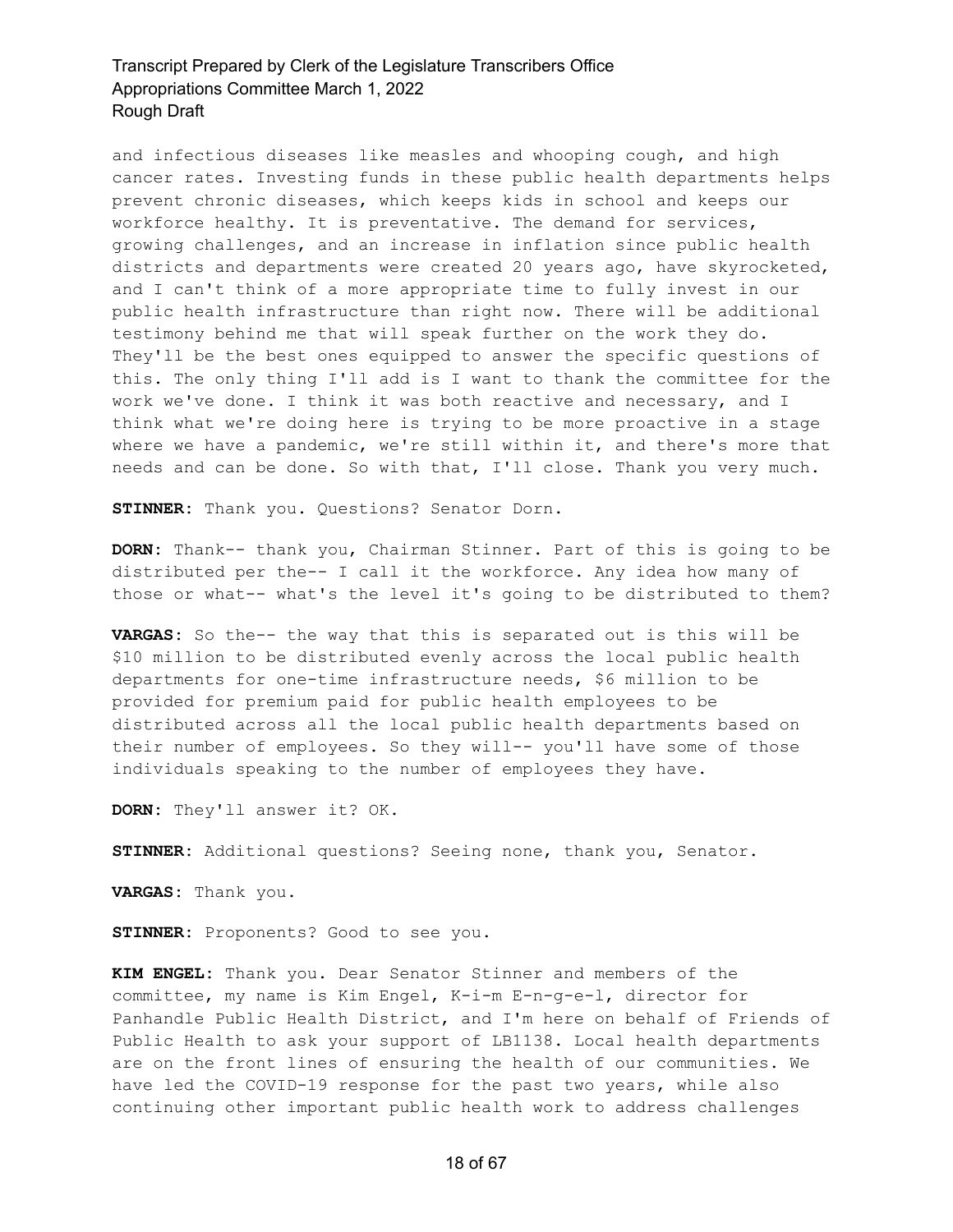like maternal and child health, child abuse prevention, chronic disease prevention, opioid use disorders, and environmental health. When the American Rescue Plan was signed into law, the number-one intent was to combat COVID-19 pandemic, including the public health and economic impacts. I am pleased to see unprecedented funds flowing to our schools, towns, cities, counties and the state. However, no ARPA funds have flowed to local public health directly. LB1138 represents a small ask to address the critical need. Local public health is the hub for coordination, technical assistance and communication. We recently received high scores on our COVID-19 response survey from community partners. Here are just a few comments, the first: PPHD was proactive with establishing unified command, was ahead on getting good information to first responders, very helpful with PPE. The second: Coronavirus information from PPHD was pivotal. We used their information to keep students safe. Their notification of positive and quarantined students was wonderful and kept schools open. And lastly, I worked with PPHD on the media side. They maintained regular briefings and they are the primary source of information. Without the local health department, we would not have been able to cover COVID-19 as well. The COVID 19 pandemic has reinforced the need for investment in local public health departments to address existing public health challenges and be prepared to respond to future emergencies. Public health funding has often followed a boom-and-bust cycle, with large investments being made in a time of crisis but waning as the emergency abates. This creates a situation where needed infrastructure building is rarely possible. These one-time ARPA funds could be used to strengthen local health departments and ensure more efficient use of resources. Examples of one-time needs are things like facility upgrades, technology upgrades; and for us personally, several new vans to replace those that traveled hundreds of thousands of miles delivering PPE, vaccine, and test kits. COVID-19 has demonstrated the importance of having experienced people in place to prepare for-- for and respond to an emergency. The public health system needs to retain staff long term and help ensure that their experience is harnessed and available to address current and future public health challenges. Staff are burnt out after serving on the front lines of the pandemic response for two years. The politicizing of the COVID-19 response and the huge amount of disinformation has also taken a toll on the public health workforce. I thank you for considering LB1138.

**STINNER:** Very good. Senator Erdman.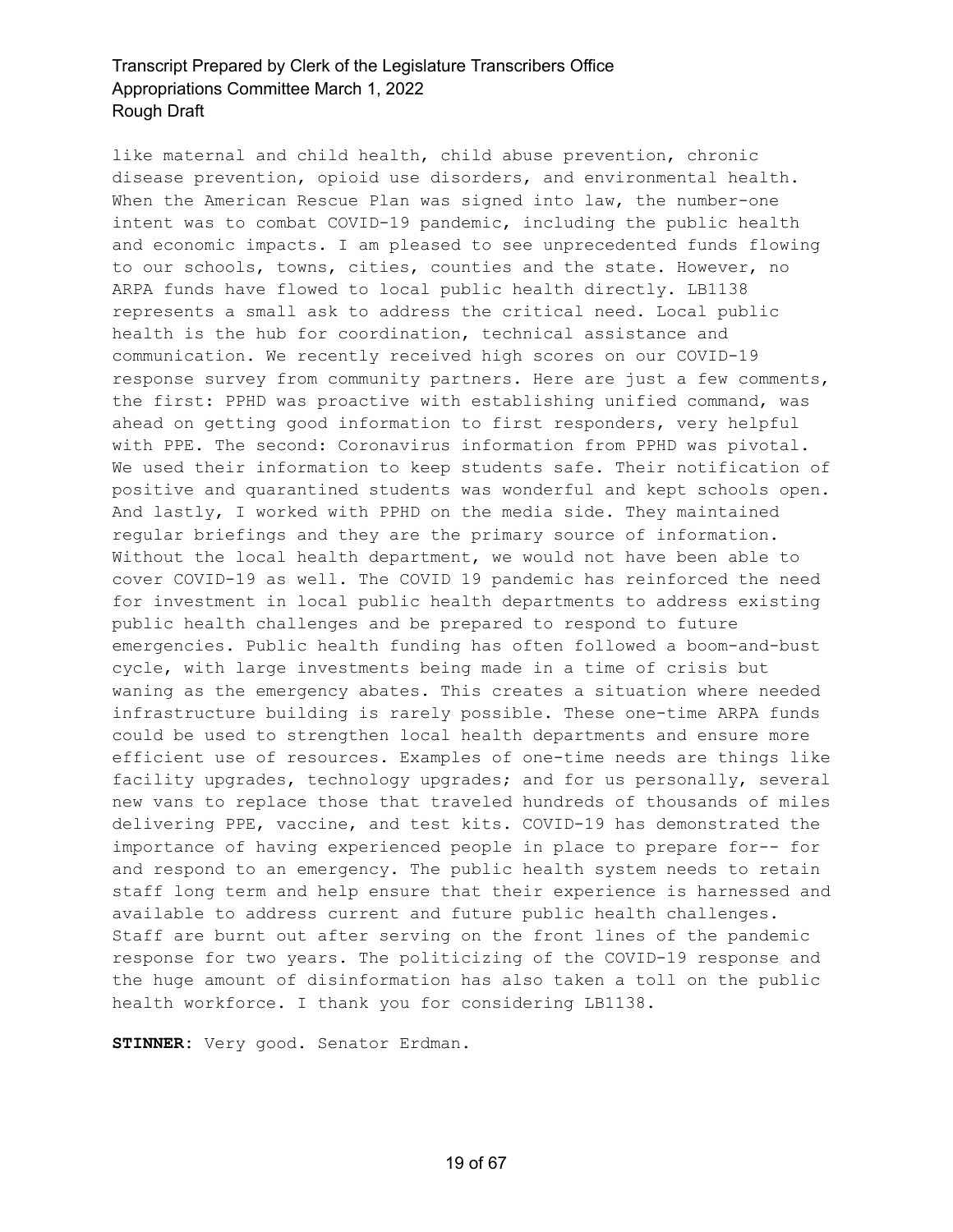**ERDMAN:** Thank you, Senator Stinner. Thank you for coming, Ms. Engel. How many public health-- local-- local public health departments is there, six--

**KIM ENGEL:** Throughout the state?

**ERDMAN:** --16? How many is there?

**KIM ENGEL:** Eighteen districts.

**ERDMAN:** Eighteen. So have you figured out what your part of the \$10 million would be?

**KIM ENGEL:** It's about \$550,000.

**ERDMAN:** OK. Do you know how many public health workers there is that this 6,000 would be divided amongst?

**KIM ENGEL:** I believe it's between 650 and 700.

**ERDMAN:** OK. Thank you.

**STINNER:** Additional questions? How-- did you experience quite a bit of turnover during the COVID?

**KIM ENGEL:** We did lose some staff, some because they'd just gotten beat up by, you know, people that they were calling, people that they were working with, and some because it really-- because of the disinformation, I believe, it went against what they believed. We hired many part-time temporary staff during that time. We had about- our-- our normal before the pandemic was 21 staff and at the peak we were at 31 staff, but we also contract with Scotts Bluff County Health Department and several others to do contact tracing, so the workforce during that peak before vaccines came was-- really took a peak. You know, I suppose we had 40 or more people working day in, day out.

**STINNER:** What's your observation about the state of behavioral and mental health in the Panhandle?

**KIM ENGEL:** It's-- I think we're-- it's dire, honestly. I know, for our own staff, we started having our EAP provider do group sessions. It- the emotional toll just got to be so much. And what we found is actually that was quite successful and it took the stigma away from them then individually reaching out. We started it just with the contact tracers, but we saw that it was bringing so much relief that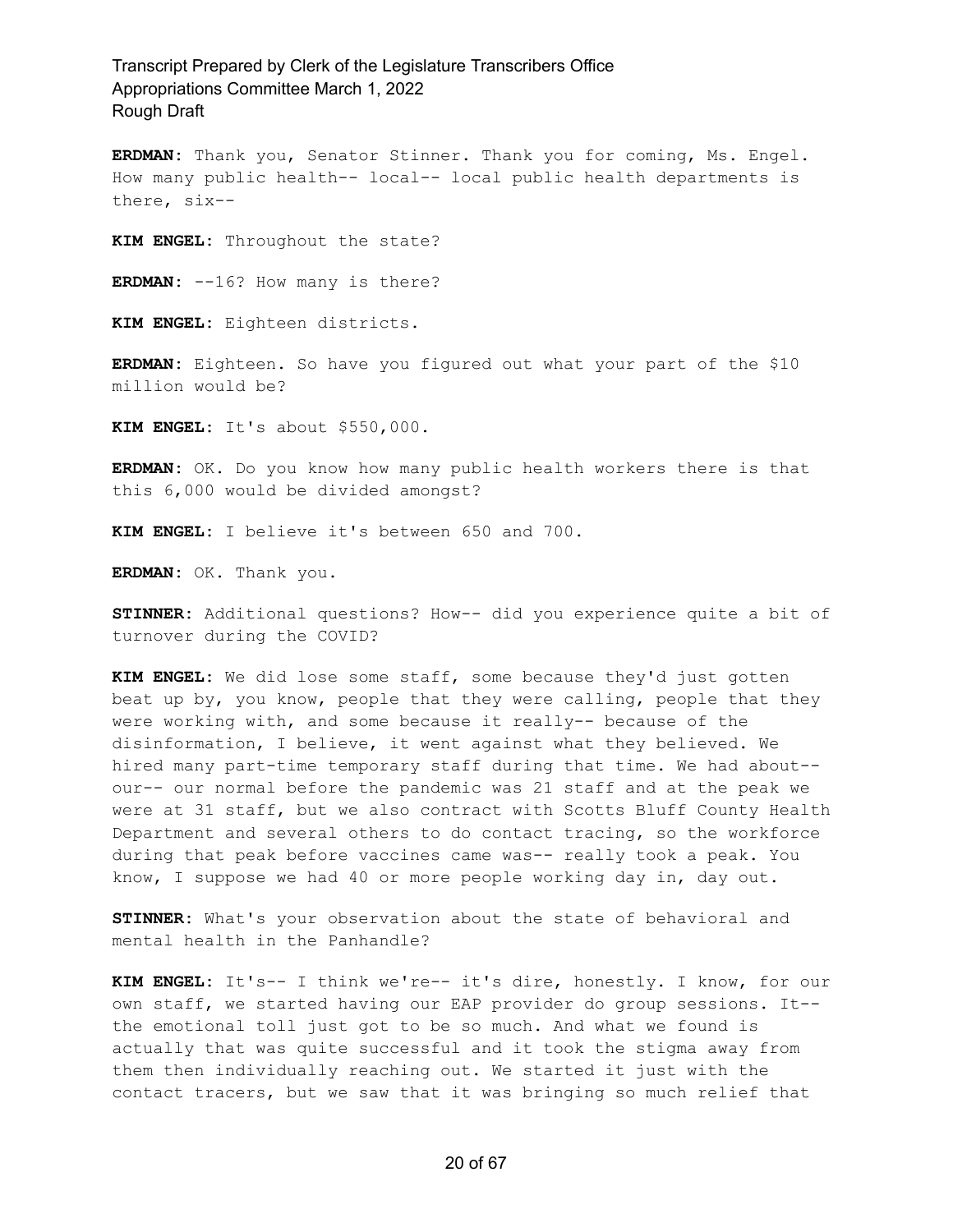we just opened it up to all of our staff. And we do-- we continue to do that every month, and our EAP usage has gone up, too, but that's just our staff.

**STINNER:** Right.

**KIM ENGEL:** In the community as a whole, I'm very concerned. We've had at least four first responders take their lives in the last year or year and a half. I know that it's been hard on students and teachers and just everybody. I think people's anxiety level is high. You-- you all have experienced it too. It's impossible to plan. It's impossible to try to get your lives back to normal. I myself am breathing a sigh of relief that we're not having masks on today and that, you know, things seem to be getting better. I hope that it is. I hope we don't have another variant facing us next week, next month.

**STINNER:** How would you classify-- during the COVID situation, you had to communicate across the state. How would you classify the state's response to COVID and the information that you were receiving? Was- was it on time? Was it helpful and--

**KIM ENGEL:** You know, I think that we all came together in a really powerful way. The university, we have top-notch scientists that this is their specialty, and we continue to meet with them every week. We were meeting several times a week and then it reduced to two and now it's at one, and that has been very, very helpful. And I know the state employees have worked just as hard as we have in trying to get systems in place. And Angie Ling, the incident commander, has been incredible. I have all of their phone numbers in my cell phone and I could call them right now and they would answer. You know, sometimes we're just impossible. I know we've heard complaints about the quality of the PPE or the delay in PPEs, but when the whole world wants the same thing, it's pretty hard to get exactly what you need.

**STINNER:** Very good. Additional questions? Seeing none, thank you for driving in and drive safely, please.

**KIM ENGEL:** Thank you.

**STINNER:** OK. Additional proponents?

**KIRK VAN PELT:** Good afternoon, Senator Stinner and the rest of Appropriations Committee. I'm Kirk Van Pelt, K-i-r-k V-a-n P-e-l-t. I'm here to testify today for LB1138 in a personal capacity to share what the local health departments have been experiencing in carrying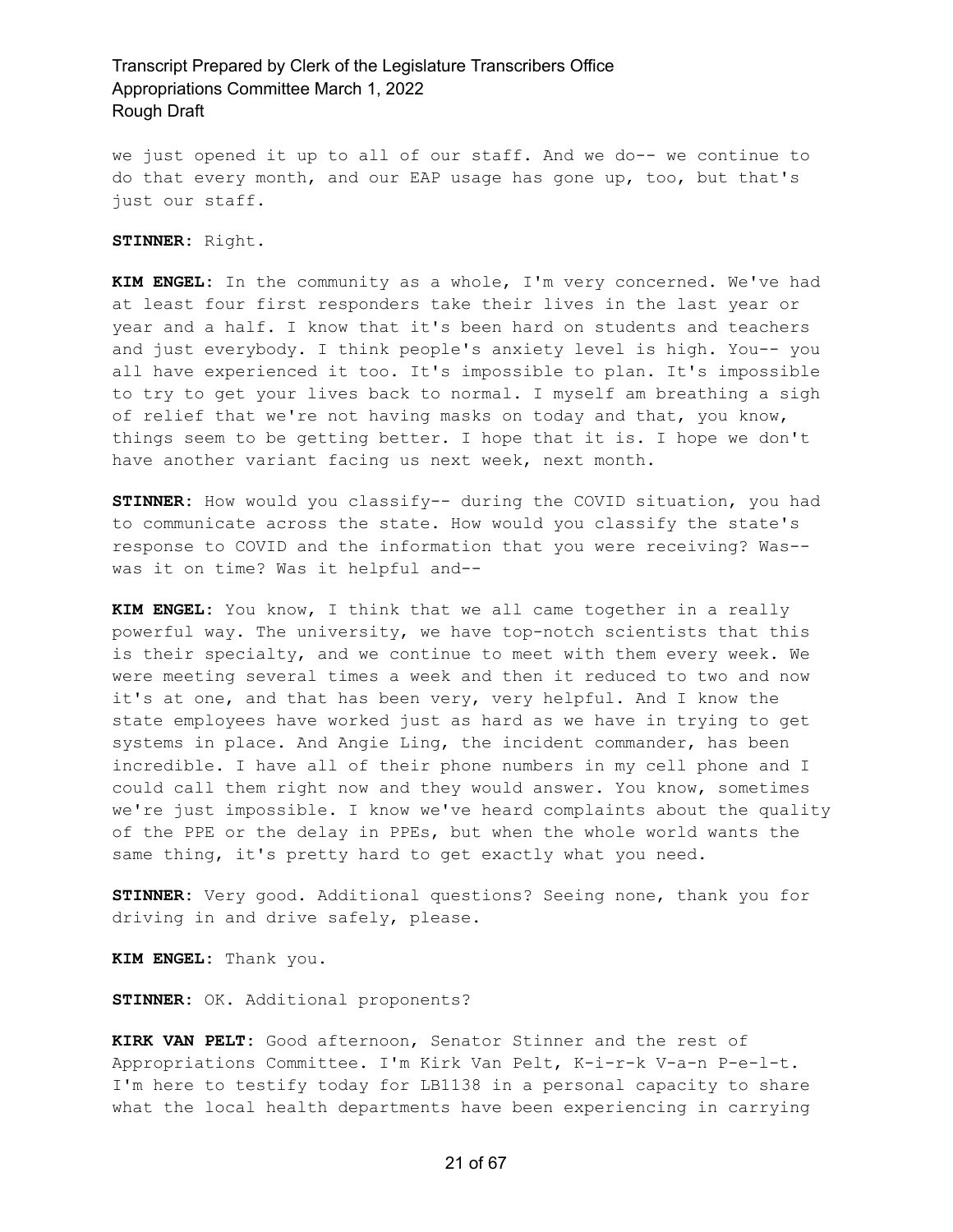out their responsibilities. I am a retired law enforcement officer and have been serving as contractual security for the Elkhorn Logan Valley Public Health Department in western Nebraska. Unfortunately, the situations I will be sharing with you today are not unique to each department's experiences, and these are not the exception to what the public health has experienced. In my involvement with the situations of harassment in Wisner, started back in October of 2020, when the first of several threats was received by Elkhorn Logan Valley Public Health Department. The anonymous caller implied a phrase with the intending of "slap the staff around." The staff didn't know the caller, nor did they know the caller had sincere intentions to follow through. If the caller were to appear in front of a staff member while they're at work or in the community, the staff wouldn't know who the caller was from anyone else, but there was a good chance that the caller, with some little research, could have potentially known our staff because at the time our staff members had email, local contact information, and photographs of them on our department's website, and that is no longer the case. The uncertainty of the situation resulted in the Board of Health contract-- contracting me to provide general security for an unspe-- unspecific period of time to provide security for the office building and for the staff while the law enforcement conducted their investigation. It didn't take long for the public health colleagues across the state of-- of Nebraska to hear what had happened, and this only elevated the fears for the public health workers statewide, knowing that Douglas County Health Department also had recent threats and it was no longer an isolated scare. The Governor's chief of staff heard about what happened and contacted our public health director later that evening and expressed concern and offered additional resources for security. In response, Governor Ricketts reminded the public during his scheduled press briefing that such threats would not be tolerated and would be reported to law enforcement. Over the next several weeks, the staff of the department, out of an abundance of caution, when arriving at work, they were parking their vehicles in the nearby parking lot of the neighboring school to give inference that the em-- that the office was empty and no one was there. The offender would hopefully drive by and see that no vehicles were in the premises because the employees were inside working with the lights off, the blinds closed and the doors locked. The only vehicle in sight was mine. It was a marked emergency unit with a light bar on top. The staff remain committed to their work, but it didn't take long before I started to wonder how long they could go under these conditions while trying to juggle the apparent-- appeared to be unrealistic work-- workload in the event of the COVID pandemic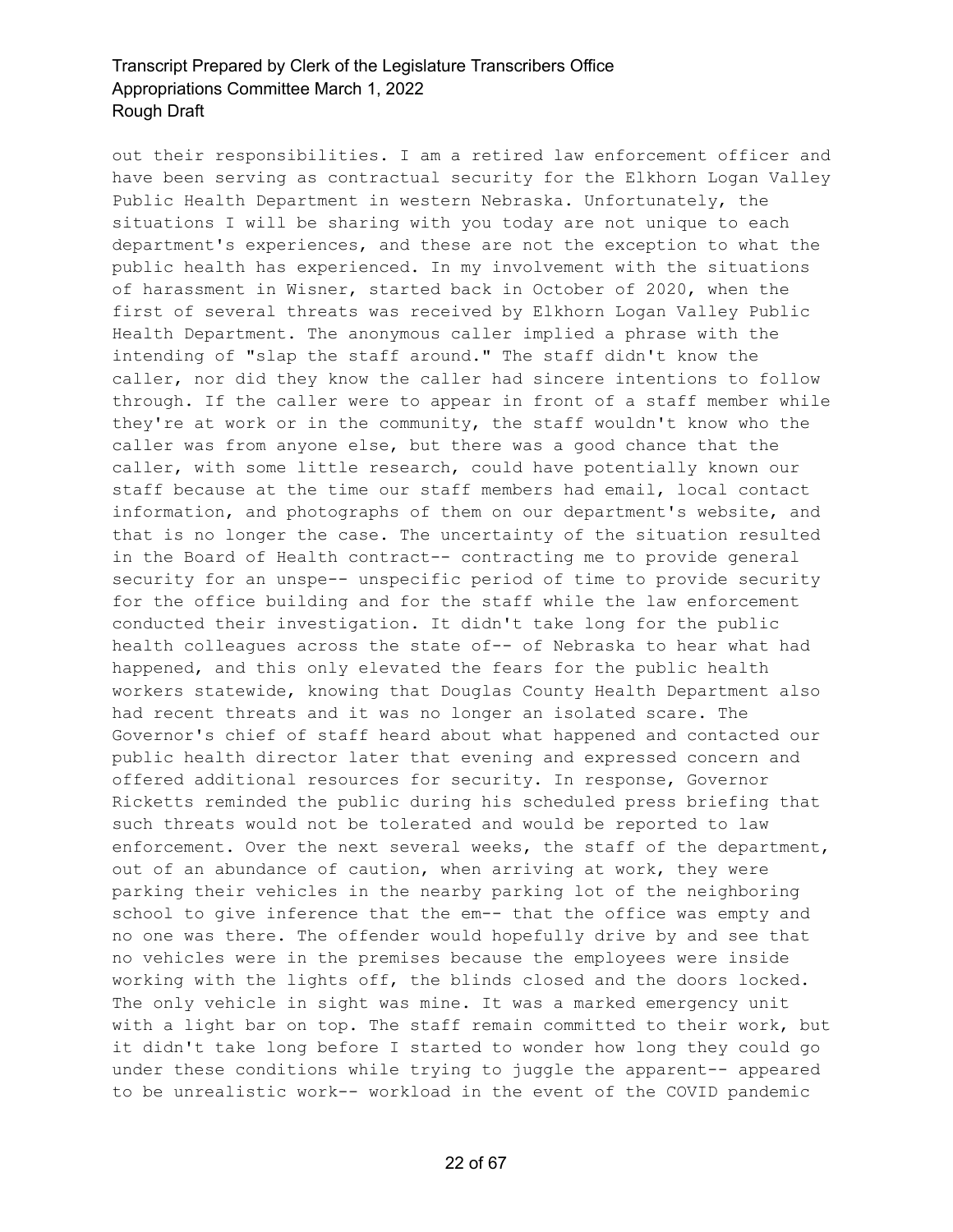unfolded, work that was in addition to the unu-- usual services, programs and activities that the department had to continue providing. That was when I decided on my own accord that I would be on site to provide security and I would help step up with any help that was needed. I helped with the switchboard and I then realized that irr- irritated callers were not going to stop at that point and they would continue. In many occasions since that, I have been glad that I was there to intervene with my office, and I expanded my duties to helping the vaccine clinics carry-- carry out deliveries and request exceeding capacity of the staff and on several occasions intercepting PPE that was delivered to our front lawn in the middle of a rainstorm. I awful-- I obviously did not have any expectation or experience in health, but I've been an involved third-party witness to these people deal with day-by-day compelled me to step in and help wherever I could. Their work is not for the faint of heart and a thankless job for the physically, mentally and emotionally demanding. Since then, I have contacted law enforcement on two additional occasions, and even weeks later there were threats received that-- implied by social media, where there was graphic pictures of handguns, skeleton fingers, and a statement that--

**STINNER:** Mr. Van Pelt, the--

**KIRK VAN PELT:** --I'm stuck forever in serenity.

**STINNER:** --the red light's been on for a little bit, so if you could--

**KIRK VAN PELT:** I'm sorry.

**STINNER:** --conclude, I'd appreciate it. Any questions? Seeing none, thank you.

**KIRK VAN PELT:** Thank you.

**STINNER:** And thank you for the written testimony. We'll take a look.

**KIRK VAN PELT:** Thank you.

**ROGER REAMER:** Good afternoon, I'm Roger Reamer, R-e-a-m-e-r, and I am the chief executive officer for Memorial Health Care Systems in Seward. Chairman Stinner and members of the Appropriations Committee, including Senator Kolter-- Kolterman, representing my district-- I didn't have to drive as far as Kim, Dr.-- Senator Stinner. I thank you for your service and the opportunity to testify today. I'm testifying today in support of LB1138. It has been my pleasure to be on the Four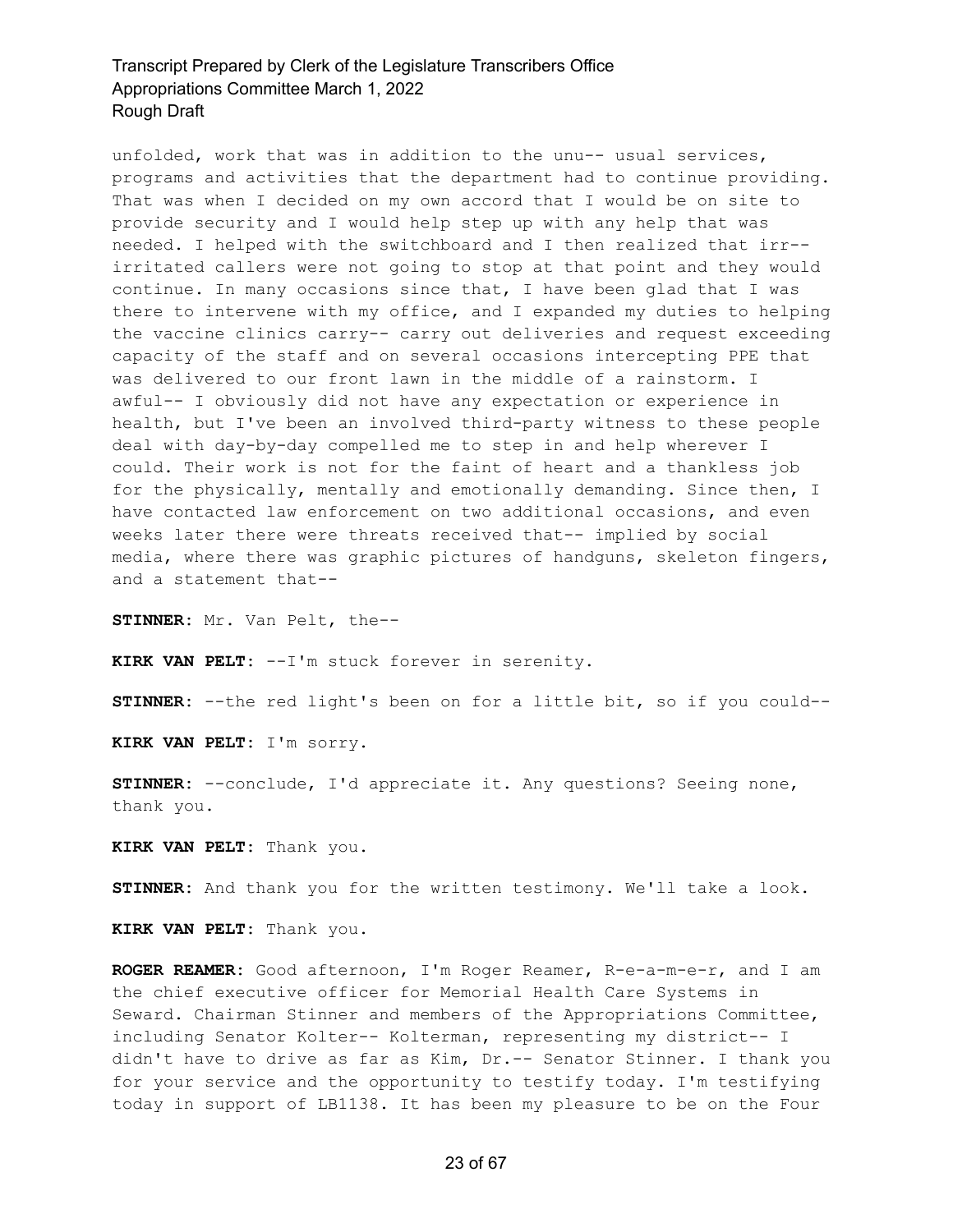Corners Board of Directors for the Four Corners Health Department for the last 19 years. In this time, I have personally witnessed the growth in many efforts that line up well with our mission statement, which states: Promote health, prevent disease, protect the environment, and improving the health of our communities. Our local health department has grown to where now it includes efforts with health surveillance, public health, nursing services, behavioral health initiatives, chronic disease programs, emergency preparedness- preparedness, just to name a few. Local public health has been there to serve our communities in the past two years of the COVID pandemic, managing multiple areas of response. When the COVID pandemic hit our state, the local health department's strong community partnerships have been the game changer that has-- that was needed. My healthcare system and other healthcare providers have partnered with the local health department throughout this entire effort. The health department started with educating our communities and businesses on non-pharmaceutical interventions. Then, with COVID testing, the health departments have been key in assuring that people can access a COVID test. In our district, the health department coordinated with the National Guard to hold testing events and help coordinate local hospitals, including my hospital, to offer testing through TestNebraska. Turning the page to current day, we are still aligning our efforts to distribute free at-home COVID test kits to individuals in our communities. The local health department have brought-- the local health departments have brought together their partners to plan and deliver the free COVID vaccines to everyone in the community. In our case, the health department directed our district response so that our local healthcare and vaccine providers could synchronize their work. By synchronizing, I mean sharing vaccines, sharing staff resources and best practices in a coordinated vaccination response. Through this experience, we see the important role of the local health departments and the resources needed to create a robust vaccine plan moving forward. These partnerships didn't just start with this pandemic. They have been in place for many years, which has allowed our communities to deal with a variety of public health issues through various programs, such as cancer coalitions, newborn education, diabetes education programs, just to name a few. Because of these longstanding relationships, the local public health department can be and a strong-- and is a strong responder to the many preventative efforts required of them. Over my years on the board ever witnessed the staff's compassionate work on preventative-- preventative and emergent situations. I'll also add, as the previous presenter, I've witnessed their work through this COVID-19 and the strain has been put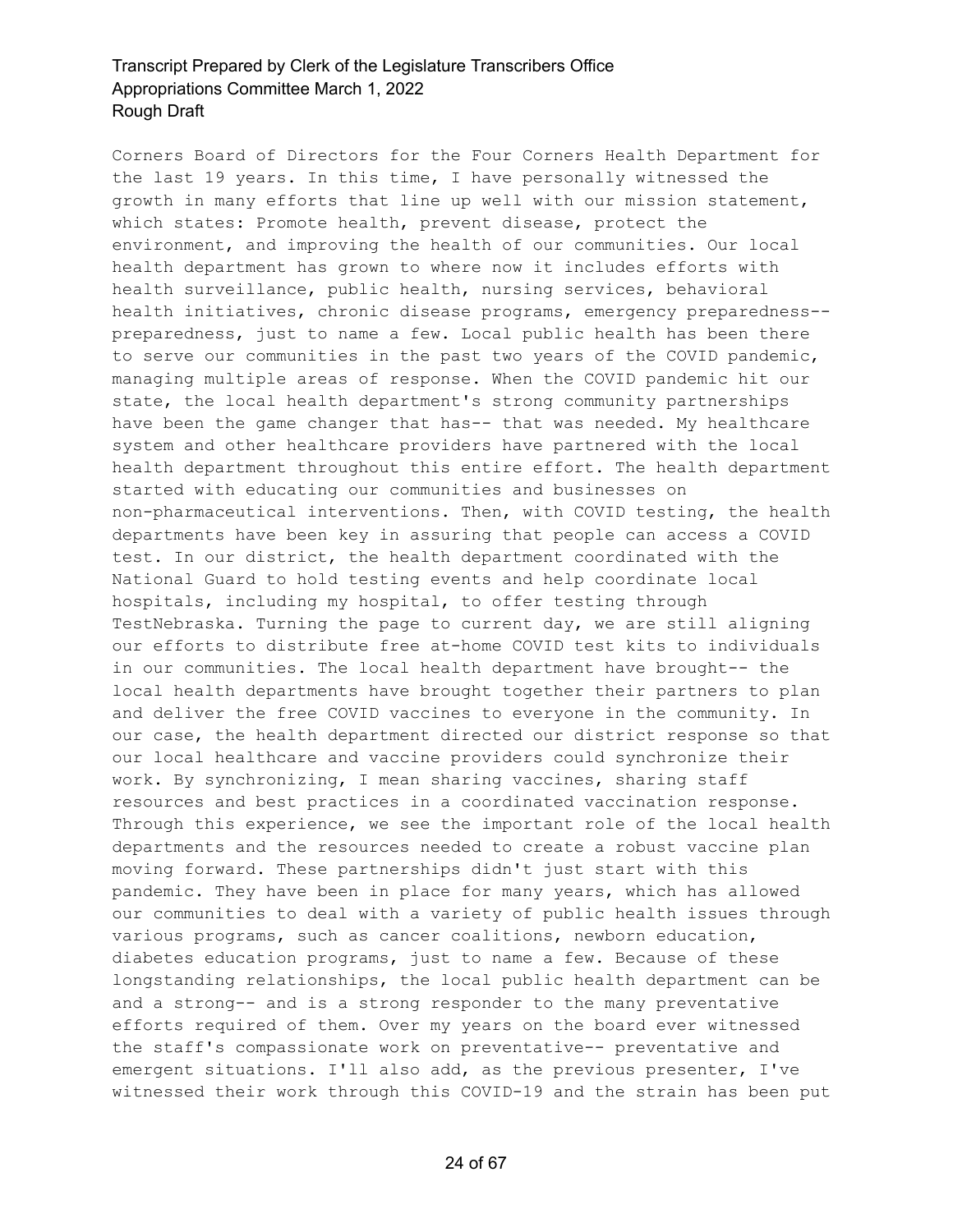on them by our communities throughout the last two years, the grind that they've been through. Through it all, they have found ways to get their work done with limited resources. Well before the pandemic year, the local health departments managed their budgets in a responsible manner and attempted to get as many critical health services covered as they could with the limited budgets they had to work with. The health departments greatly appreciate the monies they have been appropriated and work hard to find appropriate grants to help meet specific needs throughout the communities that they serve. Because of the solid work that has been done by our local health departments with these disasters, more demands are put on them as communities continue to learn of their value, especially through this pandemic. These demands are welcomed because that is what we are here for, but we need to provide the necessary resources for these departments to meet those demands now and going forward. As a private healthcare CEO, I've seen what a district health department can bring to the table in helping with the health of our communities. I've learned a great deal over my time on the board about how valuable a public health district can be in helping with prevention, disasters, coordination of care across all health sectors, etcetera. We have much to work-- much work to do still in managing and learning from the pandemic, for example, creating more robust vaccine networks, improving our data-sharing capabilities, and in supporting the behavioral health needs of our communities, which we just-- some discussed earlier today. I was-- I was very glad to see Senator Vargas introduce LB1138 and this community take it up for consideration. I know firsthand the value our local health department brings to our communities and also understand just how hard their work is without the proper funding and budget to get the work done that needs to get done. I respectfully-- I respectfully ask that you support LB1138 and thank you for your opportunity-- for my opportunity to testify here today. So I'll answer any questions. Surprisingly, Senator Kolterman.

**STINNER:** Senator Kolterman.

**KOLTERMAN:** Roger, thanks for coming.

**ROGER REAMER:** You bet.

**KOLTERMAN:** Can you tell me, and I know that there's five critical access hospitals that are in Four Corners Health--

**ROGER REAMER:** That's correct.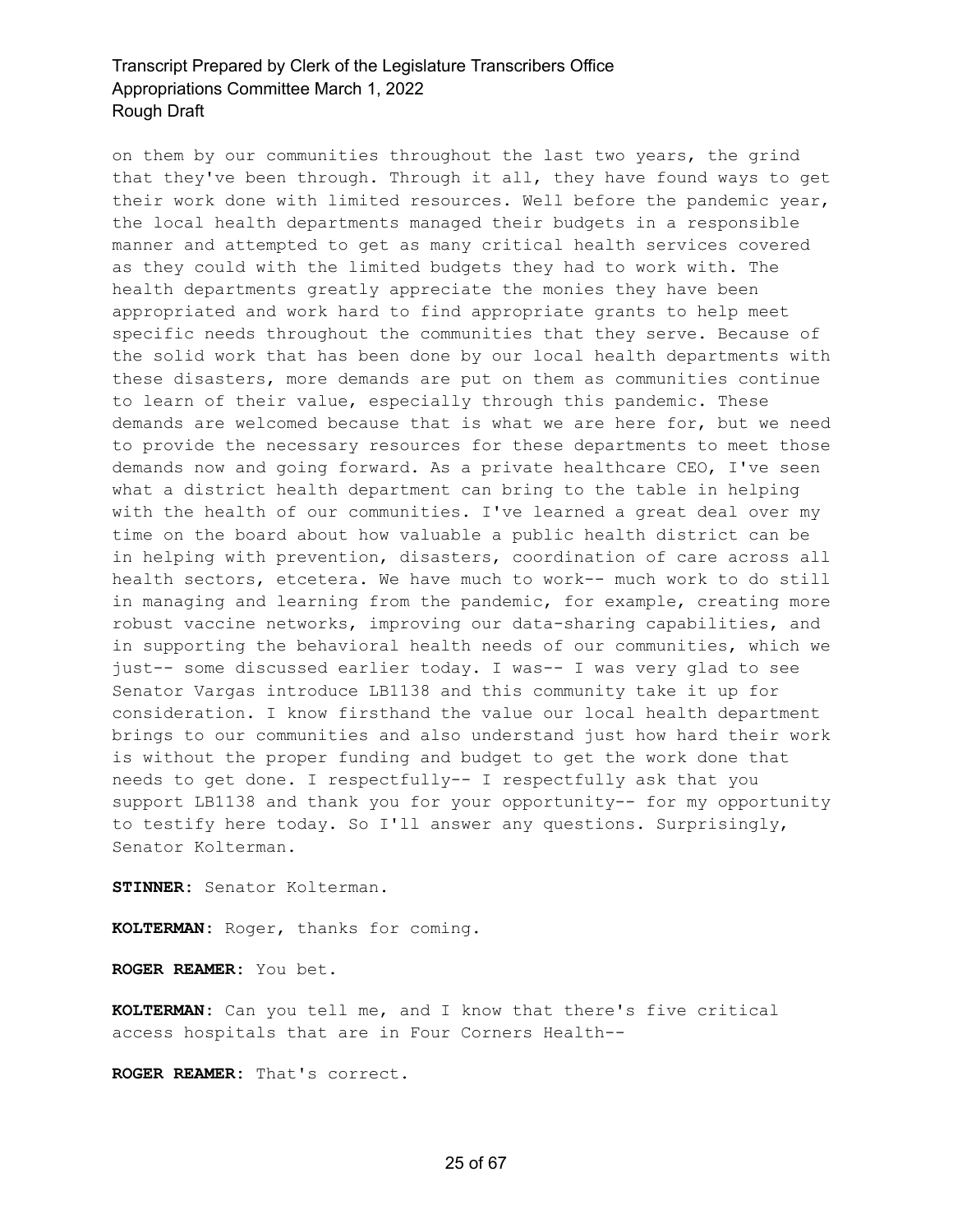**KOLTERMAN:** --do-- do you interact with the-- with Four Corners as a critical access hospital through Cync or do they have the same capabilities that you have--

**ROGER REAMER:** You know, our--

**KOLTERMAN:** --for sharing data?

**ROGER REAMER:** --our partnerships, I think all the facil-- all the critical-access hospitals in the district coordinate their efforts through Four Corners, probably-- probably as much as any other district in the state. And that's because we've had people sitting on this board for 19 years and--

#### **KOLTERMAN:** Yeah.

**ROGER REAMER:** --and understanding what the health department can bring. Throughout the pandemic, yes, we've had coordinated efforts around PPE, coordinated efforts around vaccines, coordinated efforts around testing, now test kits. We've just worked hand in hand, a lot of it around communication and educating communities.

**KOLTERMAN:** Do you-- do you share information through-- through the Cync portal, do you know?

**ROGER REAMER:** I do not know that.

**KOLTERMAN:** OK, I'll ask Laura something.

**ROGER REAMER:** Yeah.

**KOLTERMAN:** Thank you.

**ROGER REAMER:** Yeah. Other questions?

**STINNER:** We need to have you spell your name.

**ROGER REAMER:** OK.

**STINNER:** Thank you.

**ROGER REAMER:** It's Roger, R-o-g-e-r, Reamer, R-e-a-m-e-r.

**STINNER:** Any additional questions? Seeing none, thank you very much. **ROGER REAMER:** Thank you.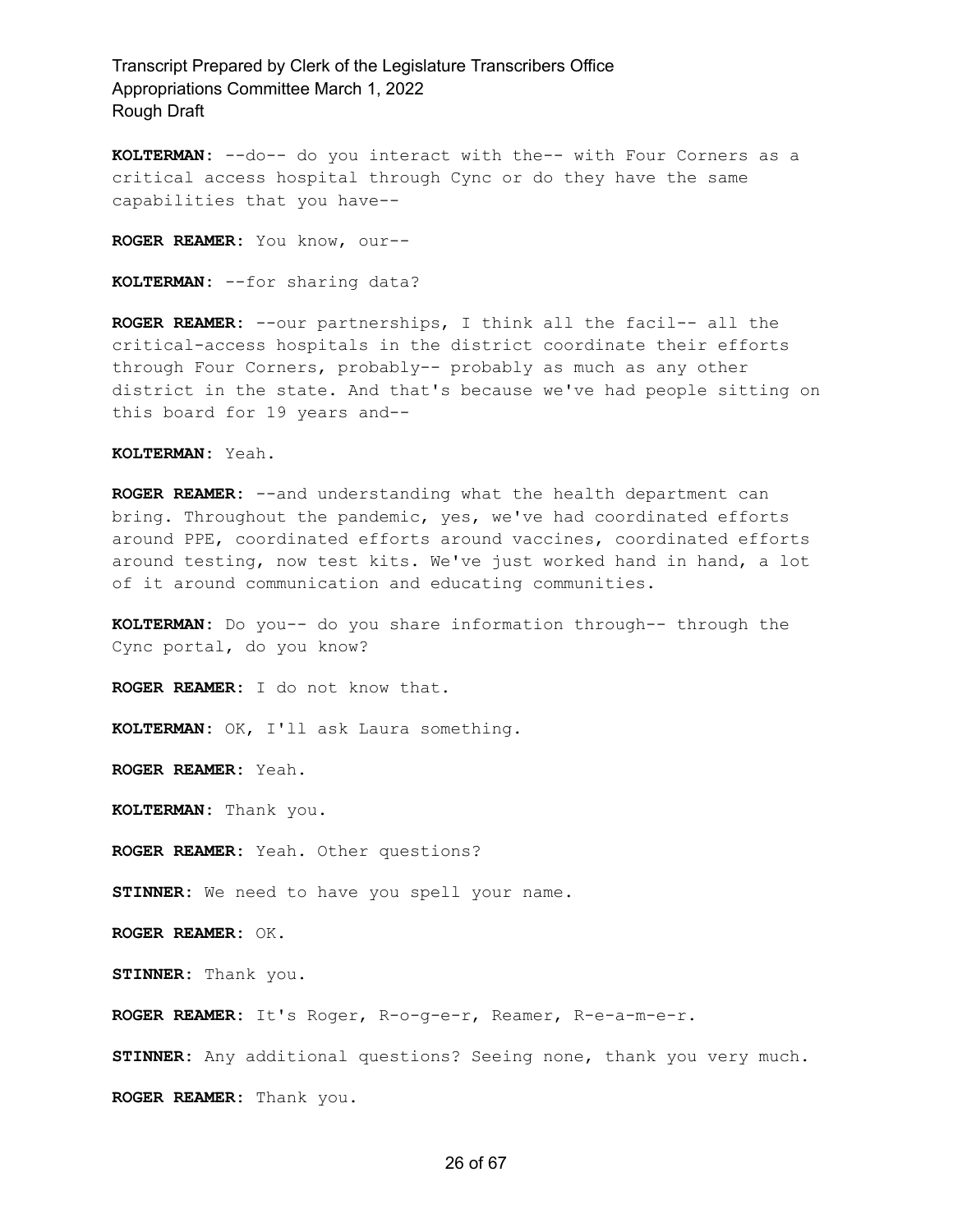**STINNER:** Additional proponents? Any opponents? Anyone in the neutral capacity? Seeing none, would you like to close, Senator?

**VARGAS:** Thank you, Chairman Stinner, members of the Appropriations Committee. The only thing I would like to just point out-- and thank you to those that-- that came here and shared their stories and/or shared their perspective is-- look, I think we hear that from a healthcare perspective, from a CEO that serves on the board, that the preventative side of this work is extremely important. We heard from the director from the Panhandle district that we often react to public health in the most emergency of times and we invest in them reactively. I hope we don't have another variant. But I think it's very fundamentally clear that we need to invest in infrastructure for public health across the state. I'm proud to have brought a bill that is trying to meet the needs of the state of Nebraska and not just one entity or district, because I think-- and I've said this when I first introduced my first public health bill, which is we typically spend about 2 to 3 percent of all healthcare funding goes to preventative healthcare in public health. This request represents 1.25, 1.3 percent of the total amount we currently have, and that's what the request is. I hope you will see that investing in infrastructure and investing in ma-- recognizing the work of our public health workers is what part of the intent of this is, and this is one of the only ways that they will get some resources and funding to all of our districts. Thank you very much. Appreciate your time.

**STINNER:** Thank you. Questions? Senator Erdman.

**ERDMAN:** Thank you, Senator Stinner. Senator Vargas, when I asked the question how many healthcare workers there are in public health, it was around 700. That's \$8,500 per worker. Did you realize it was that significant?

**VARGAS:** I know that this doesn't represent every single worker, but like I said, this is going to be a program that would be allocated out for pay. And if there-- all the funds aren't used, then they won't all be used.

**ERDMAN:** How would it not all be used?

**VARGAS:** Well, every single program that's federal and ARPA dollars, they-- if they're not used, they go back to the taxpayers.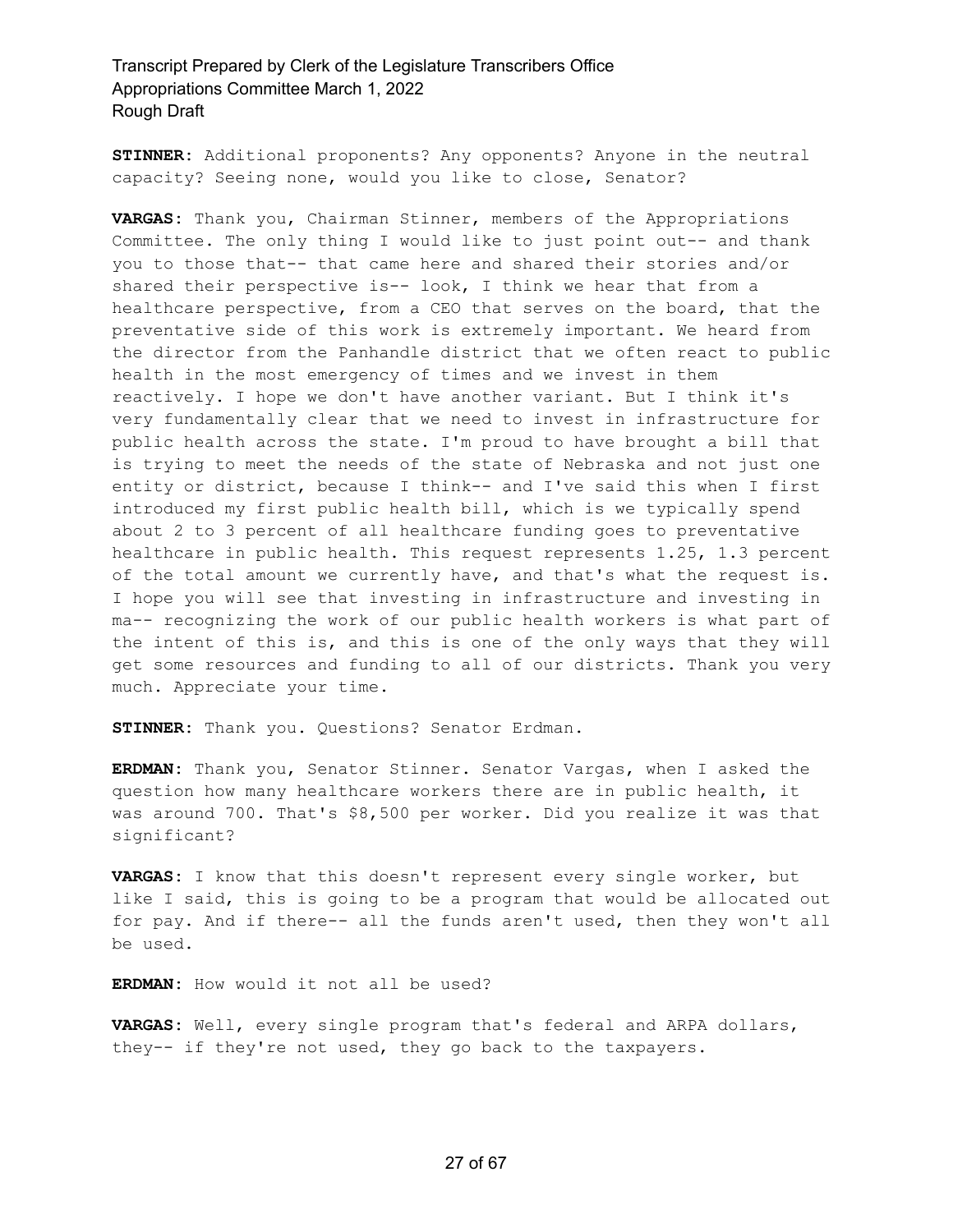**ERDMAN:** This is designating \$6 million to the workers for the health departments, right?

**VARGAS:** Um-hum, yeah.

**ERDMAN:** If there's 700 of those, it's \$8,500 apiece.

**VARGAS:** Yes, and the Department of Health and Human Services would work to make sure that these dollars go out to the public health departments.

**ERDMAN:** The point I was trying to make, did you realize it was \$8,500?

**VARGAS:** This bill does not designate that it's equally provided to every single worker, unlike some other ones where we put in \$1,000 or \$2,000. This is to make sure that there is the availability of funding for premium pay for public health workers.

**ERDMAN:** But if you take \$6 million and you divide it by 700, it's \$8,500.

**VARGAS:** Yes, this bill does not say equally divided among every single worker, and I don't think that actually represents the full number of workers across the state for public health.

**STINNER:** Additional questions? Seeing none, thank you.

**VARGAS:** Thank you.

**STINNER:** And that-- let's see, we have 25 letters of support for LB1138. And that concludes our hearing on LB11-- LB1138. We will now open with LB1087.

**WISHART:** Good afternoon, Chairman. Is this your last bill?

**STINNER:** This is it. This is the end--

**WISHART:** So does it mean, if I--

**STINNER:** --and everybody is--

**WISHART:** --don't let us continue, it means you can't leave this Legislature, stay?

**STINNER:** [LAUGH] Oh, I think they're going to toss me out, so. Oh, good afternoon, members of the Appropriation Committee. For the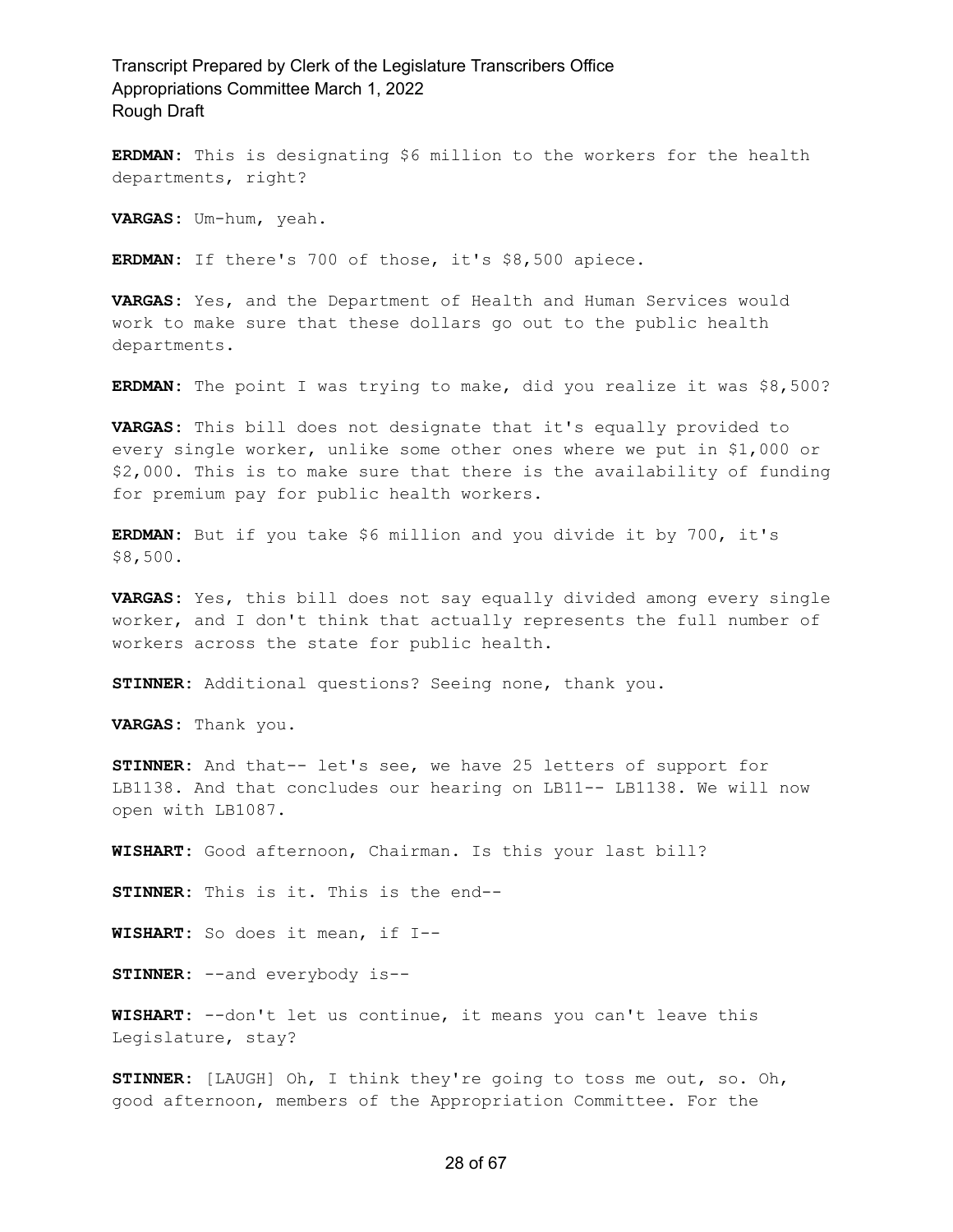record, my name is John, J-o-h-n, Stinner, S-t-i-n-n-e-r, and I represent the 48th District, which is all of Scotts Bluff, Banner, and Kimball Counties. LB1087 appropriates \$15 million in federal funds from the ARPA Act of 2021 to program number 151, aid to community colleges for dual enrollment. Funds appropriated under LB1087 shall be distributed to community college areas in direct proportion with full-time equivalent enrollment in dual-credit courses delivered by community college areas. Intent language is included in the funds to be expended equally in 2023, '23-24, and fiscal year '24-25. Dual meant-- Dual enrollment is an aid program that assists high school students in receiving both high school and college credits for successful completion of certain courses during their junior and senior years of high school. The aid covers the tuition costs for designated courses. Dual enrollment programs provide an easier transition into college, decreases time spent in college, and helps students discover a major which suits their interests. This equates to a more prepared workforce, which is one of my top priorities as a senator. With the influx of federal funds to the state, we have a unique opportunity to make additional investments in workforce preparedness. Given the effects of COVID-19 pandemic, our workforce and economy, this is a needed boost to the preparedness of our workforce. Enrollment in these programs is not only a significant boon to getting students ready for the workforce, but aid to these programs also helps to provide access to students who may otherwise not have the ability to upgrade their skills and contribute to Nebraska's economy through higher wages. Behind me are some of our community college representatives to testify on the benefits of dual enrollment. I will tell you, just in my area, we increased a bit-- through the increase in dual enrollment, Gering Schools now have 160 kids enrolled in this. This is our workforce. This probably fits that portion that the Governor had in for capital improvements. You can improve the capital, the curriculums, the courses. This actually gets the kids and students into those, so it's kind of a program that fits it just like a glove. And yes, Senator Erdman, this is a one-time increase in funding from this source, which will then disappear at the end of three years and you will probably, maybe, be around. No, you will- you won't be around when it's over, so it can be included. I think when you heard, oh, testimony the last time we upped this, I think, to \$2-2.5 million, there was a need at that time, an expressed need and actually identified need, of about \$8 million. So this kind of fills that bucket. So with that, I'll ask for questions.

**WISHART:** Any questions? Senator Erdman.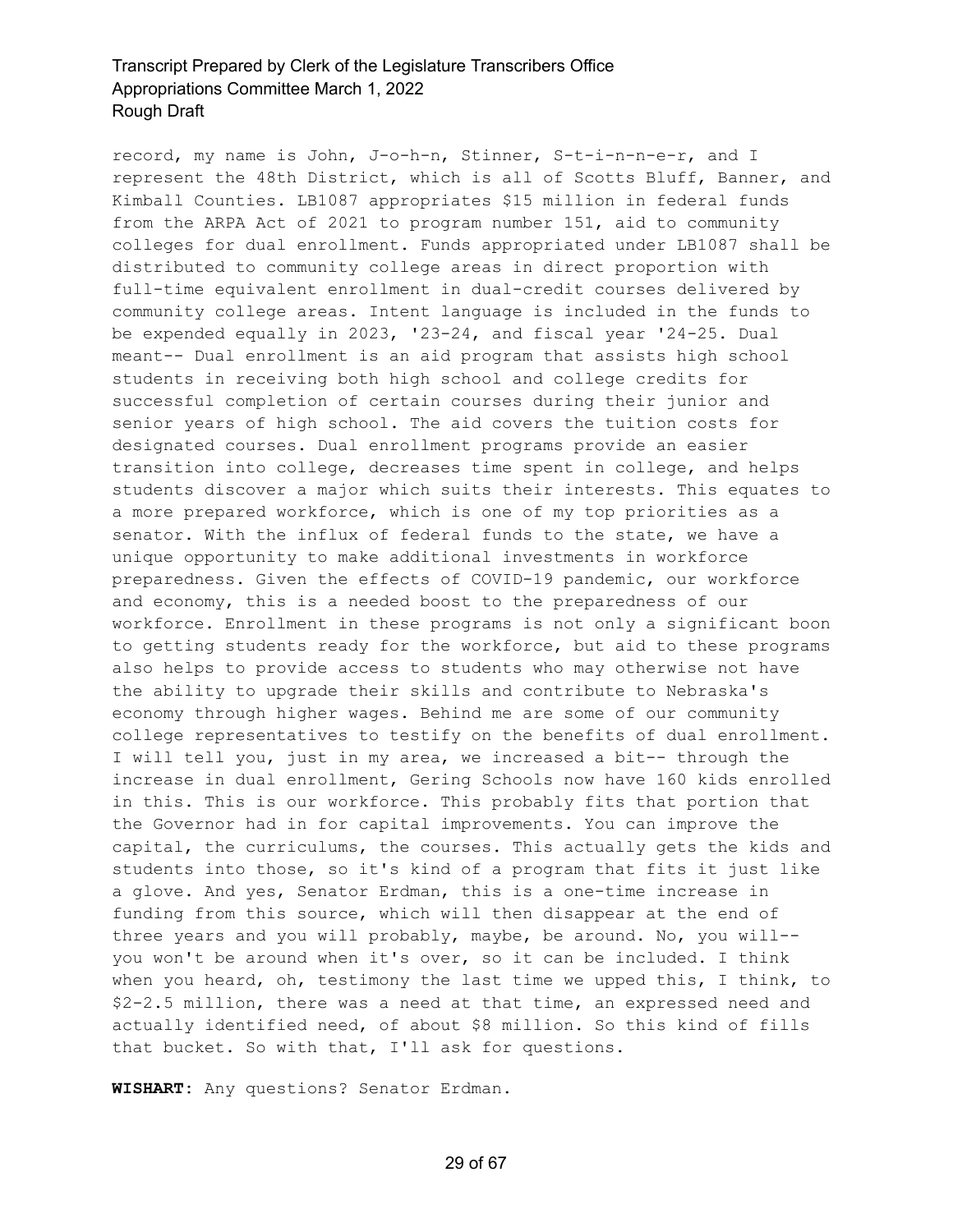**ERDMAN:** Thank you, Senator Wishart. Senator Stinner, thank you for bringing this. So this won't-- this won't necessarily be distributed equally amongst all the junior colleges, right?

**STINNER:** It'll-- it'll be on need. If-- if some of the junior colleges have a higher need, a higher enrollment, those numbers are submitted, I think, to the, oh, curriculum folks, and then it's distributed based on the number of students that they have. So the \$5 million will be divided up per student, but then sent to the community college-- I believe this is the way it is-- the community college that has a certain amount of kids in that, if that makes any sense. I'm not making any sense right now. But say NWCC has 500 kids--

**ERDMAN:** Right.

**STINNER:** --and Metro has 5,000. That pot then gets divided up amongst the number of students, the \$5 million, divided into those numbers and then distributed accordingly.

**ERDMAN:** I understand.

**STINNER:** That's the way I see it though. I think it's how the program works.

**ERDMAN:** OK.

**WISHART:** Any additional questions? Seeing none, thank you. First proponent. Good afternoon.

**RANDY SCHMAILZL:** Good afternoon, Appropriations Committee. Randy Schmailzl, R-a-n-d-y S-c-h-m-a-i-l-z-l. I'm representing the community colleges today, but I'm also the president of Metropolitan Community College. In the past, we've worked with the Appropriations Committee on a little over \$3 million worth of funding for this program over the last five years to pay for some of the tuition, and then the community colleges discounted the tuition and then parents or donors or others had to find money to pay the rest of the tuition. And although community college tuition is not expensive, it still costs money to those that don't have the money to pay for it. So the purpose of looking at the ARPA money to supp-- supplement this for the next three years also lies with the fact that, I'm going to say, perhaps, a group that has suffered the most devastation as a group is K-12 systems and students. There has not been a student not affected by this. All students have been affected. And when you're getting ready to go to college, when you're getting ready to go in the workforce, I know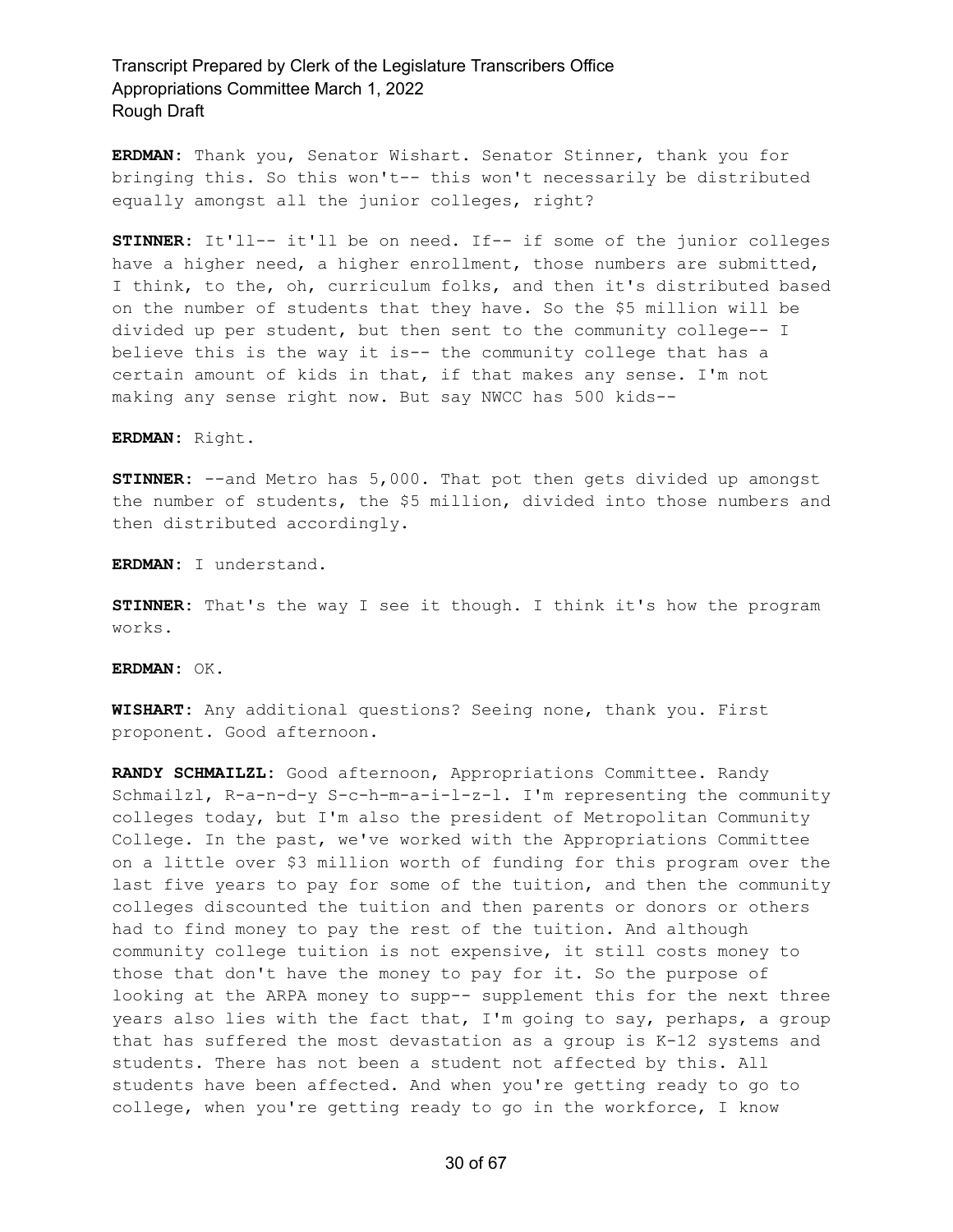daily I receive phone calls from parents about trying to help supplement their son and daughter's education at the high school level with classes at Metro. This opens the door for all high school students because the tuition is not going to be a barrier, so it opens the door for all high school students to attend the local community college either online-- if it's close, you can go on campus. Some- some is in the high schools, so this-- this education is available to everyone in a lot of different formats, and none of this is due to something not going right in the high school, something not going right in the community college. This has to do with trying to prepare the students under the conditions that they're in now to be ready for the workforce. You know, right now we have 4,100 students enrolled at Metropolitan Community College. We have many of them in career academies, meaning there's about 25 career academies. It's the trades, career academies, so you're taking classes maybe in the afternoon, if you can get to Metro, or at the high school. And today we have students from Blair. We have an employee of Metro. We have a couple presidents and then a community college representative. And this, in my estimation from-- I've been a longtime educator. This is really the opportunity to make a huge difference in the long run. You know, education isn't something that you-- you get today and you're smarter tomorrow. It's an accumulated effect over time and sometimes that time is not until you're 30, 40 years old, but it happens, and we need to expose as many high school students as possible to discovery of college classes. These are the same classes you take at Metro as an adult, nothing different, so no watered-down curriculum. And this summer, when we opened up the doors for students from across the state to take online classes, we had 25 students from Aurora, Nebraska, taking a calculus class online, and it was really pleasing to see that we were able to provide that type of education at the level that it would go on and help them get into medical school and the STEM-related activities. If you were around and heard the testimony for the bill that's going to allow for IT classes, Metro provides hundreds of opportunities locally to IT students in high school to get them ready for the IT industry. And when you say IT, none of us know quite sure what that code word means because it could be software, it could be applications, it could be whatever, and I'm here today to ask for your support to make this a reality for not-- not just one, but everyone, and not often I can come to the Legislature and say we're going to do something that affects everyone, and this will. So with that, I'm going to end before my time.

**WISHART:** Thank you.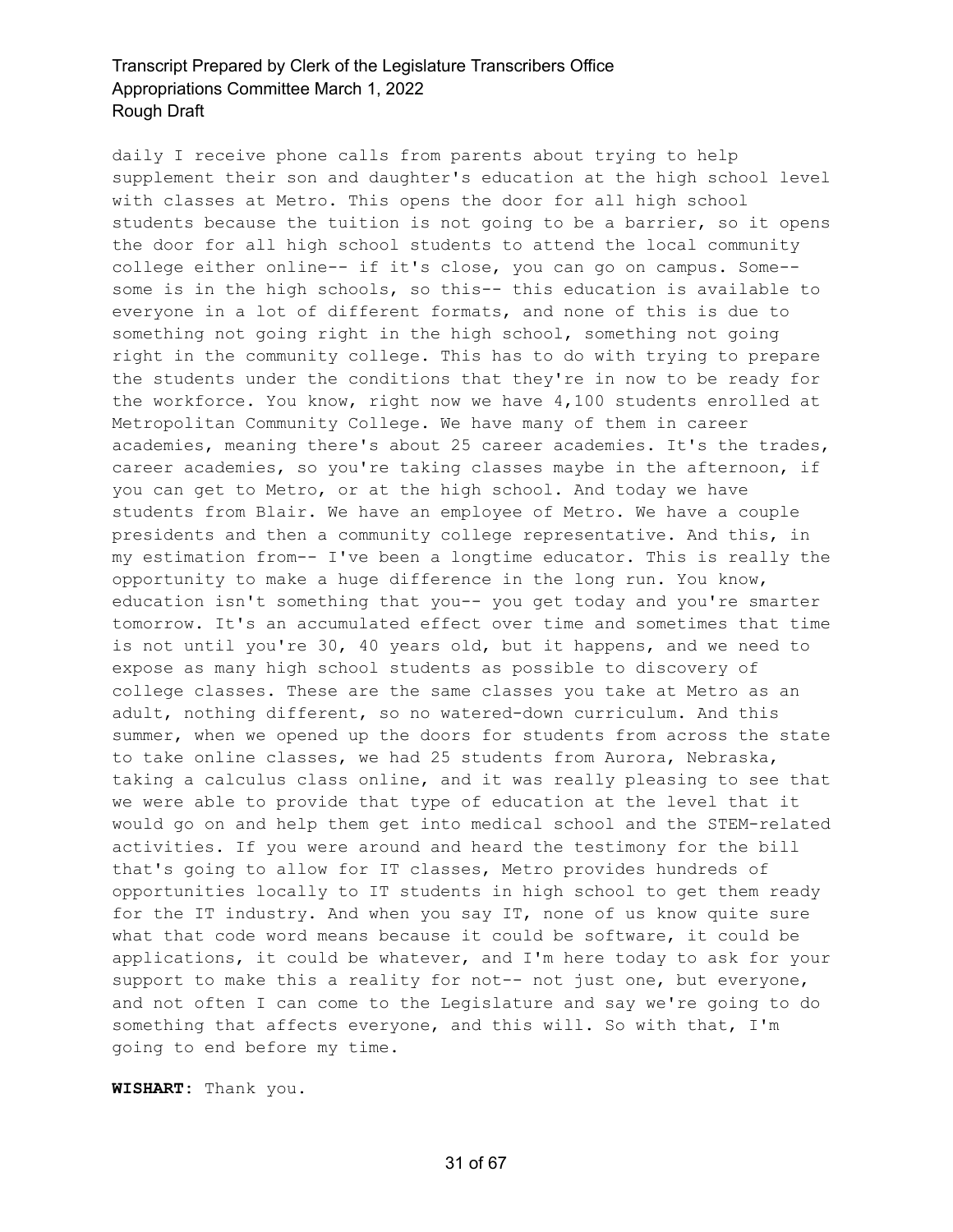**RANDY SCHMAILZL:** Thank you.

**WISHART:** Any questions?

**DORN:** Question.

**WISHART:** Senator Dorn.

**DORN:** Thank you, Senator Wishart. Thank you for being here. Any idea approximately-- you said you had 4,100 students, or in that neighborhood-- approximately how many of them are dual enrollment, what percent?

**RANDY SCHMAILZL:** You know, it-- it works-- all of them are getting college credit. So on their transcript, as when if you went to college, you got your college transcripts, all get college credit. It's up to the high school on whether they substitute that college credit to meet one of their classes. So like the students at Aurora that took calculus, undoubtedly, that's going to fill their advanced math one. So just quickly, our top ten subjects are mathematics, English, history, Spanish, biology, finance, speech, health, information technology, and the trades. And I'm going to say easily over half of those credits also get high school credits, and the Blair Superintendent is going to be up behind me here and we'll ask-- we'll ask Randy Gilson to be the answer man on that one. Thank you.

**DORN:** Thank you.

**WISHART:** Additional questions? Senator Clements.

**CLEMENTS:** Thank you. Thank you, Mr. Schmailzl. The-- I think there was a misunderstanding. The 4,100 students are all dual enrollment, right?

**RANDY SCHMAILZL:** Well, they're dually enrolled. What that means is they're enrolled in high school and they're also enrolled in college. So they're dually enrolled--

**CLEMENTS:** Yes.

**RANDY SCHMAILZL:** --at the same time.

**CLEMENTS:** All right. That's what I thought. Thank you.

**RANDY SCHMAILZL:** Yeah, um-hum.

**WISHART:** Additional questions? Senator Hilkemann.

#### 32 of 67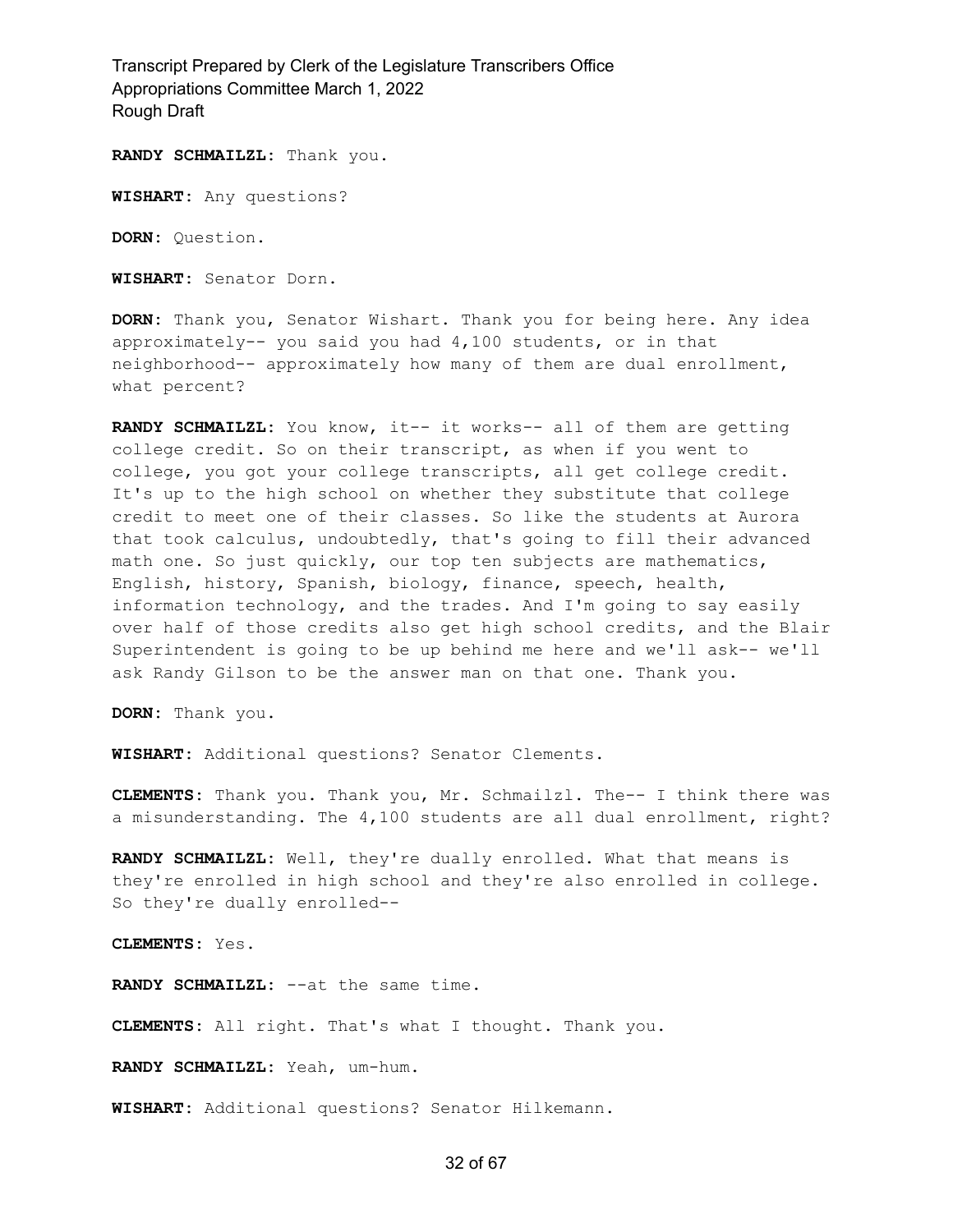**HILKEMANN:** Not a question, just a comment, because I-- this is a great program. I-- I sing in a choir downtown in Omaha, and there was a nice young man that just started singing there with us. And I visited with him and he's a third-year student at-- at O-- UNO, but he's only been there two years because of all the-- the classes that he took at the Norfolk Community College, so-- or Northeast Community College, so I- this is-- he just talked about how-- what a jump-start that has been for him in his career.

**RANDY SCHMAILZL:** Thank you. Great story.

**WISHART:** Additional questions?

**HILKEMANN:** Plus, he's a good singer. [LAUGHTER]

**WISHART:** Seeing none, thank you.

**RANDY SCHMAILZL:** Thank you.

**WISHART:** Additional proponents? Welcome.

**ZACH PECHACEK:** Thank you for having me. So my name is Zach Pechacek, Zach, Z-a-c-h, Pechacek, P-e-c-h-a-c-e-k, and I am a product of this type of education system. So as a senior in high school, I had five guys stand in front of me in white shirts with blue pinstripes, and they talked about how-- how you can go to college as a high school student, what you can do with that, and where you can go from there. And, you know, I'd been looking at the cost of college and things like that and when I found out I could go as a high school student, I was like, I don't care what it costs, I'm going to get there. All right, and so, so kind of my-- my little journey here is-- so I started at Metro Community College as a senior in high school half way-- going to college half day, high school half day, took some night classes, as well, filled up a full schedule. When I graduated high school, I was three quarters of the way through an electrical technology degree, right out of high school, started as an apprentice with almost a complete degree, worked full time, went to school at night, paid for school as I went so I-- by the time I walked out of college, I had no student debt. I was debt free. From there, I went on to my journeyman and my master's in electrical techno-- in-- in elect-- I've become a master electrician and now I come back to teach at Metro Community College, and so-- in the electrical technology field. So seeing this full circle, I can see what it can do for students and what a jump-start it can give you. So for me personally, I kind of knew what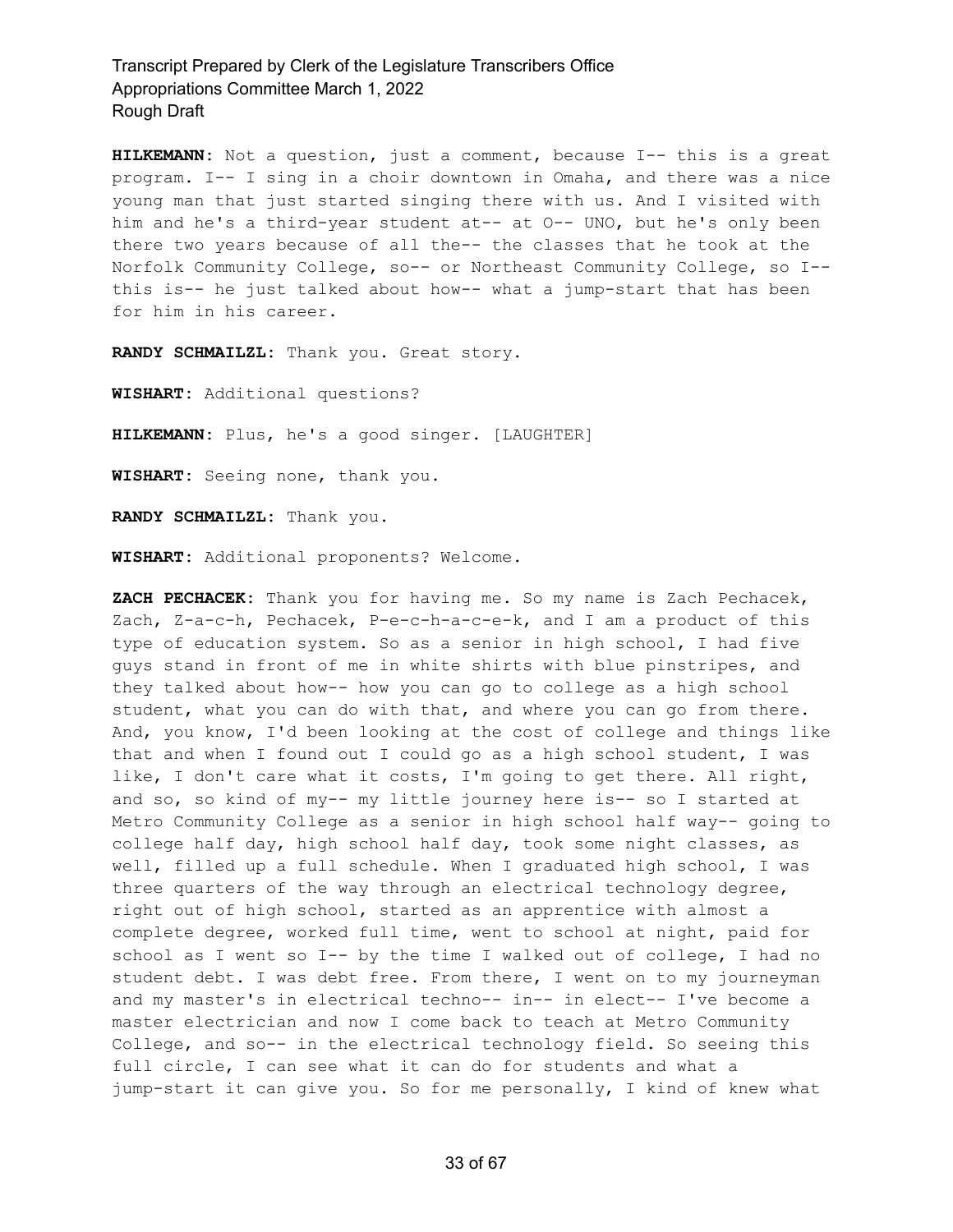I wanted to do. I knew I wanted to work in the trades, but I didn't know how I was going to get there. I looked at some opportunities, looked at some schools, and kind of saw what it was going to cost and where things were going to go, but through that career academy and that opportunity to start early, really gave that jump-start. So I didn't realize it, but on the way down with Randy, I found out I was actually one of the first career academy classes at Metro. I had no idea that's when it started, but these funds would get these students that opportunity to get a real jump-start into life. So I have a younger sister. She'll-- she'll be-- she's a senior this year. She's going to college for the first time, taking some night classes through Metro as well, and this has-- it's been a jump-start for her, gave her an open door and a different avenue where typical students get pushed into university and go from there. So this is a great opportunity, and I can't say enough about it. But as these students sit behind me here, these three or four students back here, they're the next generation. This really is to give them that jump-start. Whether it goes through or not, I think the colleges are really going to push for things like this to continue to happen. So been lucky with Metro and it's been a great opportunity and I can't say enough good things about this. But as a product of-- of what this can do, without it, I don't think I'd be nearly as far as I am. I obtained my master electrical license by 26. That almost never happens. And so I think it's because of the opportunities I had with school. So with that, that's my final statement, so.

**WISHART:** Thank you. Thank you for being here. questions? Seeing none, thank you.

**ZACH PECHACEK:** Thank you.

**WISHART:** Additional proponents? Good afternoon.

**RANDY GILSON:** Good afternoon. Senator Wishart and the Appropriations Committee, my name is Randy Gilson and I'm the proud superintendent of Blair Community Schools, and I want to give special thanks to President Schmailzl, who's given us the incredible opportunity for a partnership.

**WISHART:** Superintendent, will you spell your name?

**RANDY GILSON:** Yeah, I'm sorry. My name's Randy Gilson, G-i-l-s-o-n. And again, I just-- I want to give President Schmailzl a grateful thank-you for the wonderful, incredible opportunity that he's provided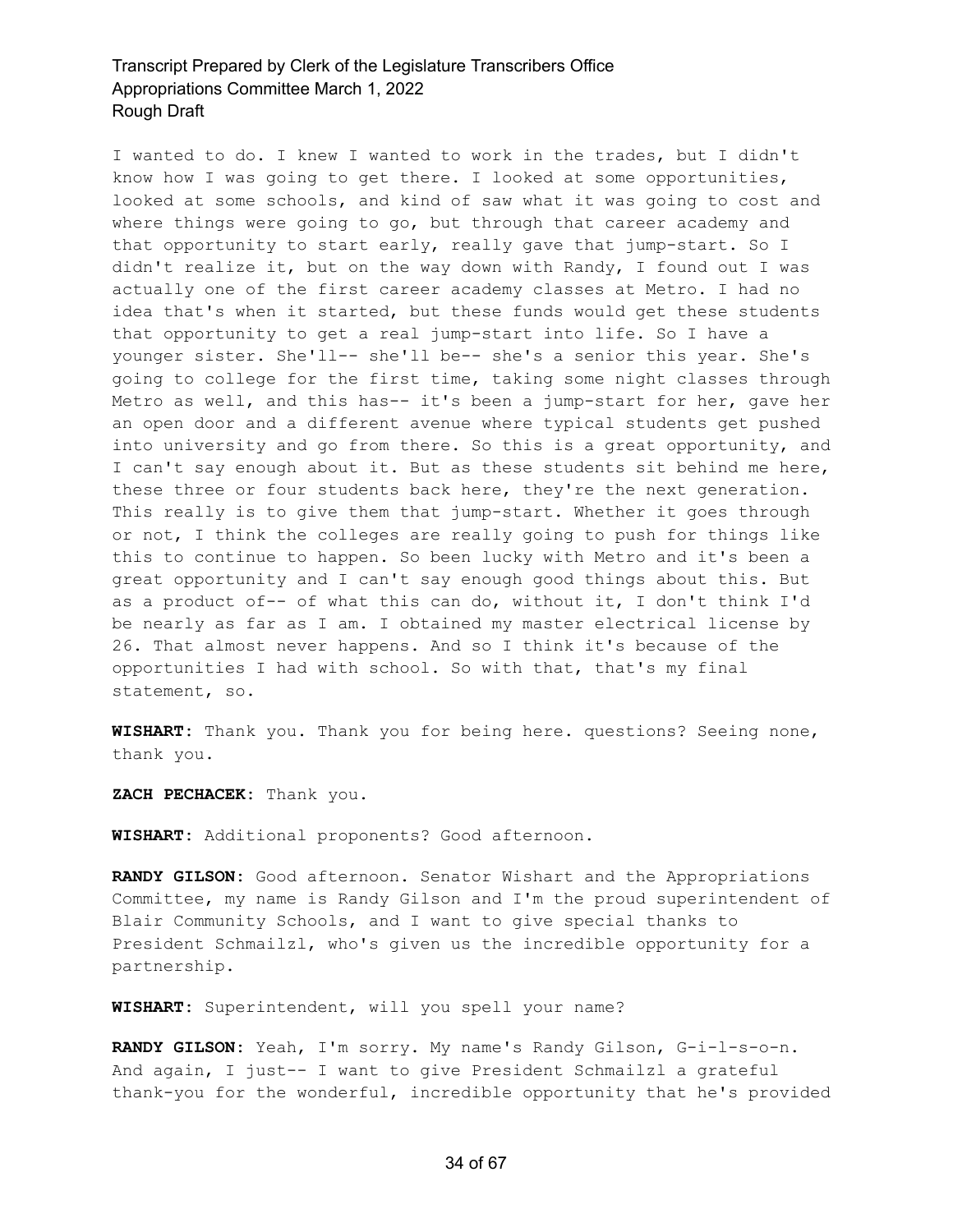our students at Blair Community Schools. We offer dual credit courses in welding and manufacturing, in nursing, ana-- anatomy, medical terminology, in writing, composition, psychology, computer programming, and a lot of general education courses, the trades and tech-- industrial technology courses as well. We also want to thank Metro Community College for allowing our students to earn college credits, work certificates, participate in paid internships, and even receive an associate's degree while in high school. Our students can take one course in welding or manufacturing and earn 15 credits throughout the year. President Schmailzl has made an enormous investment in our students in Blair, and he has provided college instructors to teach in-person on our campus. On the last page of your handout, you can select the QR code and watch videos to learn more about the courses that we're offering during the day and in the evening. Metro has paid for most of the current equipment and made a huge investment in industry-based tools and machines so that our students can learn highly advanced skills in welding, manufacturing, and computer programming and in nursing, not just to be an employee but to be a highly skilled, sought-after employee. We've developed strong partnerships with Lozier, Sid Dillon, CHI Health Systems, Novozymes and many others, so students can go to work through paid internships while they're still in high school. Our district- district has invested \$2.1 million in a facility renovation, and Metro, Lozier, Sid Dillon, Novozymes have donated about a million-and-a-half dollars in tools and equipment. I'm going to use some football terminology to make a very important point. We've built strong partnerships between public education, colleges, and industry partners, but that can only take us into the red zone. Our biggest challenge is still yet the one that we face, and it's helping students pay for college tuition, especially if they don't have family backing to support college. We have sought out private donations, industry sponsors and even fundraisers, but it's still not nearly enough and not in time to remove the affordability-- affordability barrier for our students. As an example, we opened our new welding program this year and 182 students registered for classes. We had waiting lists, and so our instructors and Metro instructors teach overload schedules so students are able to take these courses. They all want to take college courses, but the biggest barrier is paying for college. The college going rate in Nebraska is only 67 percent. That means six to eight students right now in every classroom will not go on to any type of college in Nebraska. The ACT reports that 22 percent of Nebraska high school graduate-- graduates are prepared to succeed in college. Once in college, only 41 percent graduate with a two-year degree. We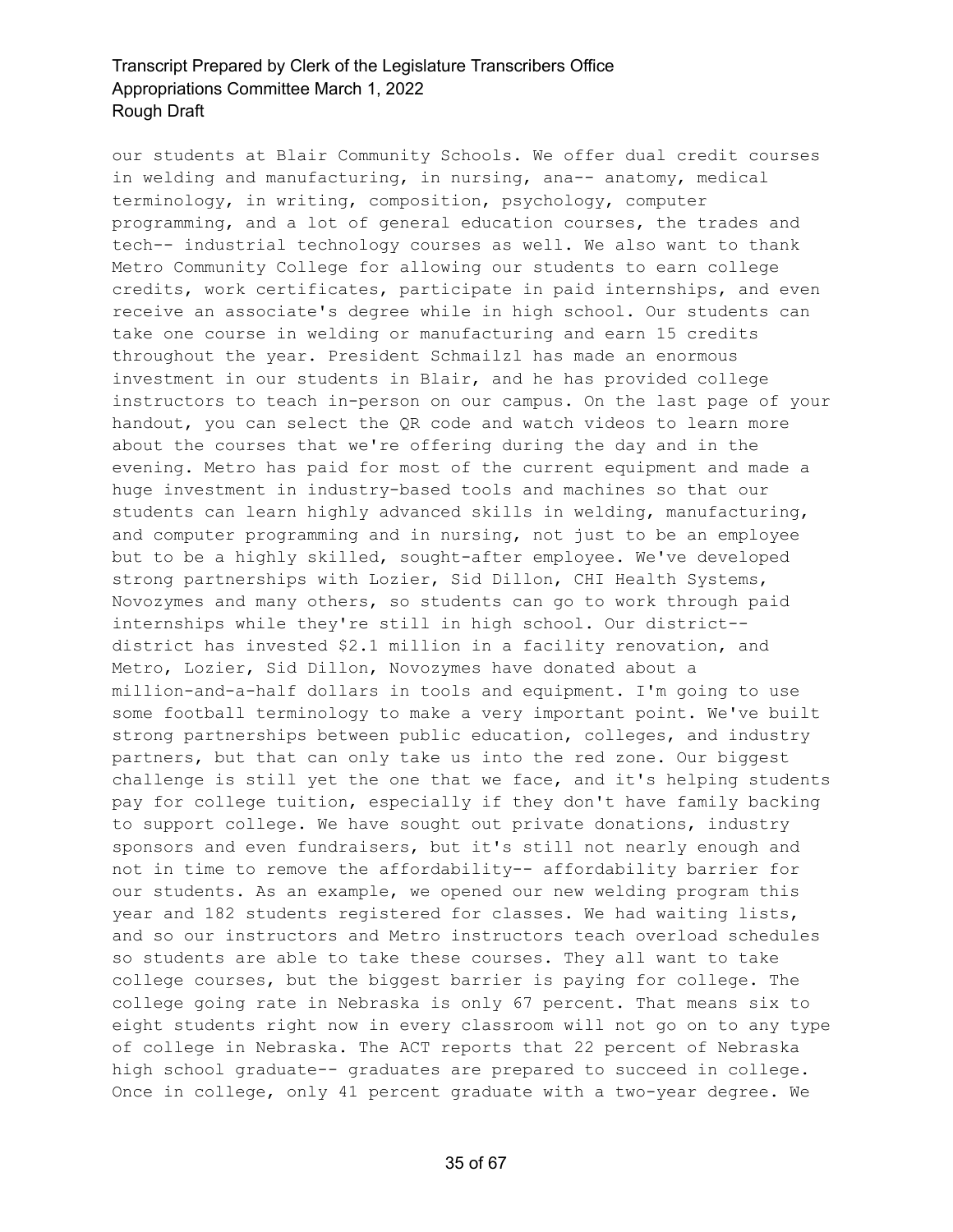need every Nebraska student to succeed. For every 10,000 working-age Nebraskans from ages 22 to 64 with a bachelor's degree or higher, there's an average net outmigration of 61 during the years between 2015 and 2019, meaning that Nebraska continues to lose residents- more residents than it attracts for-- to other states. Please consider supporting LB1087 to support each Nebraska student by providing them the opportunity of college and earning advanced skills in a trade or even an advanced degree in the future. LB1087 would help us capitalize in the red zone and get every student to cross the line into dual-credit college courses. Getting students into college classes early builds their confidence, it builds prerequisite skills that are necessary for them to be successful in college, and in high school they're supported by counselors, teachers, and with family around them. Prior to Blair, I was a superintendent at South Central Nebraska Unified School District. We partnered with Central Community College and offered over 50 college courses.

**WISHART:** Superintendent--

**RANDY GILSON:** Sorry.

**WISHART:** --I'm-- I'm going to have to ask you to stop.

**RANDY GILSON:** OK.

**WISHART:** The red light's on.

**RANDY GILSON:** OK.

**WISHART:** But thank you so much.

**RANDY GILSON:** Yeah, thank you.

**WISHART:** And we have your testimony.

**RANDY GILSON:** OK.

**WISHART:** --and can read it.

**RANDY GILSON:** Thank you.

**WISHART:** Thank you. Any questions? Senator Hilkemann and then Senator Vargas.

**HILKEMANN:** In my years in the classroom, we always had low-motivated- there's a few low-motivated students. Is this a good-- I mean, I'm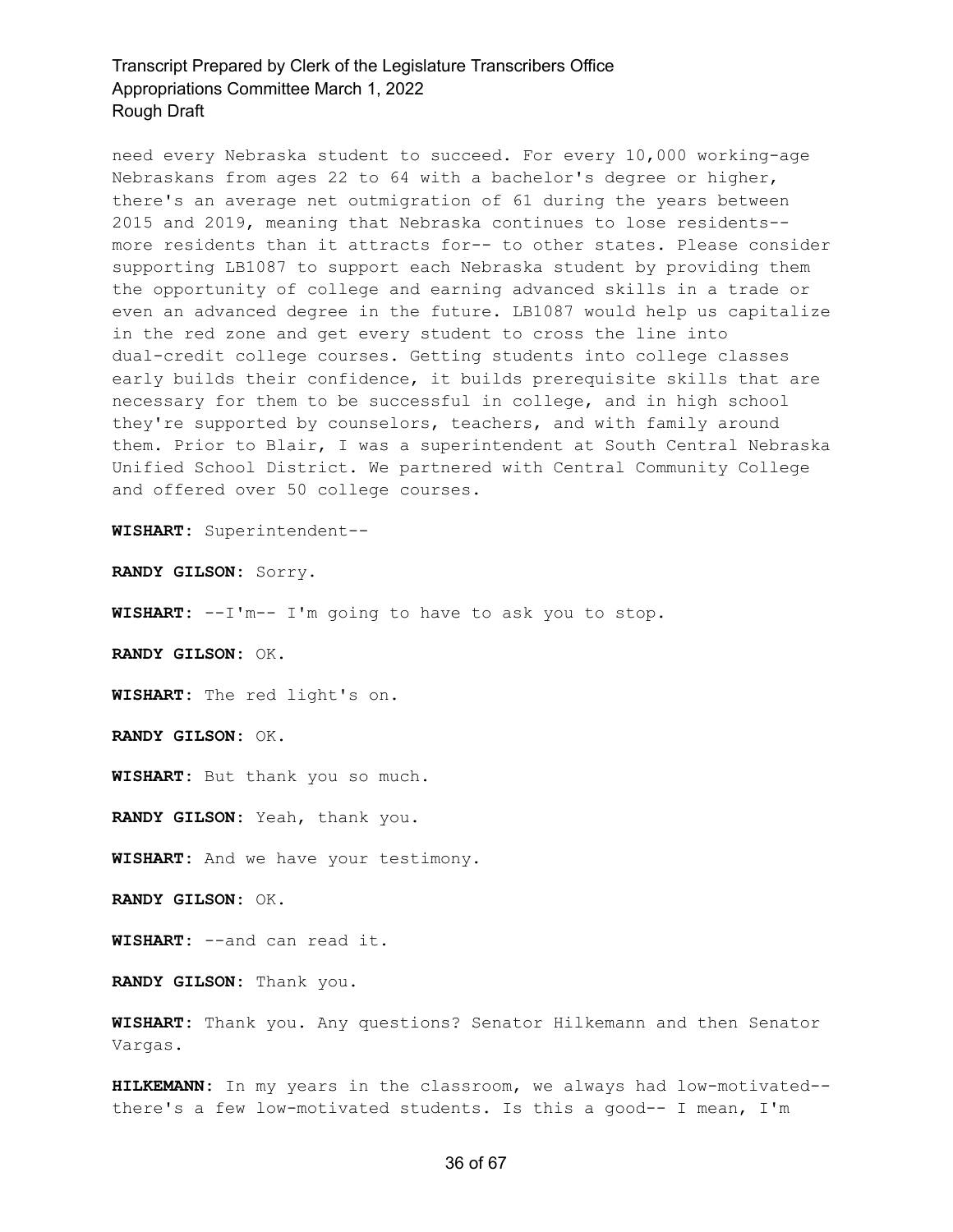hearing this. This would seem to me a good program, maybe, to get some of these low-motivated students to finally kind of get-- light the fire in them. Is that true-- is that [INAUDIBLE]

**RANDY GILSON:** Yeah, it does, because with the whole picture, our students that are taking like nursing classes or computer programming classes, they're able to go out and work with paid internships, as well, so they see that connection to real work. And with the industry-based tools that we've provided, whether it be in manufacturing or welding, they get tremendous opportunities to-- to build high-level skills. And so some of the students that are struggling in some of our academic courses are profiting in these more trade- or technological-based courses.

**HILKEMANN:** Are the kids being counseled into that?

**RANDY GILSON:** Yeah, we-- we encourage it.

**HILKEMANN:** OK. Well--

**RANDY GILSON:** I didn't get to it, but in my previous district our board took a commitment to pay tuition. And once we did that, we went from having 6 percent of our students enrolled to 87 percent enrolled. And at the time, over 55 percent earned 27 credits or more, almost a full year of college when they graduated. But again, we had the luxury in that district; our board was able to pay their tuition. We were a smaller district and in districts like Blair or larger, it's just- it-- it isn't within our budget to be able to do that. But this, as- as President Schmailzl said, this provides a unique opportunity to make a difference for every single student, and if we can remove that barrier of cost, it really makes a world of difference.

**WISHART:** Senator Vargas.

**VARGAS:** Thank you very much, Vice Chair Wishart. Thank you for being here. I think your red zone analogy was very well suited to Senator Stinner, so that's good. [LAUGH] And I-- and I do appreciate the statistics and the numbers here. Just a couple questions. One is, so about-- when you're working with these public-private partnerships, which I appreciate because Lozier, and I think people know this, Lozier is one example. They pay very well, not just for their apprenticeships but for the full-time job with healthcare and benefits. They're a great employer. About how many of these do you typically see when you're working with these partnerships, like how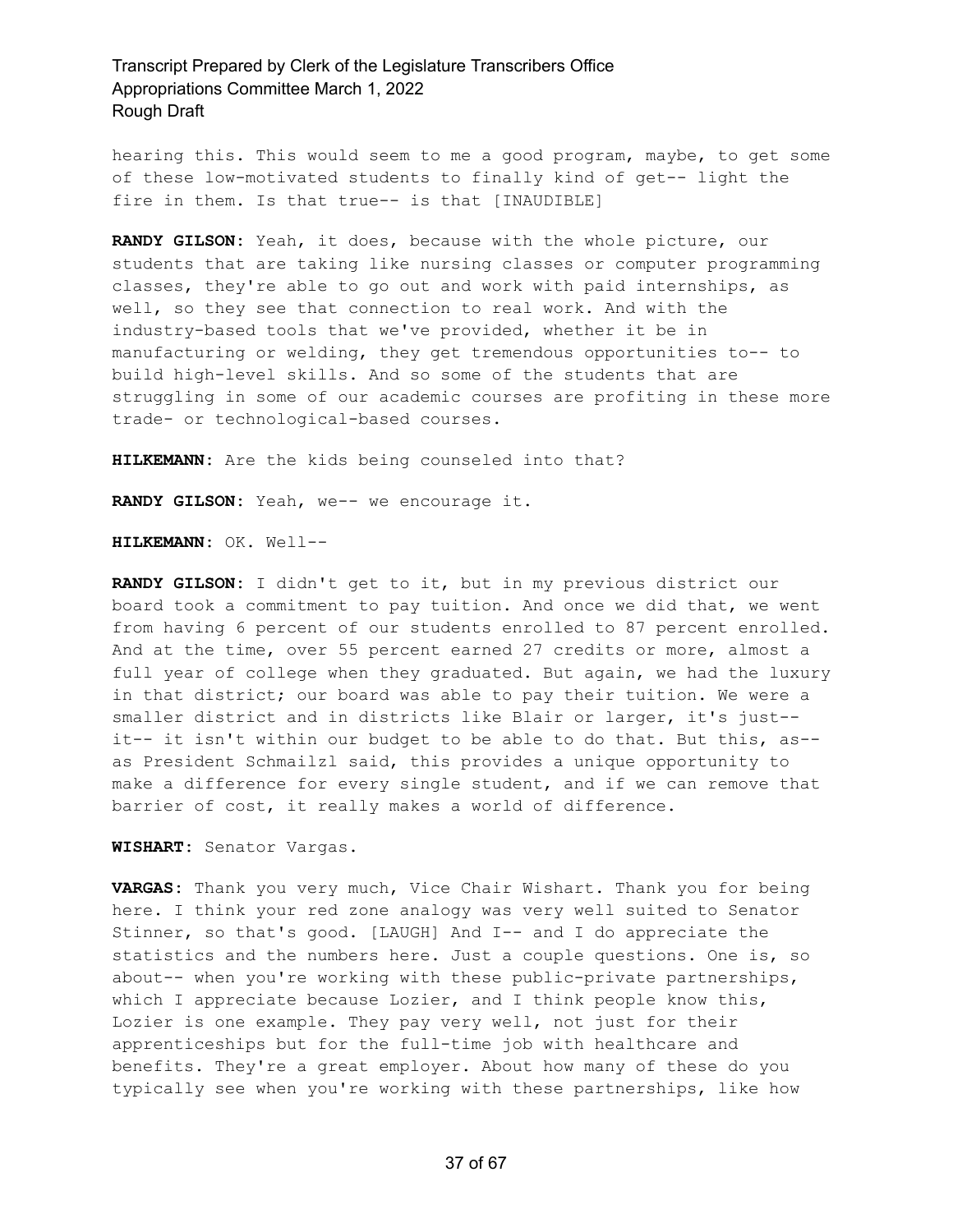many of these initial jobs, internships that turn into real jobs, like what numbers do you have?

**RANDY GILSON:** Well, it's 100 percent placement for any student that wants it. And so it's just we-- I think the stumbling block is the commitment. Students-- we want to expose students to take manufacturing, for curiosity, for growth, for the STEM part of it, but a student's reluctance is to pay the-- the \$2-- and it's only \$200 per course, thanks to Metro's lower cost, but it's still that reluctance to take the course. Now if they're into it and committed, then Lozier or other partners, CHI, will support the student, pay their scholarships. We have another partner, C&W Services, that pays for students to complete a welding degree for two years, and then they offer them a job at the end of it. So 100 percent placement, the challenge is get-- encouraging student-- all students to just-- again, it's that red zone. It's-- it's crossing the line and getting into the college courses. We're finding success and we're finding that graduation rate's increasing when they're taking college courses.

**VARGAS:** OK, well, thank you. And I hope we can-- I hope people heard that and then the public will hear that because, one, you're going to make more than we make us senators in any of these jobs with a community college degree that quickly, so that is a good-- I'm seeing students laugh, but it's the truth, so it-- I really appreciate this. Thank you.

**RANDY GILSON:** Thank you.

**WISHART:** Thank you. Senator Kolterman.

**KOLTERMAN:** Thank you, Senator Wishart. Thanks for coming today. I have a question about the public-private partnership. So you mentioned, like-- like you said, Lozier, Sid Dillon, Novozymes, and then Metro, and you've got a bunch of others, I-- I suspect. You've raised \$1.5 million. Did they come to you or did they encourage you to do this?, or did you go to them and say--

**RANDY GILSON:** It's--

**KOLTERMAN:** --we want a partner?

**RANDY GILSON:** Well, I think it's-- the workforce shortage is part of the reason, but then we have an int-- I have a passion to engage every student in learning and then prepare them for a career. And so helping students find their passion, it's-- it's a mutual partnership. We've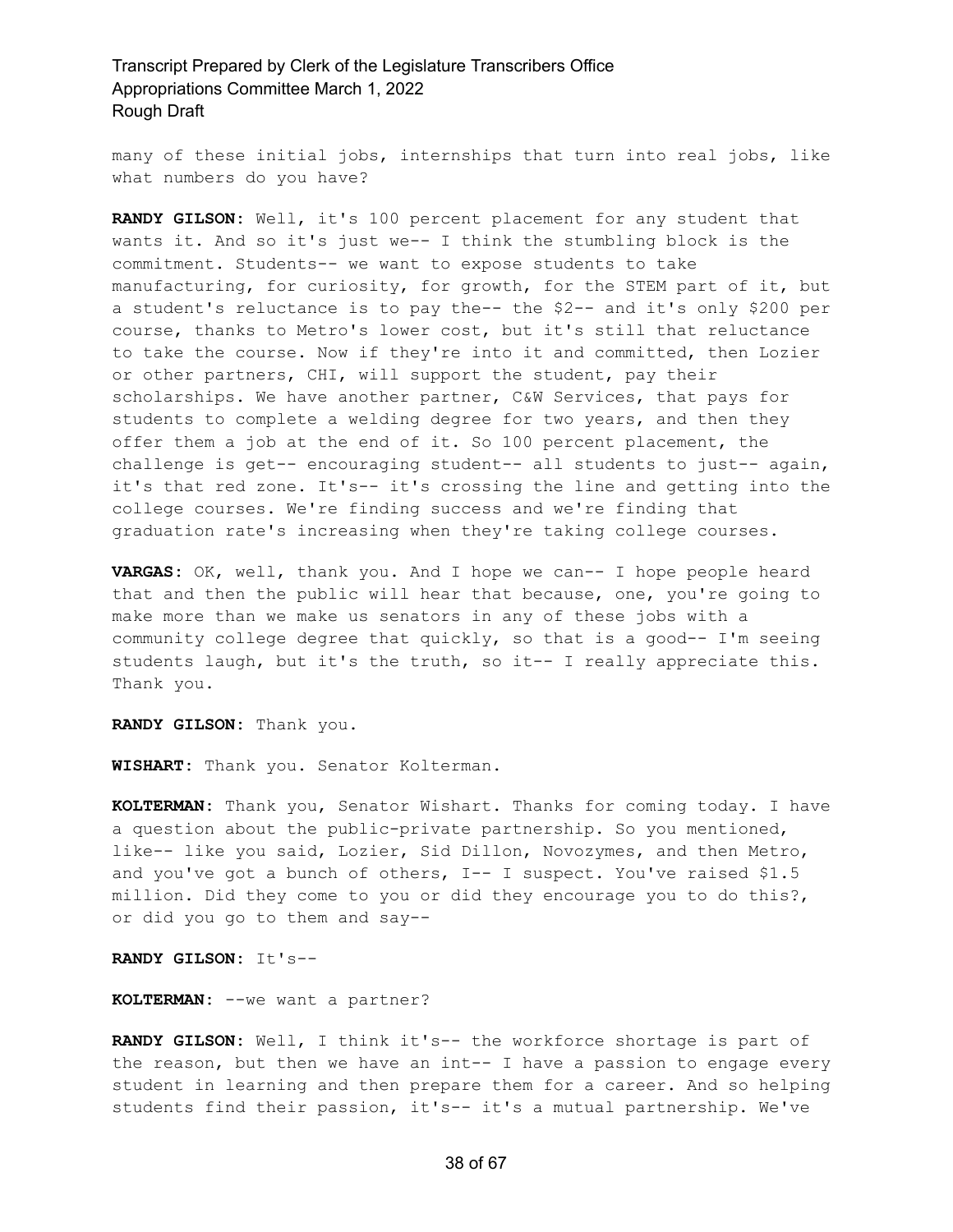reached out to them, to local industry, and then they've also reciprocated, reached out to us. The critical-- and you see a few pictures from the welding lab. But having the-- the industry-based equipment where students are performing real-world-- I can't-- that- that goes so far and it's-- it inspires them to take these courses.

**KOLTERMAN:** That's the reason I was asking, I look at those pictures. That's some heavy-duty equipment.

**RANDY GILSON:** Yeah, it--

**KOLTERMAN:** And so is that on your facility, in your facility?

**RANDY GILSON:** It is. It is, and if you click on those QR codes, you can hear the instructor in the course. That's all brand new, so anyone can do it. It could be-- in one year, we went from offering one college course to having what you see. It was a \$2 million investment by our board to renovate 14,000 square feet, but it was the partnership with Metro sending us instructors that really helped us out. But even that, what breaks my heart is, again, we don't have all kids in the program yet. And again, the final barrier is just the cost, really.

**KOLTERMAN:** Thank you.

**WISHART:** Senator Erdman.

**ERDMAN:** Thank you, Senator Wishart. Thank you for coming today. There were a couple of things that you mentioned in your testimony. This is kind of changing gears a little bit. It says that-- you said that six out of eight students in every classroom today never go to college. And then the other comment you made that's very troubling, you said the ACT reports that only 22 percent of Nebraska high school graduates are prepared for college.

**RANDY GILSON:** Um-hum.

**ERDMAN:** Why do you think that is?

**RANDY GILSON:** Well, it's-- they have low skills and math and science and reading comprehension, and that's what the ACT-- well, it mostly predicts their success rate when they get into college. And so some of it's confidence. Some of it is students meet their required courses in math, in-- early, so maybe they stop taking math courses after their sophomore year. What we're finding is that the trades or industrial--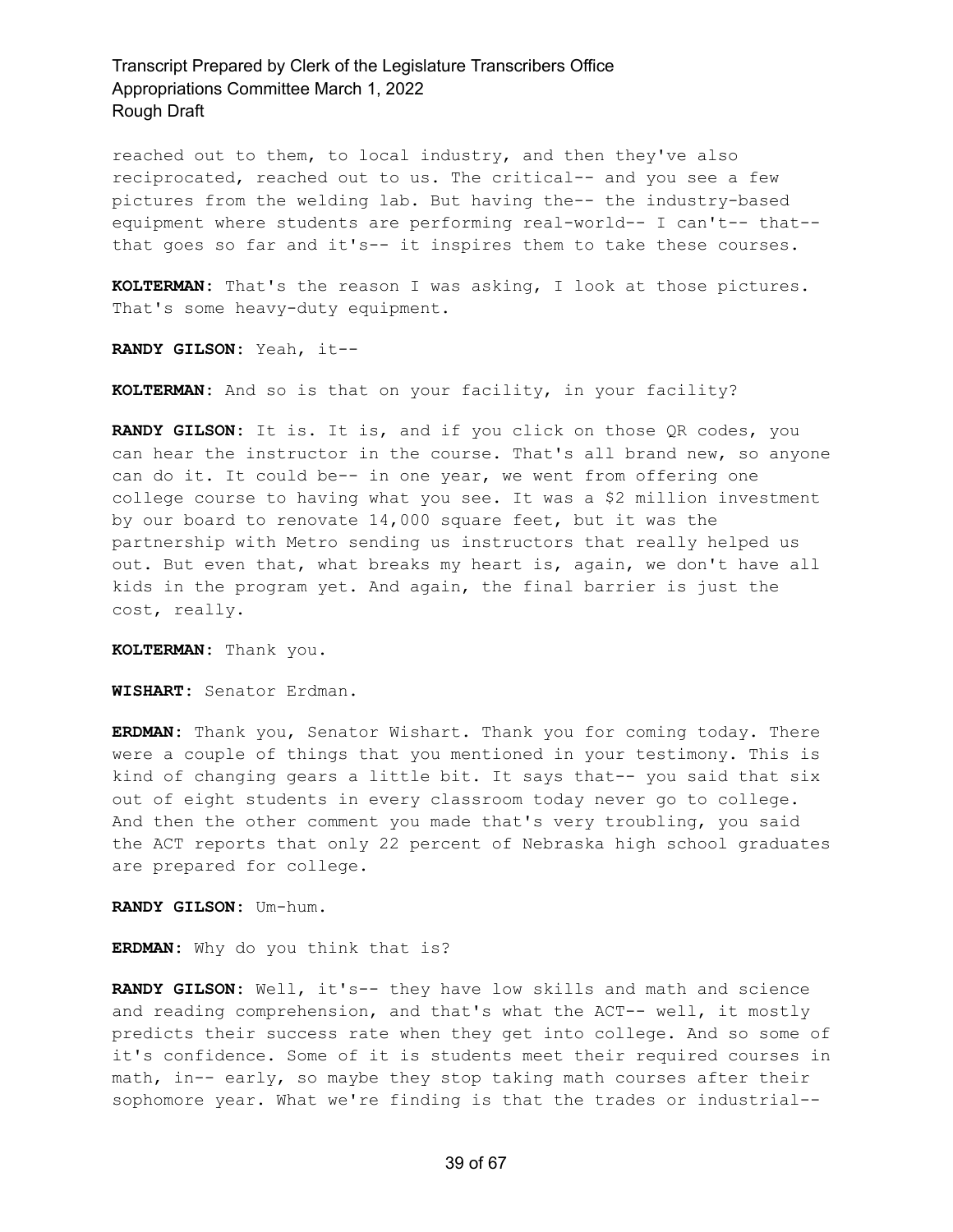information technology courses require strong skills in math and science. So students that are taking these courses, they stay in math and science for four years. So part of the-- I think part of it is we also do a-- it's called the Metro Math Program, where students can take college prereq classes so that when they-- and they can do that in high school. And when they complete that and they're-- they're successful at that, then they can take the required college algebra course. But math is the single biggest barrier to a student's success, according to research, a student's success and their continuation. Again, I think connecting with an interest area, whether it be welding, nursing, and then still taking the gen ed courses that we're offering, it's-- and doing it in the luxury of their home high school with their family support, counselors, their math-- high school math teachers, we see our high school math teachers tutoring students that are taking the calculus course or the difficult, you know, college math, so.

**ERDMAN:** Yeah, I-- I'm not disputing that you're making a big-- making big progress with this dual enrollment. My question is, as an educator, and you know there's a problem with children-- or young people graduating without the skills they need. It's a failure of the education system once you go back and begin to look what you're teaching in grade school and high school to make sure they're qualified. If they get to that point in their career they want to go to college, they have the qualifications. So somebody is dropping the ball somewhere. And if I was an educator and I knew these were the deficits that kids had--

**RANDY GILSON:** Yeah.

**ERDMAN:** --when they got to be seniors and took-- or juniors and took the ACT, I'd go back and review what I'm teaching to make sure they have those skills.

**RANDY GILSON:** Yeah, and-- and I take 100 percent responsibility for the statistics that-- that, you know, we put in front of you, and we're working hard on both ends. We-- we've started early childhood programs. We've also started a multi-tiered system of support so that when students are struggling to learn reading and math, that we give them interventions timely and we do that kindergarten through 12th grade. But at the-- at the back of this, like President Schmailzl said, we've got students that have gone through some challenges throughout their pre-K-12, and then that-- then COVID has been an insurmountable challenge for a lot of kids. And so we're-- I think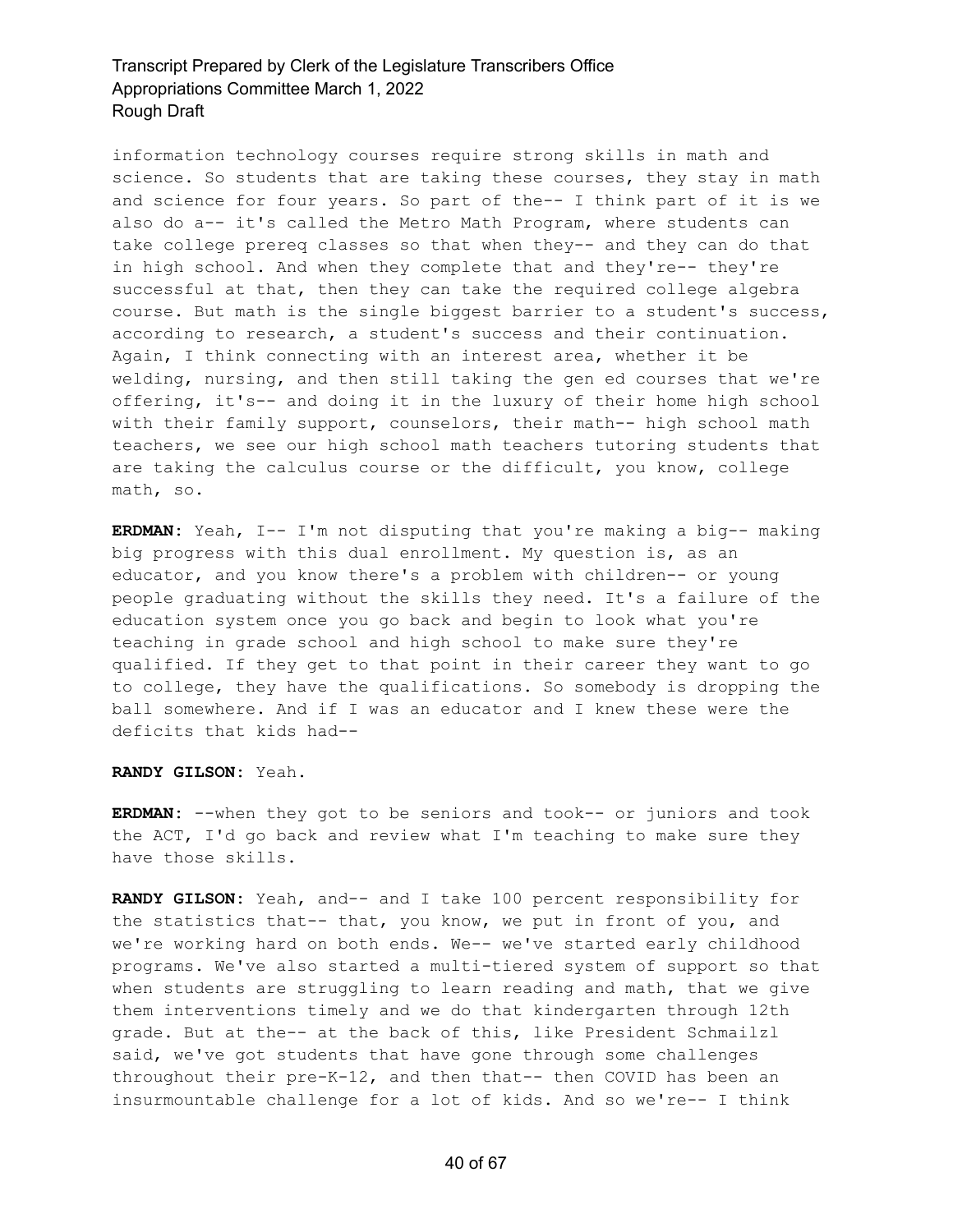what's important is we're trying to hit both ends. It is our responsibility to-- to bring back those read-- strong reading and math skills K through 12. But also we have kids in high school now that are inadequate with the skills. We need to support them with a career.

**ERDMAN:** I understand the COVID.

**RANDY GILSON:** Yeah.

**ERDMAN:** I understand that it's a problem.

**RANDY GILSON:** Yeah.

**ERDMAN:** But these problems existed long before COVID got here.

**RANDY GILSON:** Yep.

**ERDMAN:** This didn't just happen because of COVID.

**RANDY GILSON:** Right, right.

**ERDMAN:** So our whole education system needs to rethink what they're teaching because we have young people who have completed college and can't pass the test to be a teacher, and we want to numb down the test so they can pass the test. What we need to do is look at our educational system. Why don't they have the skills to pass the test? And so I think-- I think the whole education system needs reviewed to see what are we teaching them of lower grades so that they understand what they need to know when they get there.

**RANDY GILSON:** Yeah.

**ERDMAN:** It's a problem. Our education system is failing us.

**RANDY GILSON:** Yeah, and I-- we're working really hard to double time in ins-- in important reading and math instruction. I know we doubled time in the last couple years at Blair; and, again, using interventions and timely response to students, we're trying really hard to get kids, give them the skills. But I-- I agree with you and I take responsibility for the--

**ERDMAN:** Thank you.

**RANDY GILSON:** Yeah.

**WISHART:** OK. Seeing no additional questions, thank you.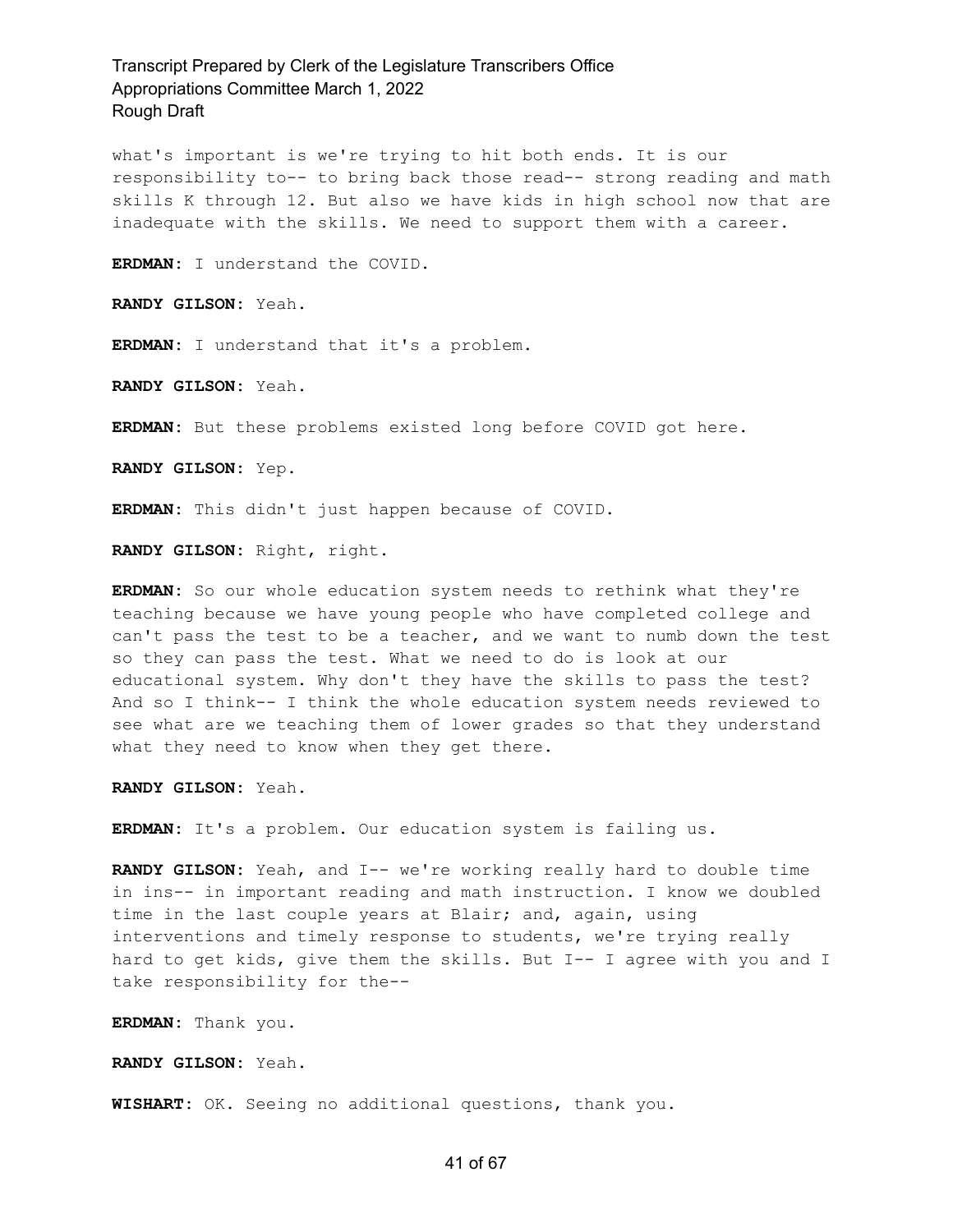**RANDY GILSON:** Thank you.

**WISHART:** Additional proponents? Welcome.

**NICHOLAS ROTHLISBERGER:** Good evening, committee. My name is Nicholas Rothlisberger, N-i-c-h-o-l-a-s R-o-t-h-l-i-s-b-e-r-g-e-r. I am a senior who attends Blair High School, and one issue that I've seen with our high school is the lack of diversity in the programs that we offer. And so I believe more funding will allow for more programs in our schools to be offered through the colleges. And that leads into students not knowing what they want after high school. And so me, I personally did not know what I wanted in my junior year of high school, but our school offered programs in the healthcare field. And so these healthcare programs, I was able to obtain my CNA my senior year of high school. And so out of high school, I'm able to work in a healthcare facility at a high-- higher-paying wage than most high school students. And this also opens up a lot of studies for other students because we have programs, but if there's no cost associated or a lower cost, we can have more programs in our high schools. And this allows for students to pursue something and if they enjoy it, they can pursue higher education in college and they'll also obtain high school credit and college credit. Dual enrollment is a big step forward and I personally have benefited, and I would like other students to benefit towards it. The healthcare field, it's a-- it's a-- it's offered in our school. And there is a big gap in the amount of people that are working in healthcare field, but our high school is offering a lot of programs for students to get introduced in the healthcare field. And so me, I'm-- I'm able to go into college with about a year's worth of credits in a field that I enjoy and I know what I want to do. And a lot of students, they don't know what they want to do, so I think that we need to endorse this bill.

**WISHART:** Thank you.

**NICHOLAS ROTHLISBERGER:** Any questions?

**WISHART:** Additional questions?

**KOLTERMAN:** Yeah. First of all, thanks for coming. And I know-- I know you're nervous, but don't-- don't let us scare you. We were all in your shoes many years ago. You said you know--

**WISHART:** Some of us not so long ago.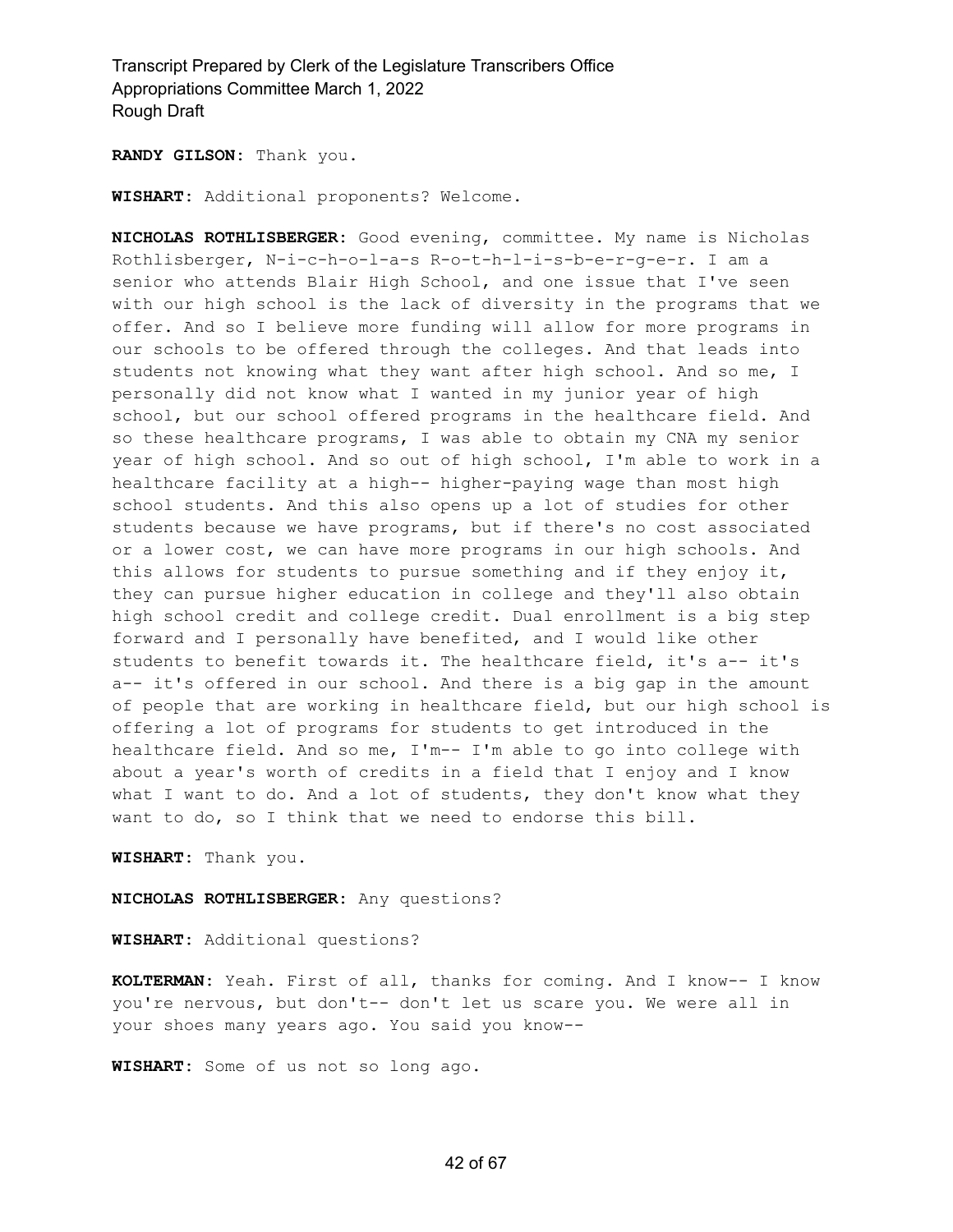**KOLTERMAN:** Some of us. [LAUGHTER] So you said you know what you want to do?

**NICHOLAS ROTHLISBERGER:** Yes.

**KOLTERMAN:** What-- what are you planning to do? And you're-- you're a senior or a junior?

**NICHOLAS ROTHLISBERGER:** I'm a senior.

**KOLTERMAN:** You're a senior. So what are you going to do next year?

**NICHOLAS ROTHLISBERGER:** I'm going to attend Metro Community College to fulfill the rest of my prerequisites and then transfer to UNMC for nursing school.

**KOLTERMAN:** Thank you. Keep up the hard work.

**NICHOLAS ROTHLISBERGER:** Thank you.

**WISHART:** Additional questions? Seeing none, thank you for being here, and if you look over in the back, your state senator is here today as well. Next proponent. Welcome.

**HAILEY SPARKS:** Good afternoon. My name is Hailey Sparks, H-a-i-l-e-y S-p-a-r-k-s. As a junior at Blair High School, I have a vision, a vision to pursue my dream in our economy as a young female welder with the ability to spark my torch under the government while aiding our public schools with the financial responsibility to pay for our college education. Being a 17-year-old student with a unique living situation, I have an understanding that not every child or student has the opportunity to have a second chance like I have. I have a vision for free dual enrollment. With the financial support of the government, we believe, with monetary assistance, that more students would be encouraged to take early college courses that would benefit them academically. Students would have the advantage of saving money and to continue with higher education after high school. While some students have their own career painted on a canvas, not every person has their own canvas to paint on. The possibilities would be unlocked for those who currently don't have access to early college courses. But the state of Nebraska has a fiduciary duty to offer free dual enrollment to every student in school. As a young female welder with the drive and the love to advance in the profession, the assistance from the government would increase the time and money for college to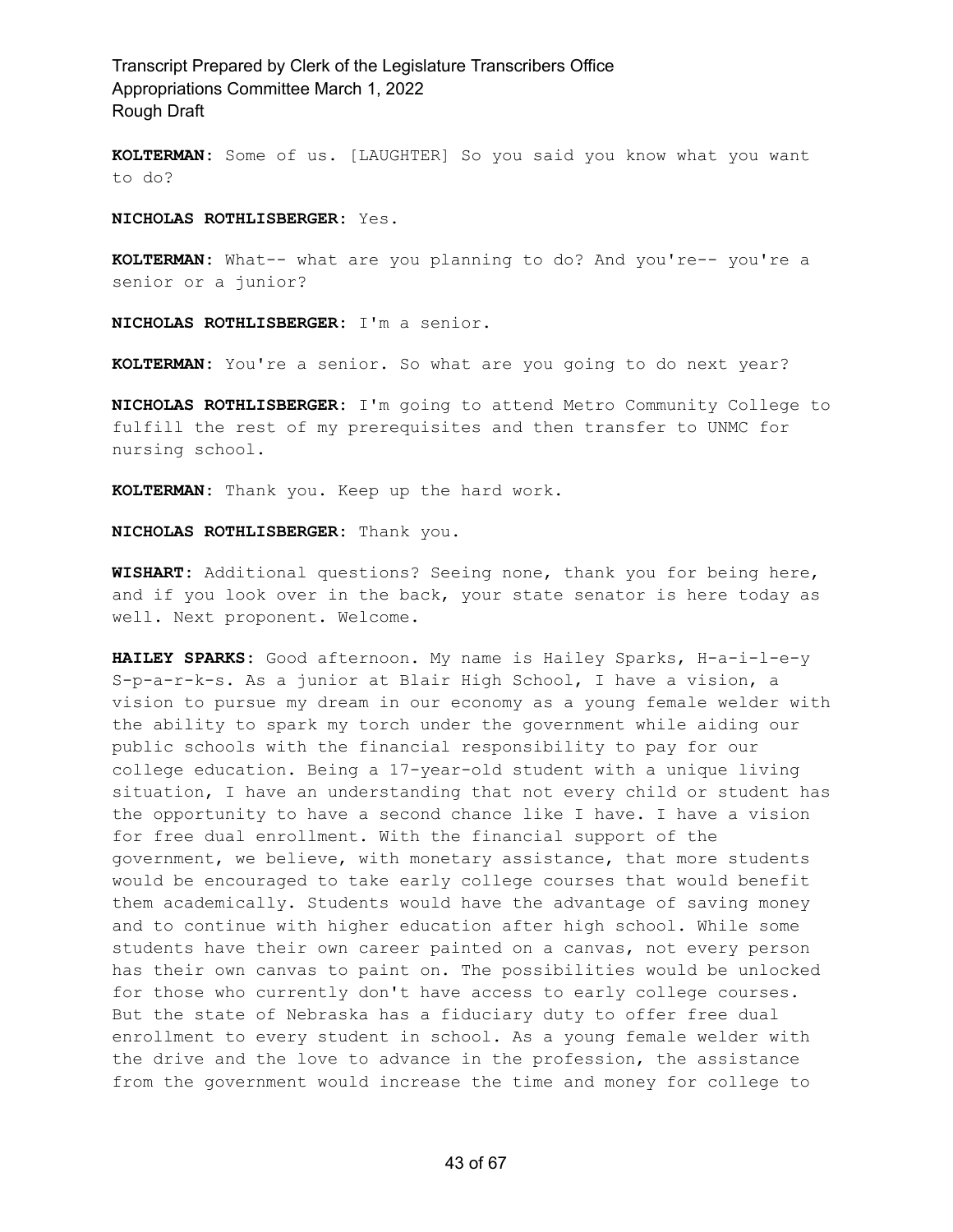be saved for school-- for other school expenses in the future. With that, I have a vision for free dual enrollment. Thank you.

**WISHART:** Thank you for being here. Any questions? Seeing none, thank you. Additional proponents? Welcome.

**RYAN PURDY:** Thank you. Good afternoon, Senator Wishart and members of the Appropriations Committee. My name is Ryan Purdy, R-y-a-n P-u-r-d-y. I'm the president of Mid Plains Community College, North Platte, McCook Valentine, Broken Bow, Imperial, Valentine. I'm here today representing Nebraska's community colleges and ask for your support of LB1087, which provides \$15 million for dual credit enrollment. In 2021, the Appropriations Committee graciously appropriated \$1 million to the community colleges for-- from General Funds to support discounting tuition assessed for enrollment in dual credit courses. In 2021, LB380 was passed and included just over \$2 million for '21-22 and just over \$3 million for '22-23 to further discount tuition for these courses. At MPCC, the initial discount for 2021 was \$10 per credit hour; '21-22, we increased that to \$20 per credit hour. In '22-23, we anticipate to increase that to \$30 per credit hour based on the General Fund appropriation. That represents about 30 percent of our \$100-per-credit-hour tuition cost. The addition of nearly \$5 million, as outlined in LB1087 for each of the next three years to these already-appropriated funds would provide nearly a 75 percent statewide reduction in tuition for these courses, which are not eligible for federal student financial aid. Dual credit provides many advantages for high school students. It can provide students with the confidence they need to consider college. These offerings can expose students to new experiences to help them narrow down their choices for careers, as it did for my two oldest children. It can provide students with basic job skills or a foundation pur-- to pursue an industry-recognized credential or an opportunity to get a head start in college to pursue a college degree. It can also save students significant time and money by allowing them to complete a degree and/or credential more quickly and enable these students to enter the workforce earlier. It is also becoming more common for students to complete their high school diploma and an associate's degree at the same time. At MPCC, dual credit funding in some instances also incentivizes teachers to remain in small rural schools in our service area, rather than seek larger districts that sometimes pay more. We have not previously discounted dual credit tuition prior to dual credit funding appropriated because we use the tuition paid to reimburse schools for the use of their facilities and equipment and/or faculty as adjunct instructors. Some schools ask that we pay the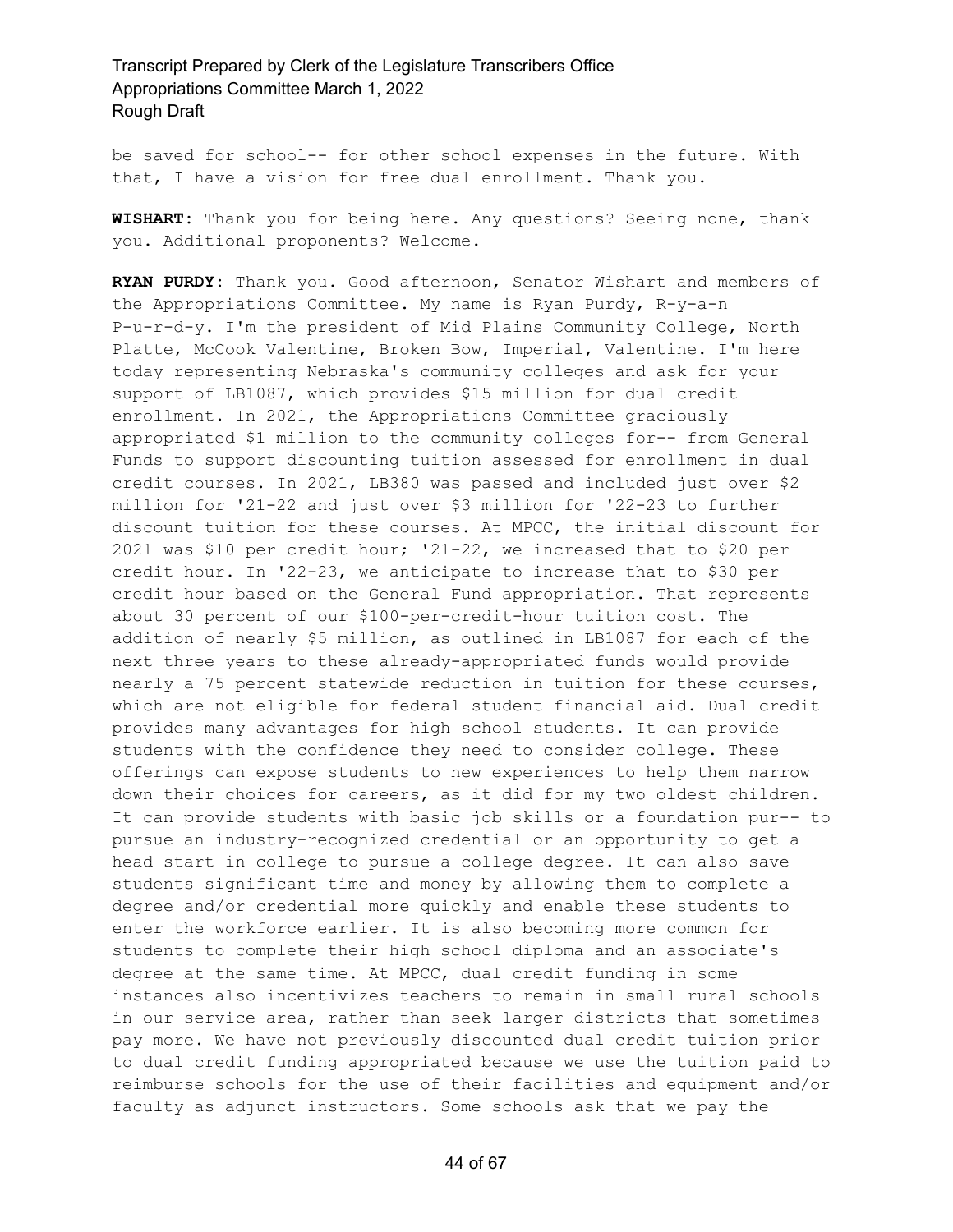teachers directly as adjuncts, which helps supplement their pay to keep them in the small school districts; some ask that we split the reimbursement between faculty and the school so they can offset facility, textbook, and technology improvements; and some schools receive the entire reimbursement to use as they need. And nearly all arrangements at Mid Plains schools utilize some of that reimbursement to incentivize students to take advantage of the dual credit opportunities, get good grades, and then they reward them with some type of reimbursement, such as like a \$25 per credit hour to satisfactorily complete the courses. The LB1087 funding would provide a greater opportunity for all high school students, especially those that are generally underserved and/or low income or otherwise could not afford to take advantage of these opportunities without financial assistance. With Mid Plains Community College offerings, we offer between 600 and-- we have between 650 and 700 high school seniors that graduate with some dual credit enrollments, and nearly half of those students have completed at least one semester of college. So thank you for your support of LB1087. I'll enter-- entertain--- I'll entertain any questions, but I wanted to add one more thing. We talked about kind of how Metro is teaching some students in Aurora, which is obviously in Central's area. Western Nebraska Community College doesn't have a building construction program, so we do a building construction crew academy for Gering High School through Mid Plains. At some point, when Western adds building construction back, they will take that back. So we do partner to try to give opportunities across our-- our regions to make sure students have those opportunities. So--

**WISHART:** Thank you.

**RYAN PURDY:** --with that, I'll entertain questions.

**WISHART:** Any questions?

**DORN:** Yeah.

**WISHART:** Senator Dorn.

**DORN:** Thank you, Chairman Wishart. Thank you for being here. Do you- maybe I misunderstood you. Do you sometimes use some of the high school instructors to supplement your program?

**RYAN PURDY:** We do, yeah, depending on if--

**DORN:** OK.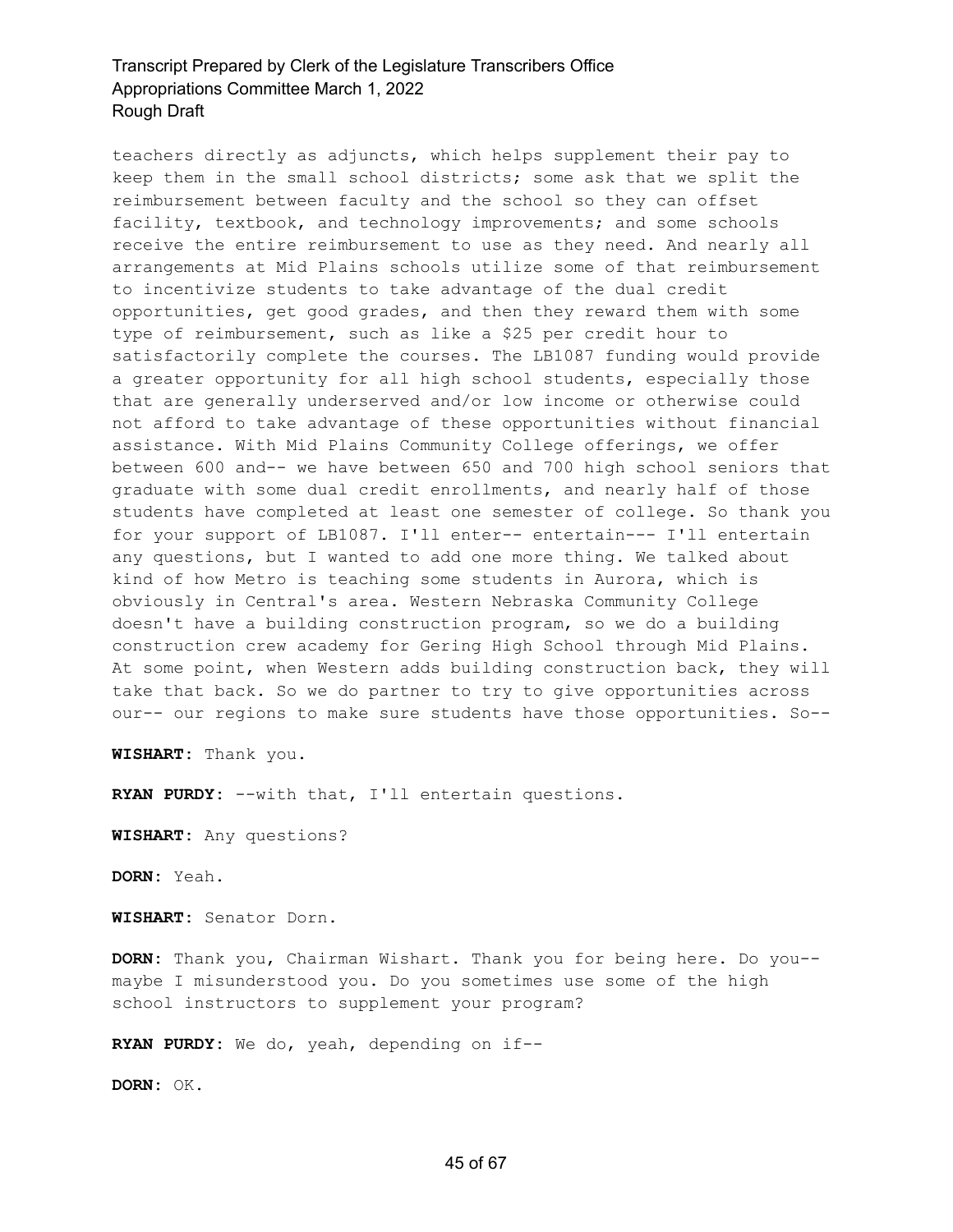**RYAN PURDY:** --if the faculty have the correct credentials. If it's an academic transfer-oriented dual credit class, they have to have a master's with 18 hours in that discipline. If it's a trade that's not necessarily transfer, then they have to have a bachelor's degree.

**DORN:** OK, thank you.

**RYAN PURDY:** Yeah.

**WISHART:** Thank you. Any--

**RYAN PURDY:** At Mid Plains, we're current-- we're actually pursuing national dual/concurrent enrollment accreditation right now through NASAP.

**DORN:** Thank you.

**WISHART:** Any additional questions? Seeing none, thank you.

**RYAN PURDY:** You're welcome.

**WISHART:** Additional proponents?

**COURTNEY WITTSTRUCK:** All right. Good afternoon, Chairman Stinner and the rest of the Appropriations Committee, I have multiple pages of testimony, but to avoid any redundancy, and in the interest of expediency, I crossed out a lot of it. So I'm going to go off script, which is always a little dangerous when you give me a microphone and a captive audience. So my name-- my name is Courtney Wittstruck, C-o-u-r-t-n-e-y W-i-t-t-s-t-r-u-c-k, and I represent the Nebraska Community College Association. And like my preceding colleagues, I am here to testify in favor of LB1087. And a couple things that I'd like to point out that I don't know that were focused on already, I do believe that dual enrollment sets up not only the-- the students for success, but also the employers, because the employers are then getting students that they know have an interest in that field, have already received courses in that field, and are-- have strengths in that field. So they're not just going into something because they think they like it and they're taking courses. They're actually going into something that they've already had some experience in, so I think that leads to more success, not only for the students, like we mentioned, in their transition to higher education, but also for the employees that they will be-- that they will be hired by in the future. I know I'm a proud Nebraska high school graduate. We didn't have this back then. I really wish we would have. It would have been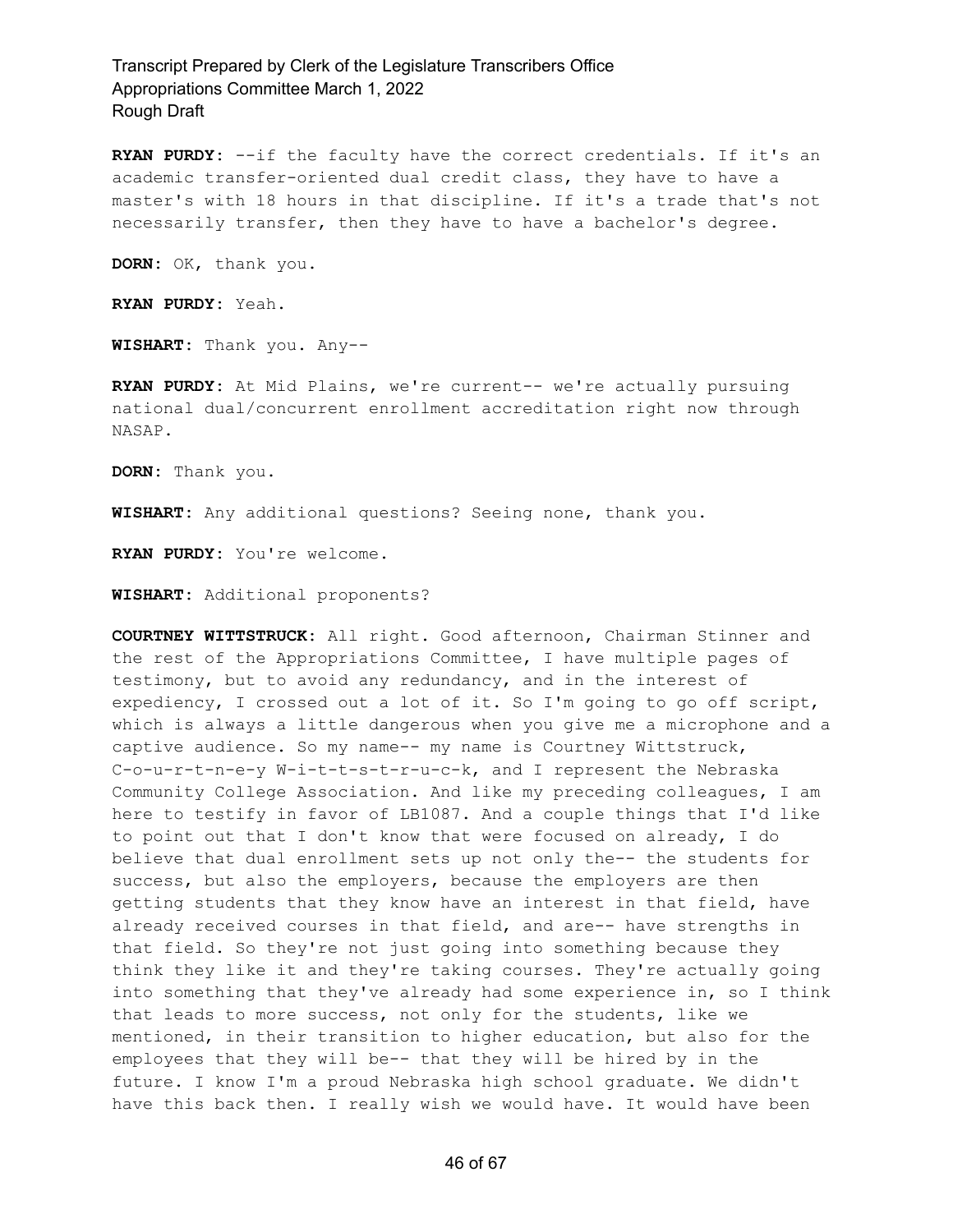really great experience for me. I know I've-- I've testified before you all before and I worked in manufacturing for 20-- 20 years before taking this position. Honestly, I should have-- I should have majored in my undergrad in industrial engineering. I-- at that time, I thought engineering were like the guys who wore the hats and drove the trains. So by the time I figured out what industrial engineering was, I was already in industry and I found I had a knack for it. But I could only go so far because I didn't have a degree in it. I think having something like this would have given me more experience in different fields. I went in as a freshman with an undergraduate biology degree and ended up with something way different from that, and several of my friends did the same. They-- they graduated and, whether it was going through a community college program or whether it was going through a four-year program, they didn't have that opportunity to try out the variety of fields that dual-- dual credit offers. Also, one thing, I know it was mentioned a little bit earlier, but dual enrollment really does, and one of the reasons I'm proud of it is it really does provide underserved folks, underserved kids, including low-income, minority, first-time college students with the opportunity to really experience college before they're completely out on their own. So it allows them to get that experience, to gain some accreditation while they're still in high school and have a greater-- greater support system. So then it opens a door for them later in life or after their graduation to be able to continue, whether it's their studies at a four-year institution or a training credential or something else at a community college. And in many cases, these students would not otherwise have been able to pursue higher education without this kind of transition program that dual credit is. And like I said before, I've been in manufacturing for 20-- 20 years before this and every single day of my life in manufacturing, I experience the generational gap in skilled trades both in Nebraska and the United States overall. And this is a gap that has been highlighted and exacerbated by the pandemic. So, yes, it existed before, but it's definitely been highlighted, I think we all can see, and exacerbated by the pandemic. And so exposing more kids to professional vocations, careers and-- and courses of study while they're still in high school, it will help Nebraska begin to fill this gap and more quickly recover from the pandemic. So thank you for your time today, and I hope you don't mind that I cut it short. I'm sure you hate that, but if you have any questions, I'll be happy to take them now.

**WISHART:** Thank you. Any questions? Seeing none, thank you.

**COURTNEY WITTSTRUCK:** Thank you.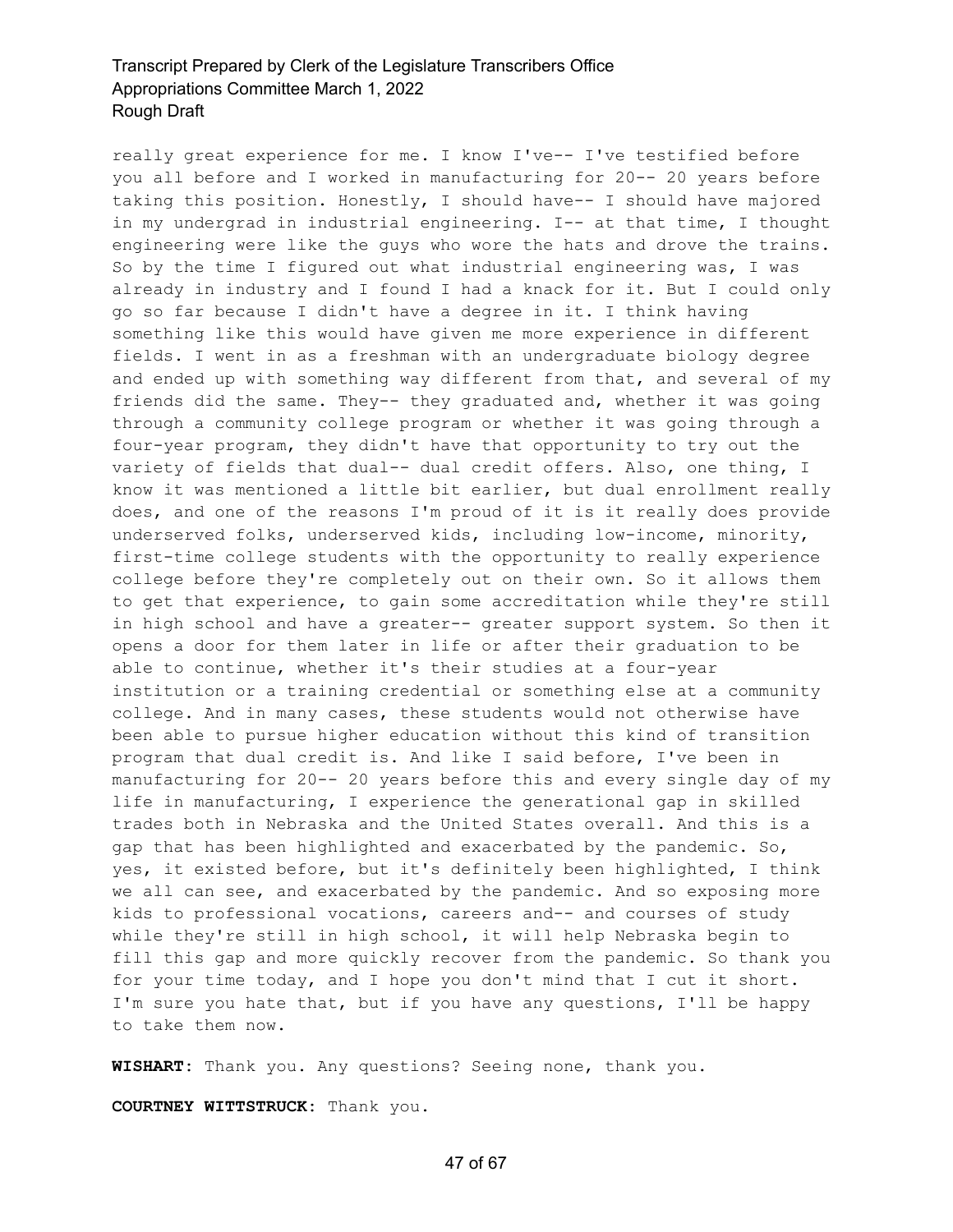**WISHART:** Additional proponents? Seeing none, opponents? Seeing none, anyone in the neutral? Seeing none, the Chair waives. We have for LB1087 four letters in support, zero in opposition, and one in neutral. That closes the hearing for LB1087 and it opens our hearing for LB1079. Welcome, Senator Hansen.

**B. HANSEN:** I do gotta give a shout out to Blair.

**WISHART:** Yeah.

**B. HANSEN:** The girls basketball team and the boys basketball team both made the state tournament--

**WISHART:** Air five.

**B. HANSEN:** --for the first time in their history.

**WISHART:** Air Five.

**B. HANSEN:** Yeah, it's good.

**STINNER:** All 'cause you're here.

**B. HANSEN:** I think so.

**ERDMAN:** When do they play?

**B. HANSEN:** Hmm?

**ERDMAN:** When do they play?

**B. HANSEN:** I don't know.

**DORN:** Ben-- oh, Ben you were a wrestler, though, right? No, I'm joking.

**B. HANSEN:** Nope, nope.

**DORN:** None?

**B. HANSEN:** Football.

**DORN:** Oh, football.

**WISHART:** Was that-- is that the only reason you're here today, just to tell us that and [INAUDIBLE]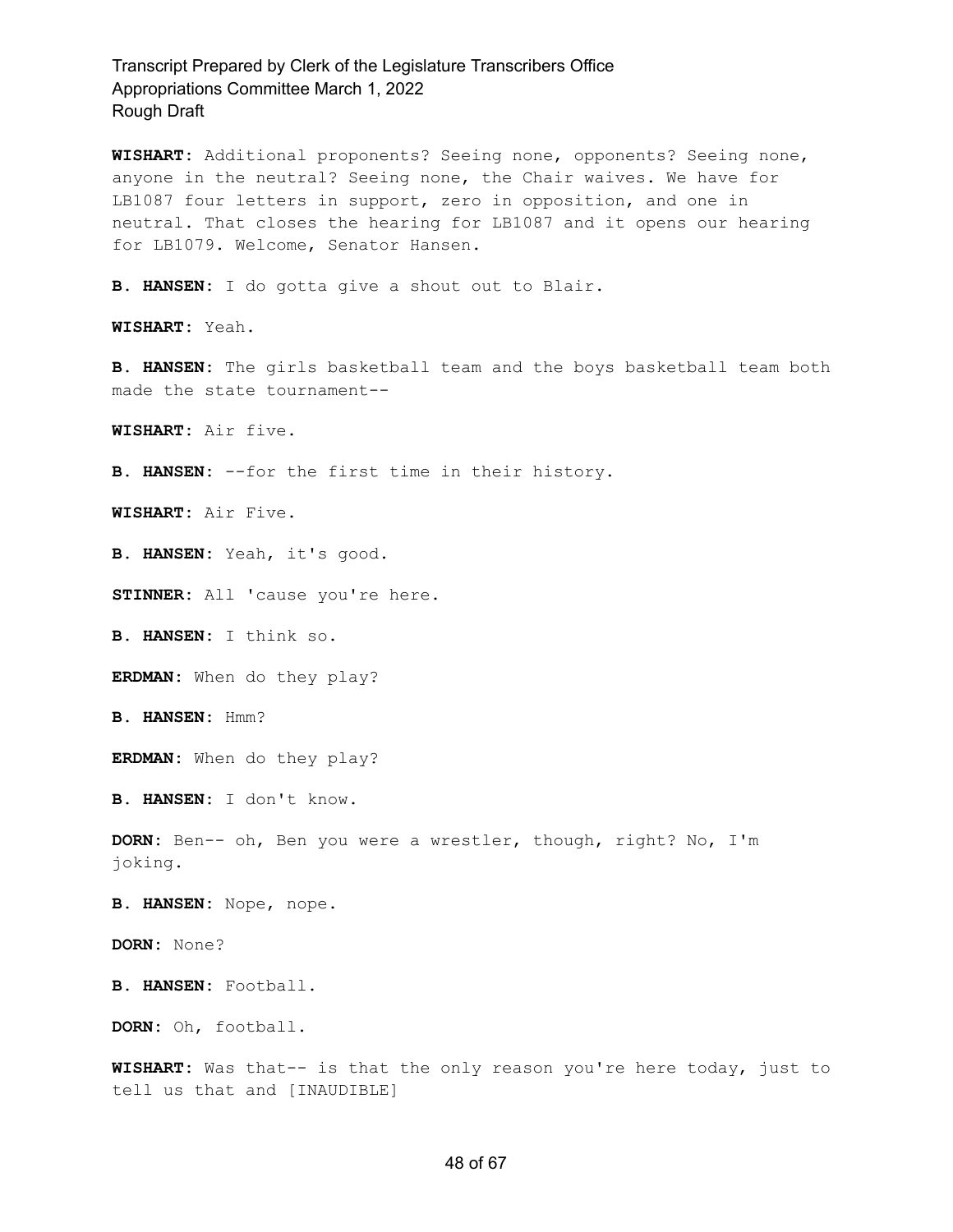**B. HANSEN:** Yeah, let's talk about-- let's talk about sports.

**DORN:** Yeah, thanks for coming.

**HILKEMANN:** Yeah, thank you.

**B. HANSEN:** I got a bill, too, I have to introduce, too, so, you know--

**STINNER:** Go ahead.

**B. HANSEN:** All right. Good afternoon, Chairman Stinner and members of the Appropriate-- Appropriations Committee. My name is Ben Hansen; that's B-e-n H-a-n-s-e-n, and I represent Legislative District 16. Before I begin, Senator Erdman, this is the bill you've been waiting for.

**ERDMAN:** This is it.

**B. HANSEN:** This is it, the bill he's been waiting for. LB1079 is an opportunity for this body to provide a real, tangible, and immediate benefit to all Nebraskans. This would be done by allocating 50 percent of the ARPA funds directly to individuals in the form of a prepaid debit card that can only be used at Nebraska businesses. Given a state population of approximately 1.96 million people and available funds of \$1.04 billion, each Nebraskan would receive approximately \$265 to be used for anything they want except gambling, lottery, and cash back. This means that a single mom with two kids living in Seward will get nearly \$800, supplying months of groceries and diapers for her family; or a newlywed couple in Adams that just spent all their savings for a down payment on a house will now have \$530 to buy \$4 gas instead of racking up their credit cards. Or think about the small business in north Omaha or downtown Lincoln that barely survived the last two years by assuming debt and spending assets. This could be life saving for them, and every time they make another sale the business benefits, the cardholder benefits, and the state reaps more tax revenue. Now we can debate how much of a benefit this will be to each individual, but there is no doubt it will be a benefit enjoyed by all. We're not picking winners and losers with this one. I've seen a lot of bills coming from Appropriations that has to do with ARPA funds, and so far I don't think I've seen one quite like this that does not discriminate against who the person is or the business that we're trying to give money to, something that can't be said for the other bills here before this committee, some of which are absolutely necessary and great policy for the use of these funds. But we cannot actively squander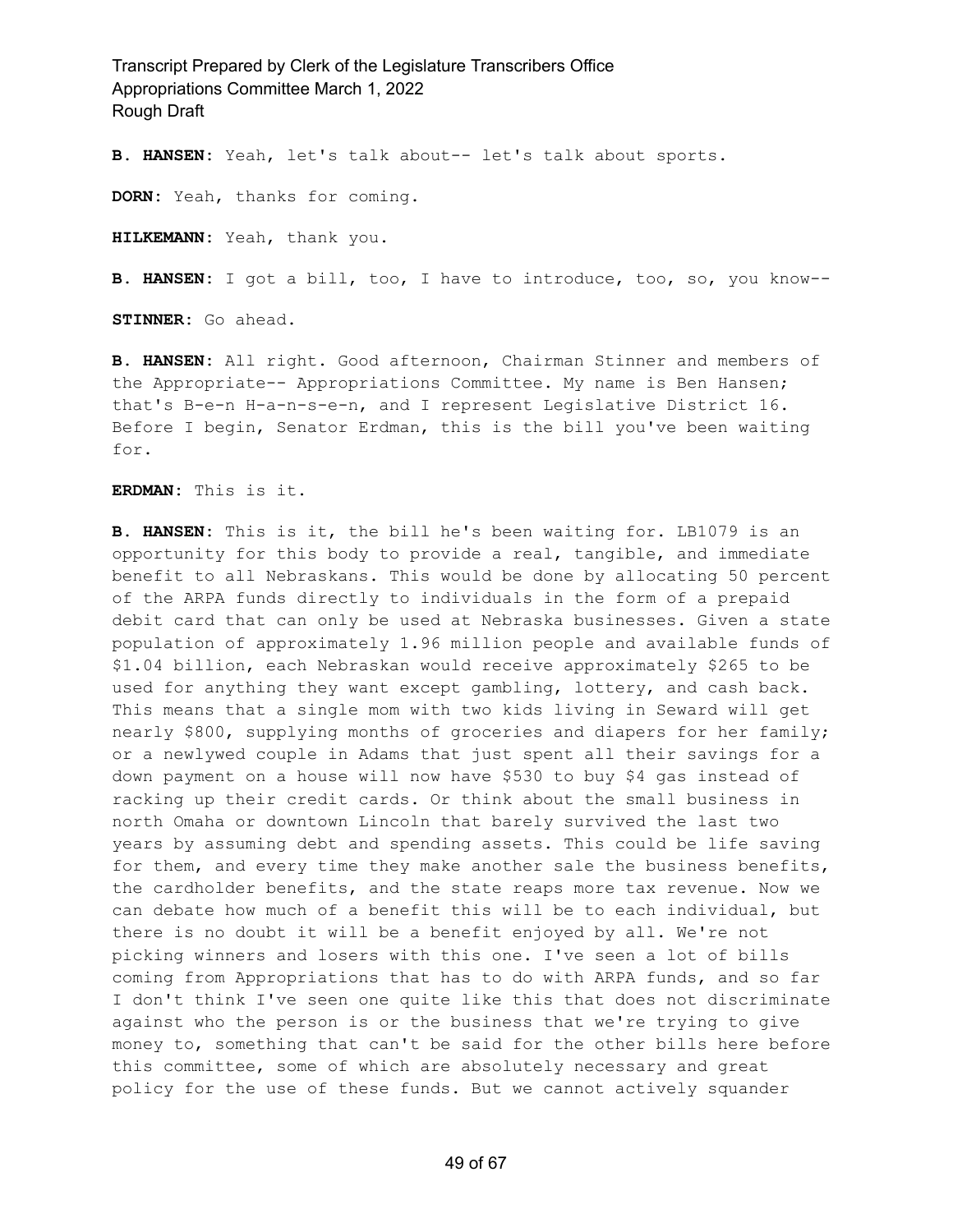such an unprecedented amount of printed money or pick winners and losers on a trillion-dollar scale. We have a duty and an obligation to ensure that every Nebraskan is benefited. So with that, I'll answer any questions that you might have, and there will be some testifiers after for me that can give better answers to logistics and to implementation of this bill, and I'm thankful for the opportunity and ask your support for LB1079.

**STINNER:** Thank you, Senator. Questions? Senator Erdman.

**ERDMAN:** Thank you, Senator Stinner. Senator--Senator Hansen, this is a good bill. So you said \$265 per person?

**B. HANSEN:** Approximately, yes.

**ERDMAN:** Are those-- how are you going to determine who gets the money? Is it legal residents, people who--

**B. HANSEN:** Yes, the head of the household, I believe that-- so it's- like it's-- if it's a family of four, the head of the household would get that for the entire family. I think it's very similar to what we have done previously, only has to do with federal funds that have been given to us for-- oh, what do they call that when you have to distribute the federal funds for the. in--

**STINNER:** Oh, the CARES Act or stimulus package?

**B. HANSEN:** Yeah, the stimulus, yeah, because I think the state of Nebraska has done something like this before. We did get some information from Hawaii because I-- I couldn't think of any other states that did something similar to this and during the pandemic Hawaii did something like this with federal funds. And it was extraordinarily popular, and they actually saw a lot of benefit from it, and so they actually are increasing this. They just did it just for bars and restaurants, if I remember right, and so they're actually doing-- they actually did it again, or they're planning on doing it again earlier this year in a similar fashion because it was very popular and helped them out quite a bit.

**ERDMAN:** Have-- have you seen the fiscal note on this?

**B. HANSEN:** Yes.

**ERDMAN:** Do you see what the distribution costs are?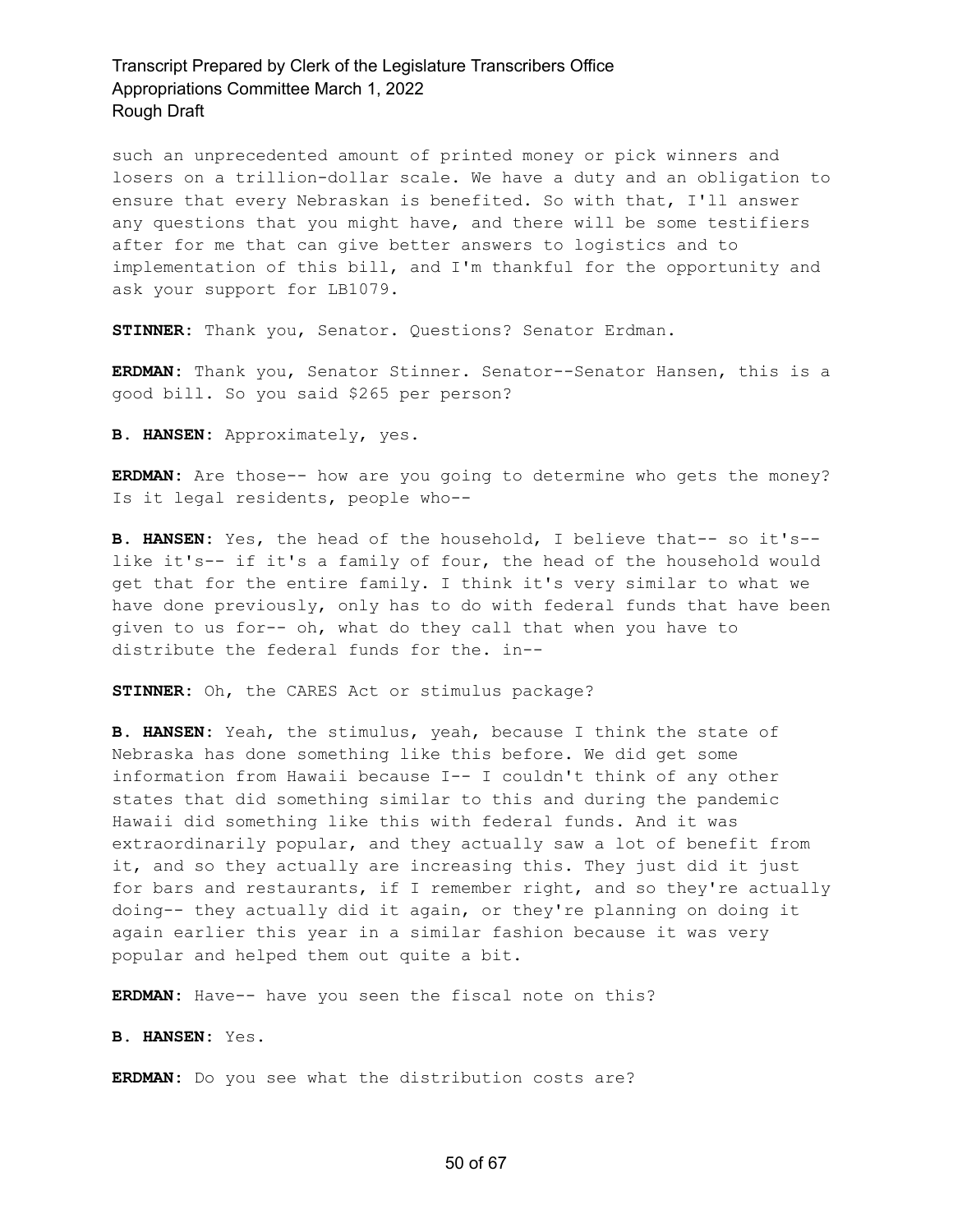**B. HANSEN:** Like how do you mean?

**ERDMAN:** Well, it says to implement this it's going to be \$7,057,000.

**B. HANSEN:** Um-hum.

**ERDMAN:** Four million was for prepaid debit card-- prepaid debit card vendor, \$1.9 million for fraud prevention, \$666,000 for web applications, \$329,000 for temporary employees, and another \$138,700 full time-- two FTE for business analysts and coordinators. That's a significant amount of money to do what you're asking to do.

**B. HANSEN:** Yep. And we would be using the ARPA funds to pay for this as well, so it would not be any General Funds. And I'm hoping that somebody behind me can answer more of the specifics of why that costs so much if they-- if they can.

**ERDMAN:** Yeah. Then they're indending-- they're anticipating getting \$23 million back in taxes, correct?

**B. HANSEN:** Um-hum. That would just be state revenue.

**ERDMAN:** Yeah. Thank you.

**B. HANSEN:** Now on a local level, it could be exponential.

**ERDMAN:** I understand.

**STINNER:** Senator Hilkemann.

**HILKEMANN:** Would you consider putting any kind of a means test in this?

**B. HANSEN:** I don't know. Possibly. You do know that we have-- well, again, when the-- that'd mean we're picking winners and losers again, wouldn't it? And I think that kind of goes against the philosophy of the bill.

**HILKEMANN:** Well, the federal money-- was had a means test in it.

**B. HANSEN:** Um-hum, yeah, and I want this to go to everybody evenly, no matter what you make.

**KOLTERMAN:** We get any of that? We didn't get any of that.

**\_\_\_\_\_\_\_\_\_\_\_\_\_\_\_\_\_\_\_\_:** [INAUDIBLE]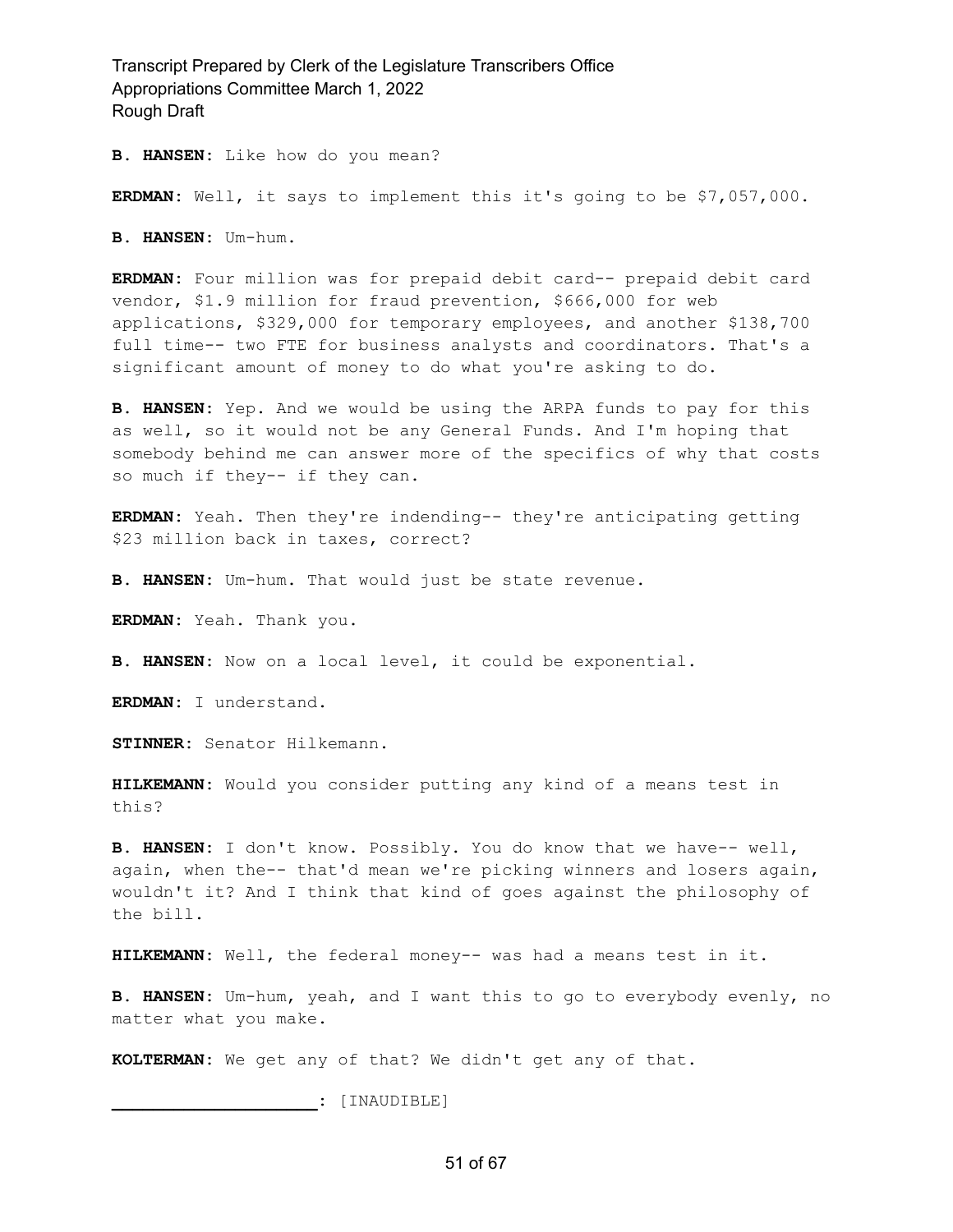**STINNER:** Additional questions?

**B. HANSEN:** I may have to exclude the Legislature from-- from this bill because that might be a conflict of interest.

**HILKEMANN:** We would all pass means tests. [LAUGHTER]

**STINNER:** Additional questions? Seeing none, thank you.

**B. HANSEN:** Thank you.

**STINNER:** Afternoon.

**ANSLEY FELLERS:** Good afternoon. Thank you. Chairman Stinner and members of the committee, my name is Ansley Fellers. That's A-n-s-l-e-y F-e-l-l-e-r-s, and I'm here on behalf of the Nebraska Grocery Industry Association, the Nebraska Hospitality Association, the Nebraska Petroleum Marketers and Convenience Store Association, and the Nebraska Retail Federation. We're testifying in support of LB1079. The bill would dedicate half of the federal ARPA state fiscal recovery funds to the Department of Revenue for creation and distribution of prepaid debit cards to Nebraska residents. We'd like to thank Senator Hansen for presenting this as an option. Given many states are still debating how to use much of their federal and state local fiscal recovery funds and all the requests that have come before you this year, we applaud such a straightforward way of giving individuals and families a boost and helping Nebraska businesses. With a General Fund impact of about \$23 million, we roughly estimate the Department of Revenue believes this option will result in at least \$450 million in retail sales, which we assume is the cost proposed less overhead costs. We would suggest that if you looked at the combined administrative costs of other proposals, you'd see a similar percentage but less direct economic stimulus. While we do have questions about fees associated with the use of the cards, we have been instructed that these cards can be programmed to retail-- so retailers will not be tasked with policing the sales. We support the committee considering this option, and I'd be happy to answer any questions.

**STINNER:** Any questions? Seeing none, thank you.

**ANSLEY FELLERS:** Thank you.

**STINNER:** Additional proponents? Proponents? Proponents? No proponents. Any opponents? Anyone in the neutral capacity?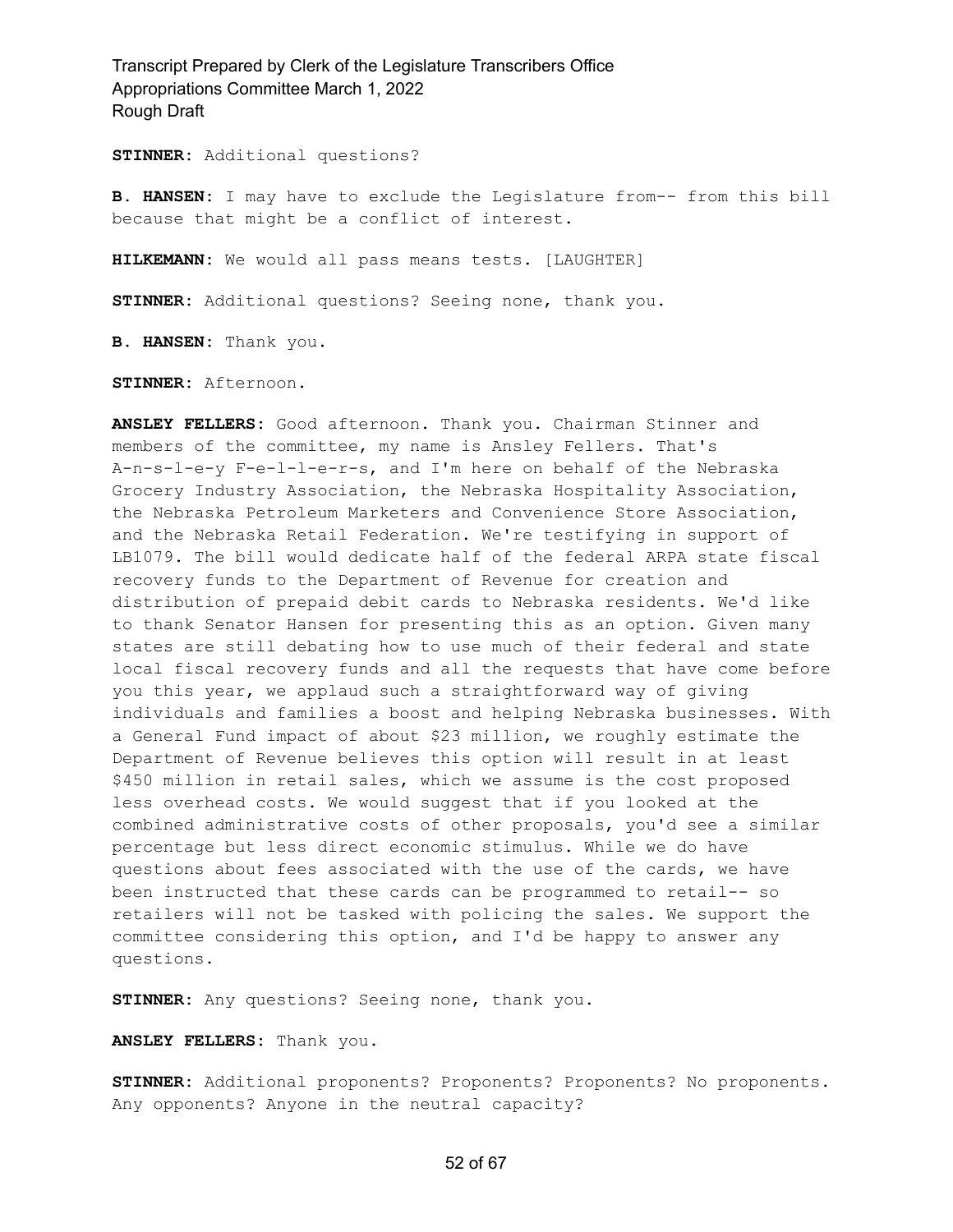**TIM HRUZA:** Good afternoon, Chairman Stinner, members of the Appropriations Committee. My name is Tim Hruza, last name spelled H-r-u-z-a, appearing today on behalf of Fiserv. Fiserv is a financial services technology provider that employs nearly 5,000 individuals in the state of Nebraska. I want to thank Senator Hansen for introducing the bill. He did reach out to us early on in his development of this idea to just kind of gather some background, and we were thankful for him to reach out and we're happy to assist in answering some questions. I appear today in the neutral capacity simply to provide some information about what can be done with debit cards, these-- this sort of program, and what has been done in other states. Fiserv has extensive experience in assisting businesses and government agencies disbursing funds through prepaid debit cards, and we wanted to just give you that background information. There are typically three ways that states can make payments to or give money to citizens. The first is through an automated clearinghouse or ACH transfer from the government directly to a person's bank account; the second is through a paper check; and the third, a prepaid debit card. While each of these methods comes with administrative overhead and operational cost that the state must consider, Fiserv believes the benefits of prepaid cards far outweigh those of a paper check. In particular, cards provide the ability for the consumer to make purchases immediately in a physical store or via smartphone or computer at a business's website. For unbanked or underbanked individuals, this is especially important as cards don't require finding a check casher to access funds. These check-cashing fees are not insignificant. One study conducted after the first round of federal stimulus payments from the 2020 CARES Act showed that 3 million Americans cashed checks through check-cashing services, resulting in an estimated \$66 million in fees. Additionally, unlike checks, if a payment card is lost, stolen or damaged, the card can easily be replaced with funds intact. To minimize fraud, additional verification mechanisms can be added to a card-activation process to ensure that only the authorized cardholder is actually activating the card. Finally, the cards can be programmed so that funds are only used at businesses in the state of Nebraska, which would obviously mean that funds would be targeted to provide the greatest benefit to Nebraska residents and Nebraska businesses. As a further safeguard, the cards can be configured to prevent cash being withdrawn from an ATM so that individuals can't use cash-- pull cash off the card across state lines and use it in different places. As you all consider the various ways to place stimulus funds into the hands of Nebraskans, Fiserv believes that prepaid cards provide a cost-effective and safe way to accomplish this, while also ensuring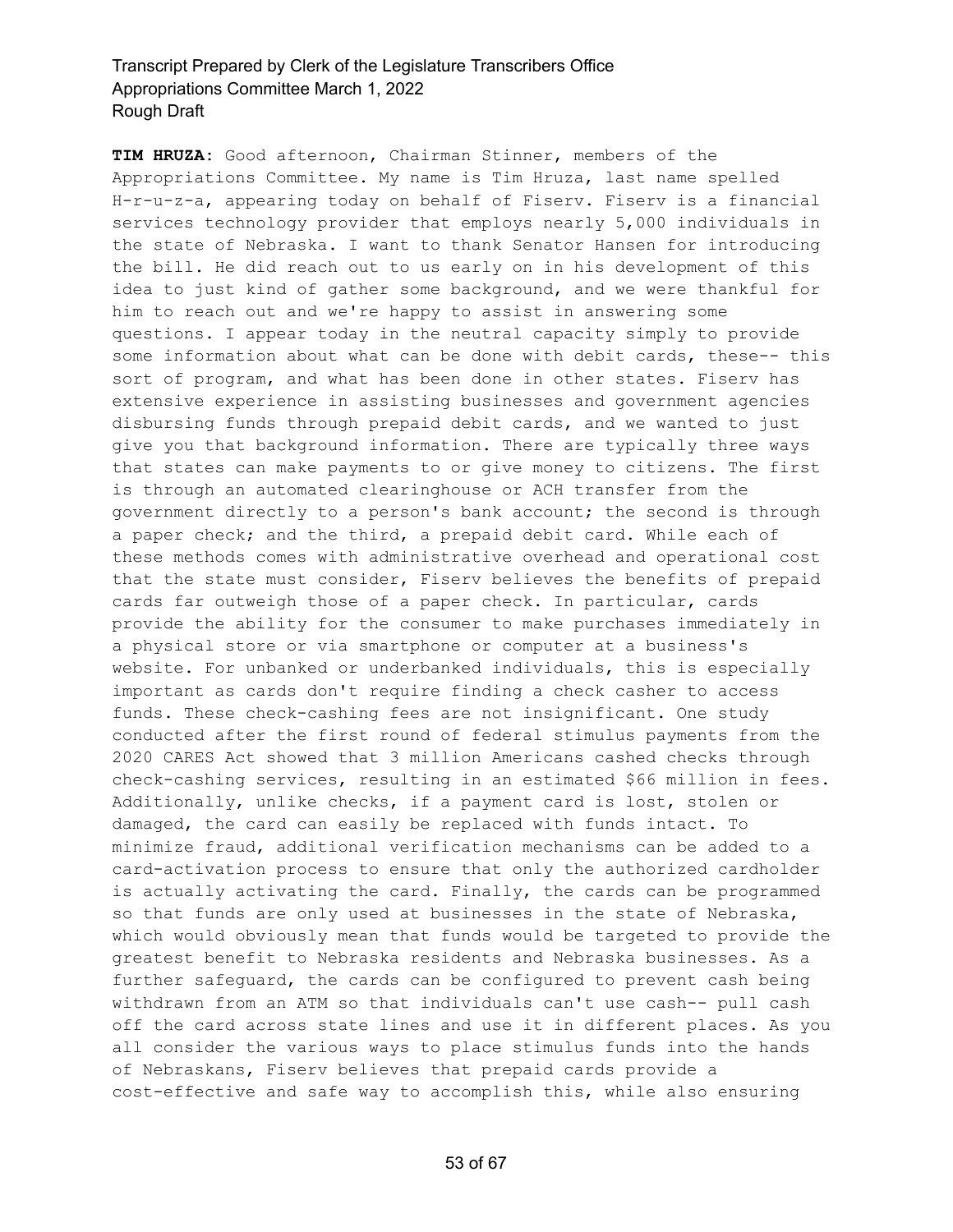that funds benefit Nebraska businesses as well. Senator Hansen mentioned the program in Hawaii. Just as a way of background, that was an interesting program where Hawaii used direct payment prepaid cards that were usable at Hawaii restaurants only. Hawaii is a very tourist-driven economy and suffered greatly through the pandemic. They were able to provide those cards. Other states that have considered these things, I believe New York has done a program. I don't believe Fiserv was involved in actually distributing those cards, but I think New York did a direct payment program and I believe that there's a bill in the state of North Carolina, too, that would consider this. So it would-- it's not unprecedented, and it does show some good-- good feedback and good results. With that, I'm happy to answer any questions that you might have.

**STINNER:** Senator Wishart.

**WISHART:** So in a way, it is almost like if you are giving someone a gift certificate, except for in this case, it's a gift certificate via card for the entire state of Nebraska businesses to utilize.

**TIM HRUZA:** As the bill is drafted and-- and assuming the vendor, I guess, that's chosen following those-- the parameters of the bill, yes, you would narrow it down to, you know, point-of-sale-type swipes that are located in the state of Nebraska, and that can all be done technologically.

**WISHART:** OK.

**STINNER:** Senator Hilkemann.

**HILKEMANN:** Tell me what would prevent-- client A gets the card. What would prevent them from selling that to citizen B for, say, \$50 dollars, for example, so that they can go ahead and buy things that aren't on that?

**TIM HRUZA:** That's an interesting technical question. I-- I can get you a better answer in terms of kind of how Fiserv has done this or what they've seen in other states. In terms of it being transferable, it would be a debit card, a legal debit card with-- you know, with the- the name and given to the individual to whom it is mailed, right? So you'll see kind of on the fiscal note it-- it contemplates, but we would also comple-- con-- contemplate those cards, physical cards being printed in the state of Nebraska. They would be mailed directly to, as Senator Hansen explained, maybe the household member. It would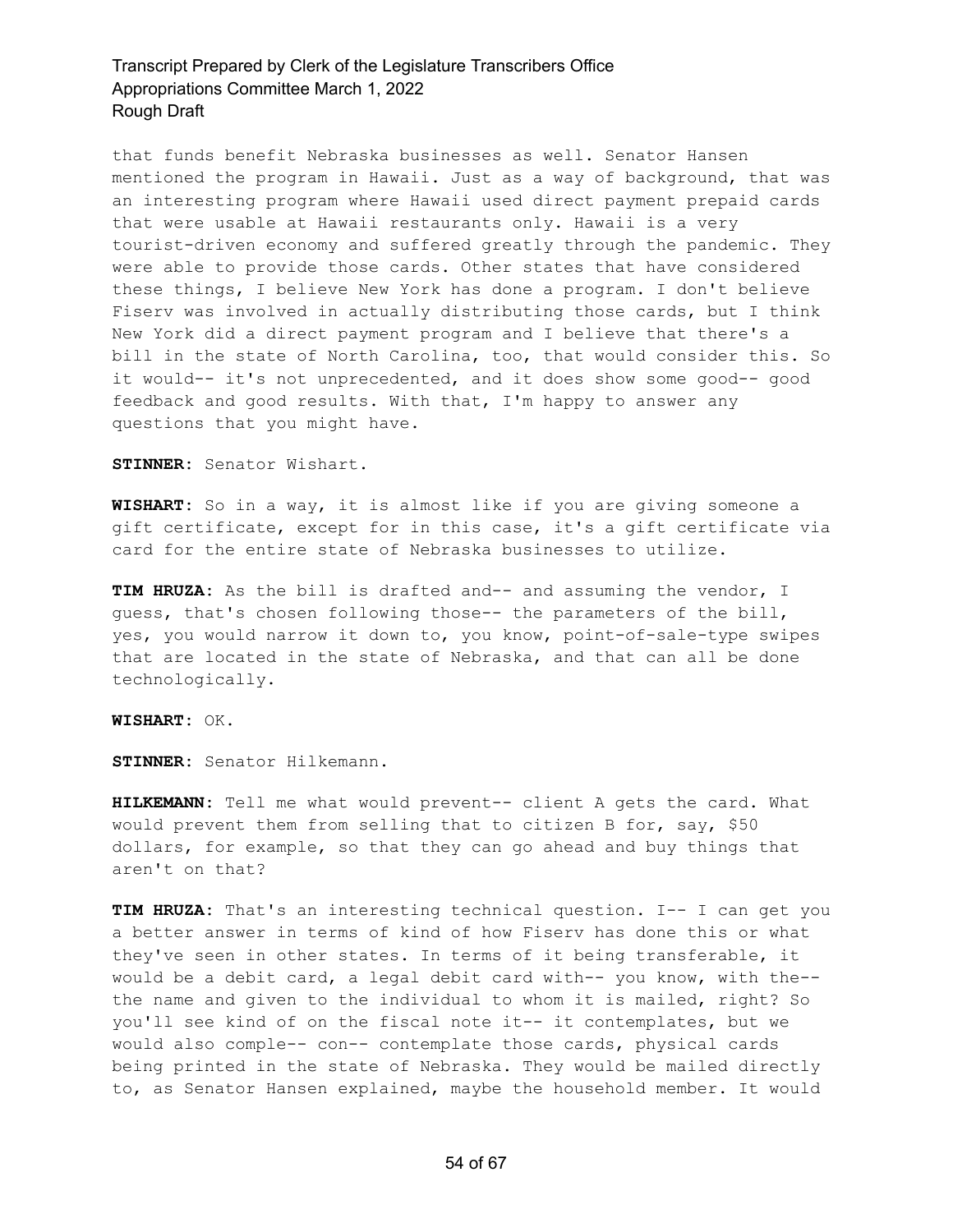be handled in their name. So I'm not 100 percent sure of the legal ramifications if that were transferred to another person and then used. There are significant fraud prevention and those sort of things that-- that a company like Fiserv puts in place and that banks use in terms of ensuring that the right person is using it. I don't know for certain what the potential repercussions of transferring that or using a card that's in somebody else's name would mean, right? So each account or card number is assigned to the person to whom it's mailed.

**HILKEMANN:** Is that-- that really would be a-- I wouldn't think that that would necessarily be fraud if you actually sold it to the other. I mean, I just realized that I-- I would think that that would be an issue because--

**TIM HRUZA:** I will certainly ask and see if we can't get you an answer to that.

**STINNER:** Senator Erdman.

**ERDMAN:** Thank you, Senator, Thank you for coming, I think. I don't normally let people come neutral.

**TIM HRUZA:** [LAUGH] I wondered-- I wondered if I might catch something for that, so.

**ERDMAN:** [INAUDIBLE] here-- here's what you're-- here's what you're going to get. You're not neutral, OK? You're in support of the bill because everything you said was explaining the best part of what Senator Hansen is trying to do. And so from where I sit, I'm not going to rag you about being neutral, but I am going to put you in the category of being in support. Thank you for your information.

**TIM HRUZA:** I appreciate that, Senator.

**STINNER:** Any additional questions? Seeing none, thank you.

**TIM HRUZA:** Thank you, Mr. Chairman.

**STINNER:** Any additional people in the neutral capacity? Seeing none, would you like to close, Senator?

**B. HANSEN:** I think Senator Erdman is right. I don't think there's anybody that's not supportive of this bill. I don't kind of see how you wouldn't be. This is a great bill, like we still give \$500 million to the-- to our government to spend as we see fit, whether that's the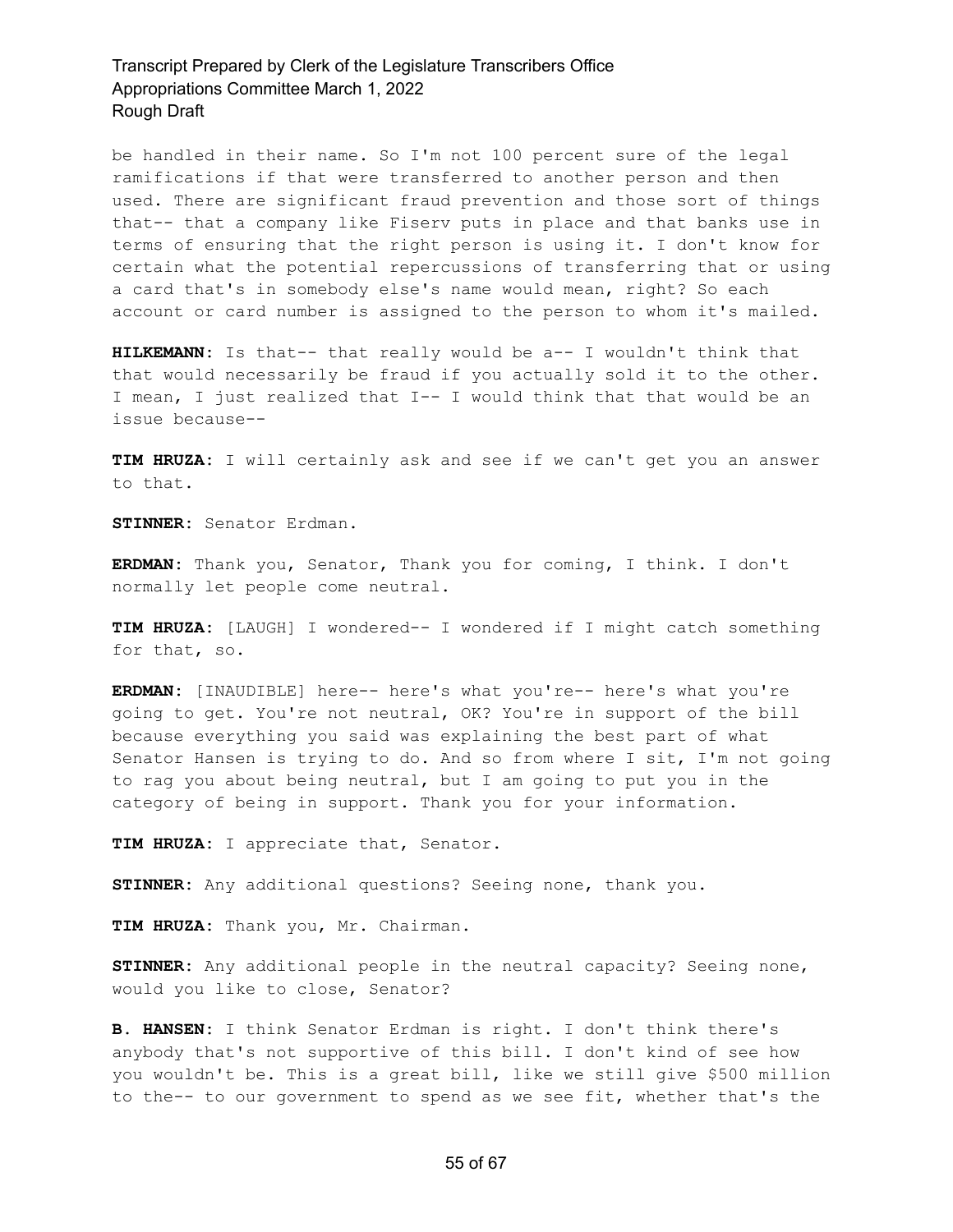governor's proposals, whether that's appropriations and other people who've had something important to them. But the rest of it goes back to the people, like the people are-- like who is going to spend this money more wisely and more specifically for themselves and their family? We're not going to. I can tell you that. Forty-nine people in this Capitol are not going to spend this money more wisely and more efficiently than a family would on what they feel is best for them. So I would hope that you would consider this. We always talk about having big ideas in the state of Nebraska, whether it's building a giant lake or something else. This is a big idea and it's awesome, so I would just supp-- hope that you could support this bill. Think about it. Might as well just kick it out of committee and we'll vote it on the floor. I think that'd be great. So thank you.

**STINNER:** Senator Vargas.

**VARGAS:** Thank you for coming, Senator Hansen. I had a technical question, and-- and part of it is coming from the-- the fiscal note that says that Department of Revenue must design the card for use at a Nebraska business location only, and I don't know how that's defined, what a Nebraska business location only-- I imagine there's a lot of e-commerce, Nebraska-owned businesses that don't have a physical storefront or business location, and I don't know if this is just physical storefronts or we're talking about a business that has filed as a business in Nebraska. I just want to-- if this were ever to move forward in this capacity, I want to make sure it technically works. I just don't know what your thoughts are on--

**B. HANSEN:** I think that has to do with merchant ID numbers.

**VARGAS:** OK.

**B. HANSEN:** So each-- everywhere you're going to spend this money, each place has a merchant ID number, which then has a physical location. I think the goal of this was-- and the internet part, I'm sure they might be able to answer a little bit better than I would, I mean, but the whole goal of this was to be able to spend this money in Nebraska and not go on Amazon and buy a TV from China.

**VARGAS:** Yeah, it was--

**B. HANSEN:** So I'm sure there's particulars about how they can figure out--

**VARGAS:** Yeah.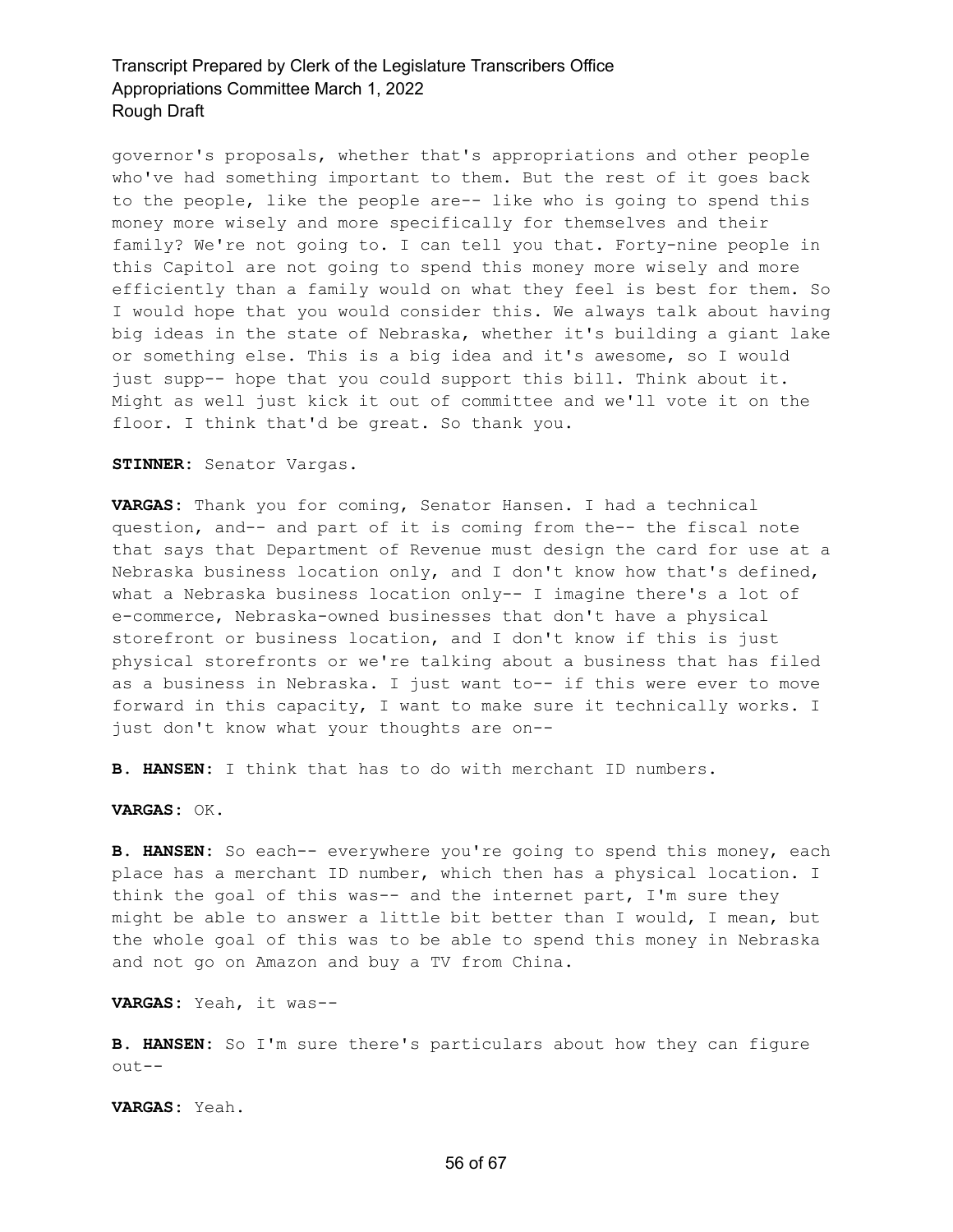**B. HANSEN:** --that location online, but I-- that's the best [INAUDIBLE]

**VARGAS:** I think about independent contractors. I think about small- small business or e-commerce people, people who are doing it through Etsy that are in Nebraska.

**B. HANSEN:** Sure.

**VARGAS:** Just would want to make sure it works for them, too, so.

**B. HANSEN:** Yeah, makes sense. Thanks.

**STINNER:** Additional questions?

**ERDMAN:** Maybe--

**STINNER:** Senator Erdman.

**ERDMAN:** Thank you, Senator, and maybe the last comment. This may be the only bill that really is a one-time ask.

**B. HANSEN:** Yes.

**ERDMAN:** Thank you.

**B. HANSEN:** I was waiting for that.

**STINNER:** Thank you. Any additional questions? Seeing none, thank you, Senator.

**B. HANSEN:** Thank you very much. Appreciate it.

**STINNER:** There is one letter of support for LB1079. That concludes our hearing on LB1079. We will now open on our last bill of the day, LB1203. You don't look like a senator.

**EDWARD BOONE:** [LAUGH] I am not. Good afternoon, Chairman Stinner and members of the Appropriations Committee. For the record, my name is Edward Boone, E-d-w-a-r-d B-o-o-n-e, and I am Senator Briese's legislative aide. I'm here to speak with you about LB1203, which appropriates money from the American Rescue Plan Act for childcare purposes. Over the past several years, it has become evident that a stable early childhood system is needed to support working parents and our economy to rebound from the pandemic. Funding from the first two stimulus packages helped alleviate some of the most urgent needs of Nebraska's workers at the height of COVID, including those in the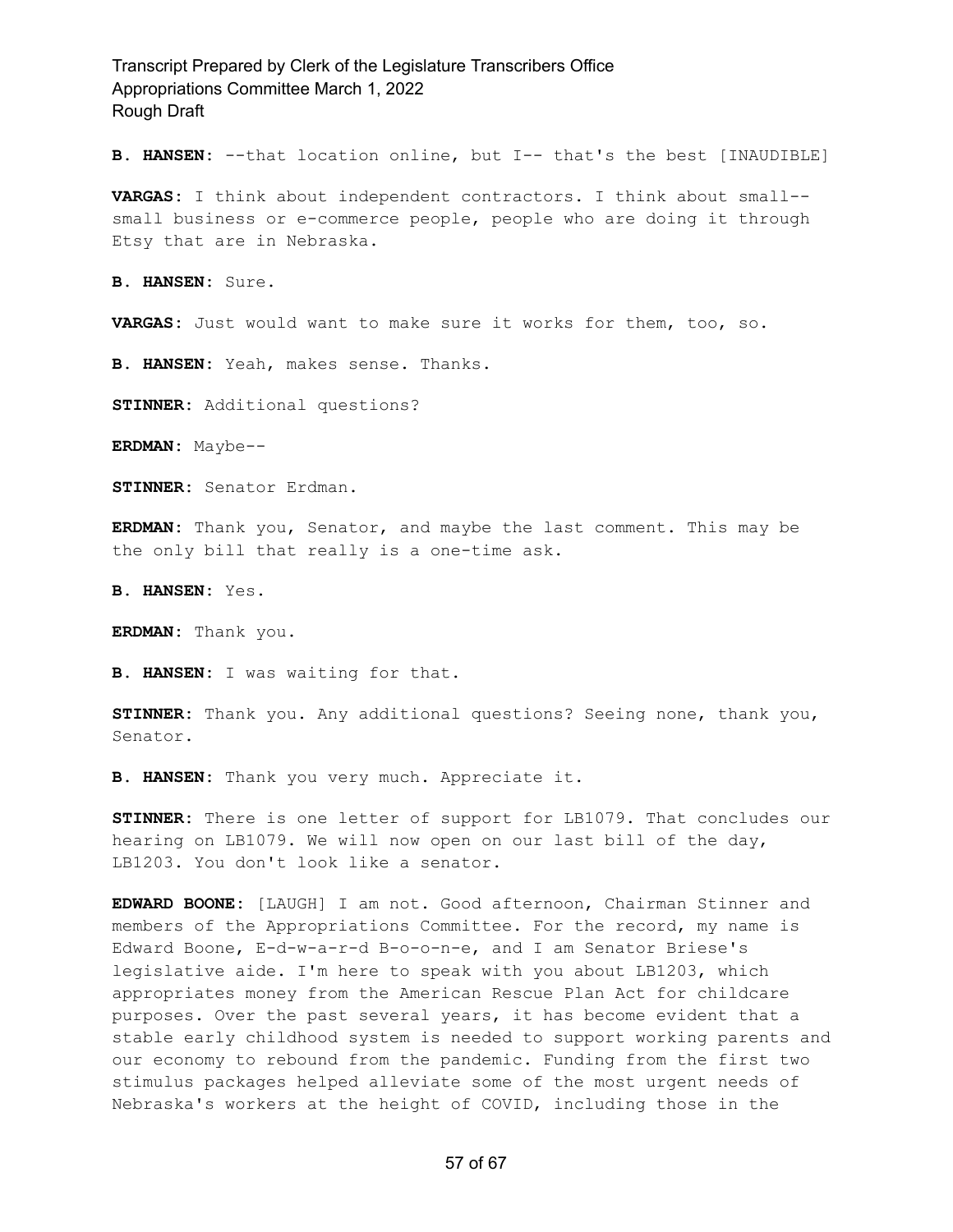early childhood workforce. But the challenges facing our state's early childhood system are deeply rooted and still creating significant turmoil. Providers are struggling to remain open. Early childhood professionals are leaving for financially fruitful and less stressful careers, and working parents still desperately try to find consistent, safe, quality care options for their children. LB1203 offers the Legislature the opportunity to leverage a historic public investment to address some of the most immediate challenges in the short term, so we can build a more robust and stable early childhood system moving forward. As a whole, LB1203 provides \$100.5 million in 16 different initiatives. Those who testify after me will go into detail about the initiatives and funding recommendations. I would like to take this time now to highlight a few main themes addressed by this bill. First, this bill includes initiatives to support, attract and retain a qualified workforce. Since 2020, there have been-- there has been a 7 percent reduction in the early childhood workforce. Fewer early childhood educators are likely to result in a loss of childcare slots or even program closures. LB1203 includes incentive bonuses to recruit and retain individuals, education scholarships, wage supplements, and child care licensing and administrative supports. Secondly, this bill includes initiatives to increase the number of childcare programs in communities. Since 2019, Nebraska's total number of providers exclusively serving children ages zero to five decreased by 7.4 percent. For many communities, the closure of a single program is devastating. LB1203 would fund initiatives that work with communities, both rural and urban, to develop the local childcare infrastructure. And lastly, this bill includes initiatives to support Nebraska families. LB1203 would fund programs to provide academic, health, financial and other support services for young parents and families. Finally, I would mention that we do have an amendment which Senator Briese would like the committee to consider. It clarifies that self-employed family home providers are eligible for the recruitment and retention bonuses. There was concern that the original language might exclude them. With this bill, the goal is simple. Our economy depends on an infrastructure capable of supporting a quality early childhood system. LB1203 provides a much-needed funding boost to help support this goal. The initiatives outlined in this bill will help children, families and communities get the quality care they need and deserve. Thank you.

**STINNER:** Thank you. Questions? Seeing none, thank you. Afternoon.

**ELIZABETH EVERETT:** Hi. Good afternoon again. My name is Elizabeth Everett, E-l-i-z-a-b-e-t-h E-v-e-r-e-t-t, and I am the deputy director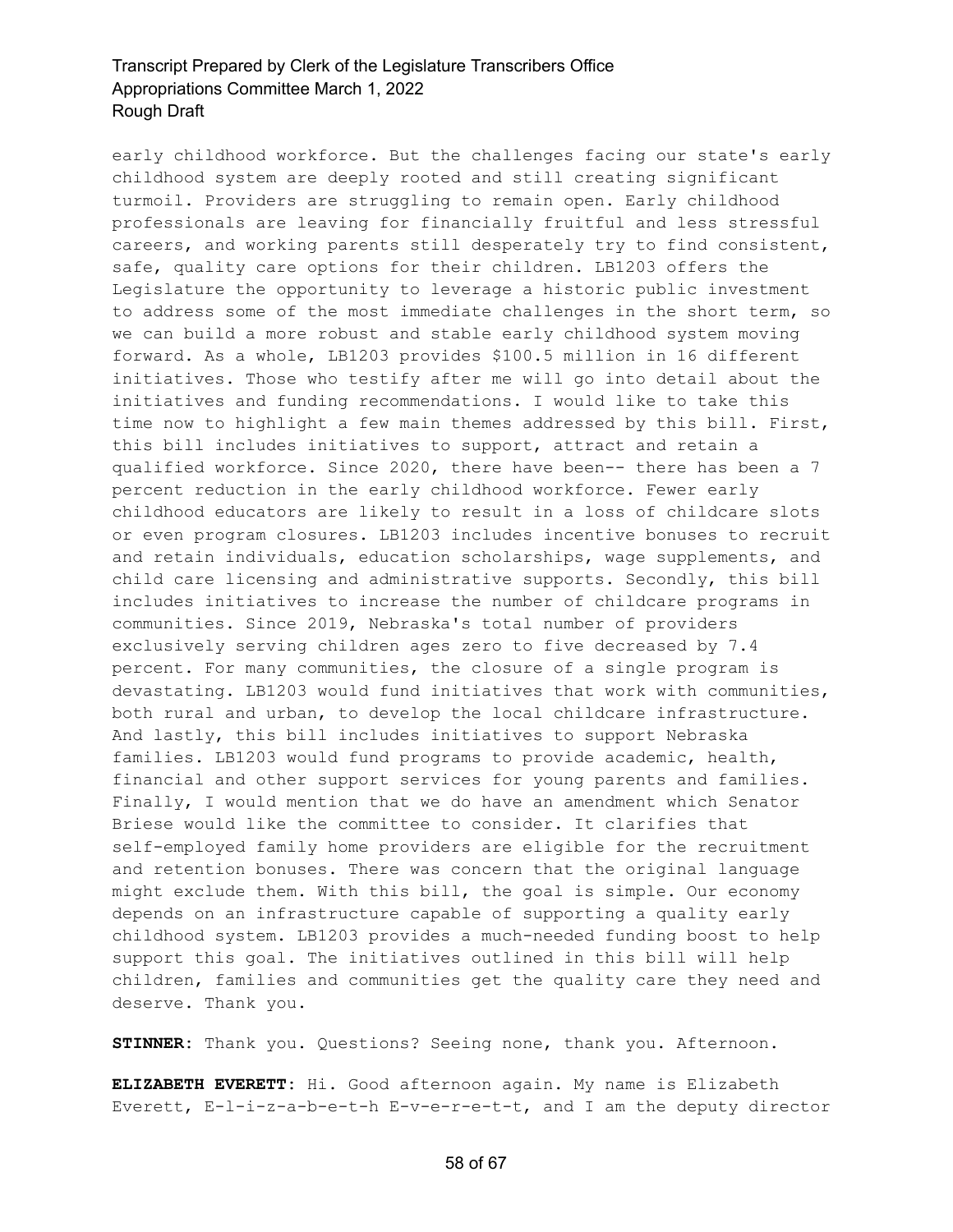of First Five Nebraska. First Five Nebraska is a statewide public policy organization that promotes quality early learning environments for all children in Nebraska. I am here today to testify in support of LB1203 and would like to thank Senator Briese for his leadership on this issue. So the page is passing out my testimony and the briefs on each component of the bill, so I won't go into detail on that. What I would like to do is provide a brief overview of our current childcare landscape and why, if we don't support the childcare industry, we will not be able to provide for our workforce and help grow our economy. So right now, to put it into context again, prior to the pandemic, Nebraska was losing annually around \$745 million because of a lack of access to quality childcare options. COVID-19 has only made the situation worse. We are still ranked second in the number of children for single mothers in the workforce. We are still ranked sixth in the nation for all-- children with all available parents in the workforce. So we have a very high employment-- you know, a low unemployment rate, a lot of work-- workforce-- and a lot of parents who are working in the workforce. So because of that, look at our childcare infrastructure right now. We have seen a 7.4 percent decrease in programs exclusively serving children zero to five. We went from around 2,826 programs down to 2,618 programs. We have seen a 7 percent reduction statewide in the childcare workforce. We went from 11,135 individuals down to 10,315 individuals. Strikingly, only 560-- 5,667 of the childcare workers in the field in 2021 were new individuals, so that means that we lost around 49 percent of the childcare workforce. We were able to gain that with the new individuals, but we had a turnover of about half-- half of the workforce that we have right now. So a 49 percent turnover is pretty significant for this industry. And look at the childcare gap numbers. So on page 2 of the brief, it actually provides specific detail analysis on the childcare gap-- gap numbers by legislative district. That shows you how many kids in your district do not have access to quality care, compared to those who do. So for each family home provider that we-- that closes, like I mentioned, we lose around 10 to 12 childcare slots. Childcare centers that depend on different guidelines, we can lose anywhere from 4 infant slots up to 12 childcare slots for four- and five-year-olds. So for us, you know, the-- the situation is pretty simple and clear. We are losing an early childhood workforce that is needed for our working parents. So right now, LB1203 does provide around \$100.5-- \$100.5 hundred point five million dollars for childcare purposes. I would like to prioritize the retention and recruitment bonuses, so the \$50 million that we have asked for. This would provide a monthly \$350 for each childcare professional, self-employed and fully employed, and it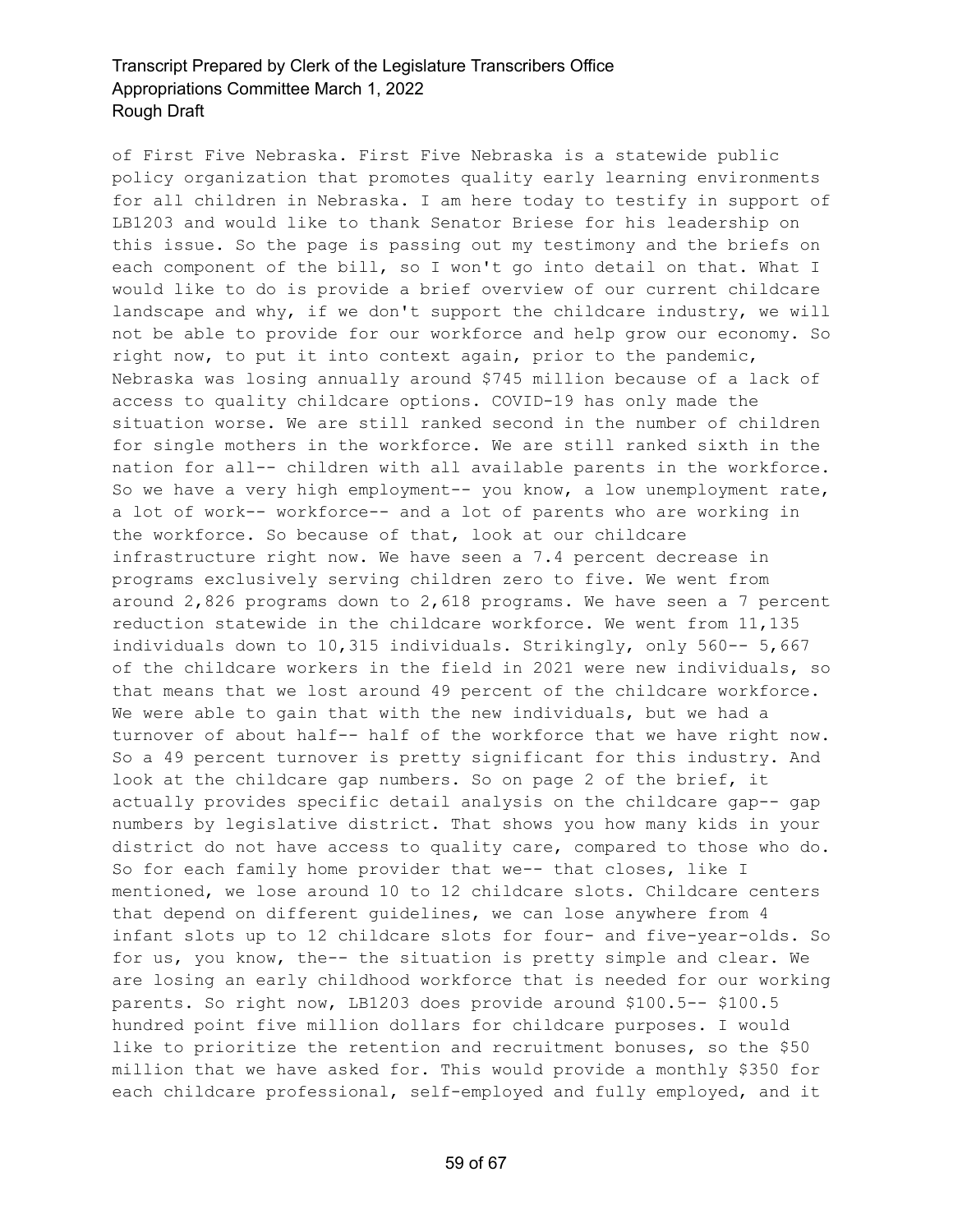would bump their mean annual income from \$12 an hour to \$14 an hour, meaning that their salary for each year would be around \$25,030 to \$29,200. Although it's only for one year, you know, a national survey did show that a lot of childcare professionals understand that this federal money is only one-time, so they would just appreciate any income alleviation that they could get from these federal dollars. So LB1203, unfortunately, is not a silver bullet. It's not going to solve our entire childhood crisis, but it will help our working parents. It will help parents like myself, for instance. Like I mentioned before, I do not have childcare right now. My husband, who is a police officer, had to take time off again in order for me to come and testify today. It will help working parents all across the state, again, where we rank extremely high for even single mothers and both parents in the workforce, working full-time jobs and having children under the age of six. So for us, LB1203 is a good start, and it's a perfect way for us to help-- help stabilize the industry. And then hopefully we'll be able to introduce legislation in the following years that will help improve our situation. So thank you again. And I also, since this will be my last time testifying in front of this committee for Chairman Stinner, I just want to again thank you for your leadership on early childhood issues as well. So thank you, and I'm happy to answer any questions that you might have.

**STINNER:** Thank you. Questions? Seeing none, thank you very much.

**ELIZABETH EVERETT:** Thank you.

**ROBERT PATTERSON:** Good afternoon.

**STINNER:** Good afternoon.

**ROBERT PATTERSON:** My name is Robert Patterson, R-o-b-e-r-t P-a-t-t-e-r-s-o-n. I've been the leader at Kids Can Community Center for the past 23 years. Kids Can is a nonprofit in south Omaha with a mission to educate, engage, and inspire children through early childhood care and out-of-school experiences. Our main center and our after-school sites are all state licensed, and we all accept all families who qualify for subsidies. As a childcare provider and advocate, I support every aspect of this bill. As you know, there's a lot in here, but I was going to touch on two sections today. The first is Section 2, which assists families on waiving co-payments. These co-payments, they're sometimes called family fees, are individually assessed for each household. Historically, some of these fees have been substantial, and I have a couple examples that I have in my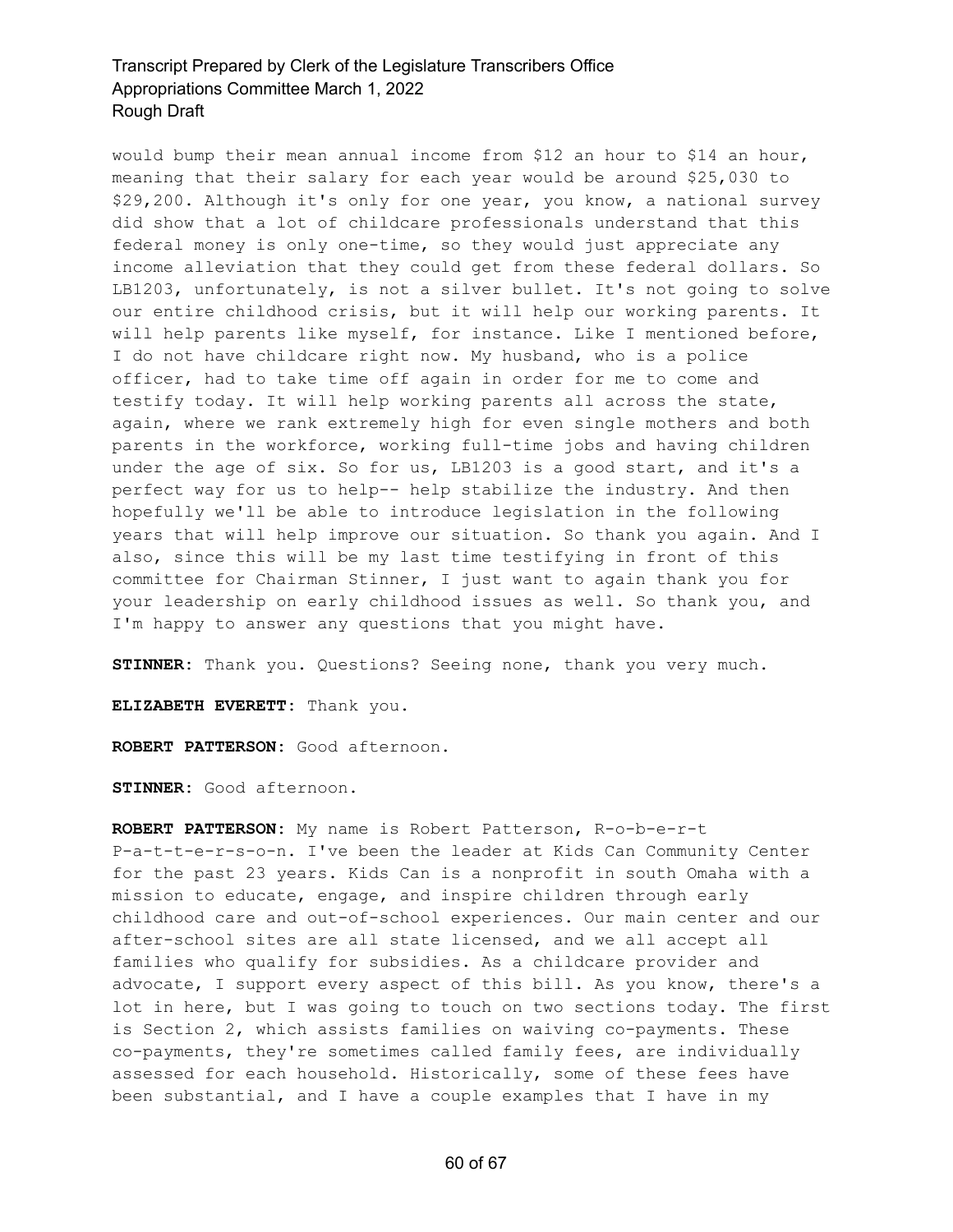written testimony. I'm trying to truncate it for you since it's getting later in the day. The one I will talk about right now is the Cortez [PHONETIC] family. It's a multigenerational home that has two children in our early childhood program at Kids Can. Their co-payments are \$469 each month, and that's about \$5,600 per year, or, for their household income, 16 percent of their household income. So for a family already deemed low income and to already have received-- in order to have received subsidies, this high copayment sometimes make it really difficult for them to make ends meet. For these families that are struggling, childcare would be unattainable without subsidies. But when these large co-payments are imposed on them, they're sometimes faced to make impossible decisions. Do they put money to these co-payments or clothes or food or the electric bill? A lot of times, it's the childcare that does not get the co-payments, and then we just have to kind of make up the difference on our-- on our own. By temporarily waiving these co-payments, it would alleviate at least one more obstacle for families trying to move out of the cycle of poverty. The past two years have been tough on everyone, but I can attest for our families it's been twofold. Many of them work in the front-line jobs of food service, healthcare and first response. The second part I want to focus on is Section 17, which is the retention and recruitment allowances for early childhood professionals. Like many front-line staff across all sectors, childcare workers have historically been deemed the most essential but the least paid. Childcare staff are usually more than twice as likely to-- than other occupations to live below the poverty line, meaning they also turn to federal programs to meet their own basic needs. An estimated 43 percent of childcare workforce in the United States receives some sort of government assistance, and that's according to Child Care Aware of America in 2019. The pandemic illustrated the need for secure and steady childcare at all times. Unlike other businesses, we don't have the luxury to work from home or to only be open three days a week or to have a 20:1 child-to-adult staff ratio because we don't have enough staff that day. Children are the most important investment that we can make in our communities. However, the amount of our investment doesn't always reflect that importance, so we need to value our childcare workers by compensating them appropriately. The proposed monthly allowance is an important tool for not only attracting talented and caring individuals, but retaining them as part of a long-term career path. On behalf of providers like Kids Can, who have never stopped providing care in the past two years, I want to thank you for your support of LB1203 and I'm happy to answer any other questions you might have.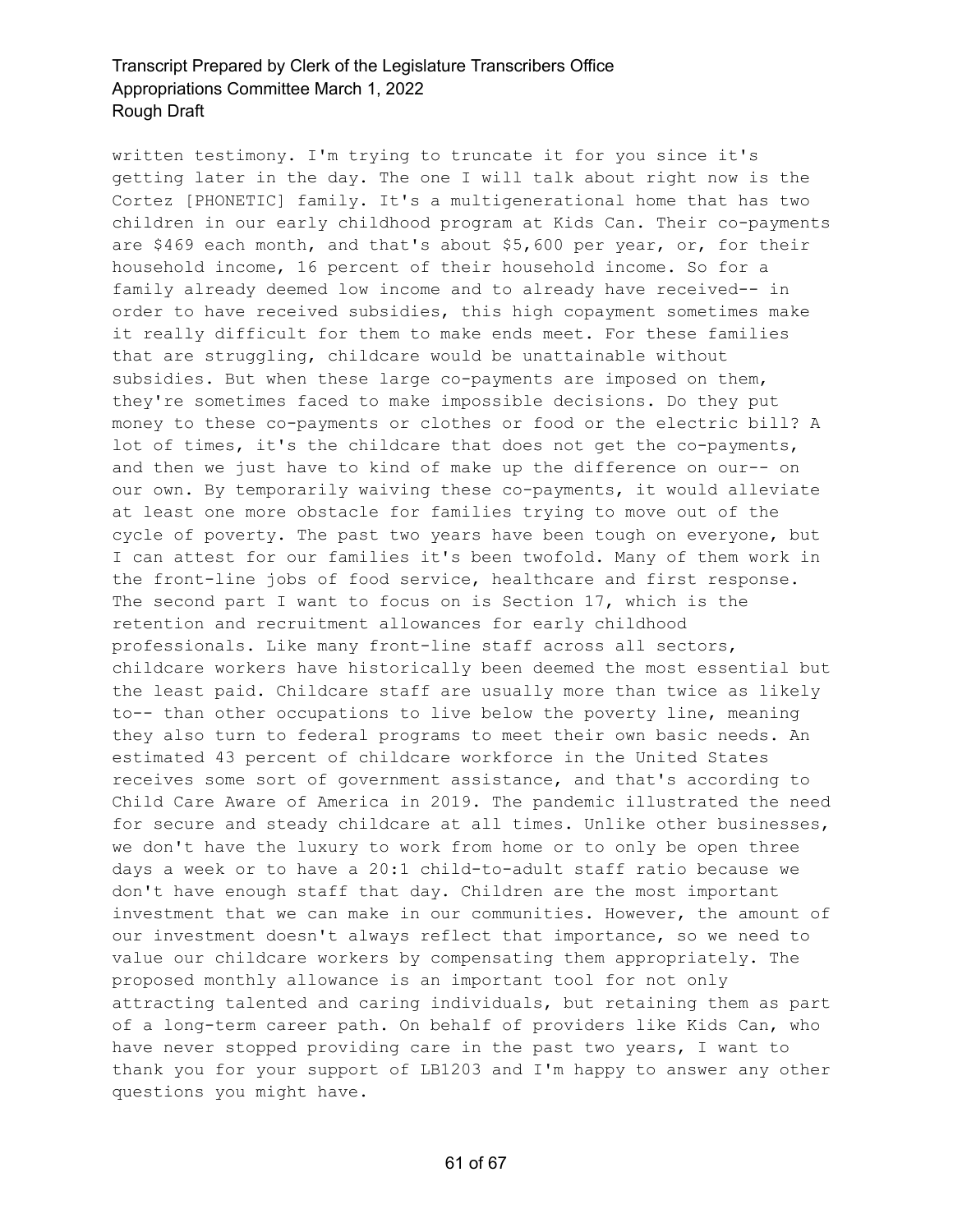**STINNER:** Any questions? Seeing none, thank you.

**ROBERT PATTERSON:** Thank you.

**STINNER:** Good afternoon.

**KRISTEN HASSEBROOK:** Good afternoon, Chairman Stinner, members of the Appropriations Committee, my name is Kristin Hassebrook, K-r-i-s-t-e-n H-a-s-s-e-b-r-o-o-k, and I'm here today on behalf of the Nebraska Chamber, the Greater Omaha Chamber, and the Lincoln Chamber of Commerce in support of LB1203. Affordable, available and quality childcare is directly linked to workforce par-- participation. The sheer number of individuals leaving the workforce to care for their children or the COVID 19 pandemic proves it. Childcare is essential for working parents to enter, reenter and stay in the workforce as our economy recovers, and research also shows that the availability of childcare increases workplace productivity and local economic activity. Additionally, childcare options are one of the top considerations for families looking to relocate to Nebraska communities, yet 91 percent of Nebraska communities have insufficient childcare resources to meet the need and lack available talent and av-- and of available childcare workforce continue to dominate the priorities of Nebraska businesses across our state, as evidenced by a survey conducted by the Nebraska Chamber during the summer of 2021. The Nebraska business community supports initiatives that will deliver high-quality early childhood care and education statewide, and so that's why we're proud to support LB1203. Today, we've been asked to specifically highlight the provision in LB1203 that would provide \$19 million to contract with an outside entity to increase childcare capacity in areas of need by increasing local community infrastructure. Childcare services took some of the toughest blows from the pandemic. Many were forced to shut down and suffer operating losses which could have fatal or long term consequences. It is these same businesses that are relied upon to truly keep Nebraska working and growing as they serve both our existing and future workforce. Efforts must be made to increase childcare supply. A concept envisioned for these funds is similar to one previously proposed by the Nebraska Department of Health and Human Services that would have supported grants to encourage business and childcare partnerships for on-site or nearby child care centers that would serve their employees. This \$19 million would also help address another barrier to childcare capacity growth, which is the need for local community infrastructure. Grants could support the planning, development and implementation of building out childcare capacity in areas of the state by supporting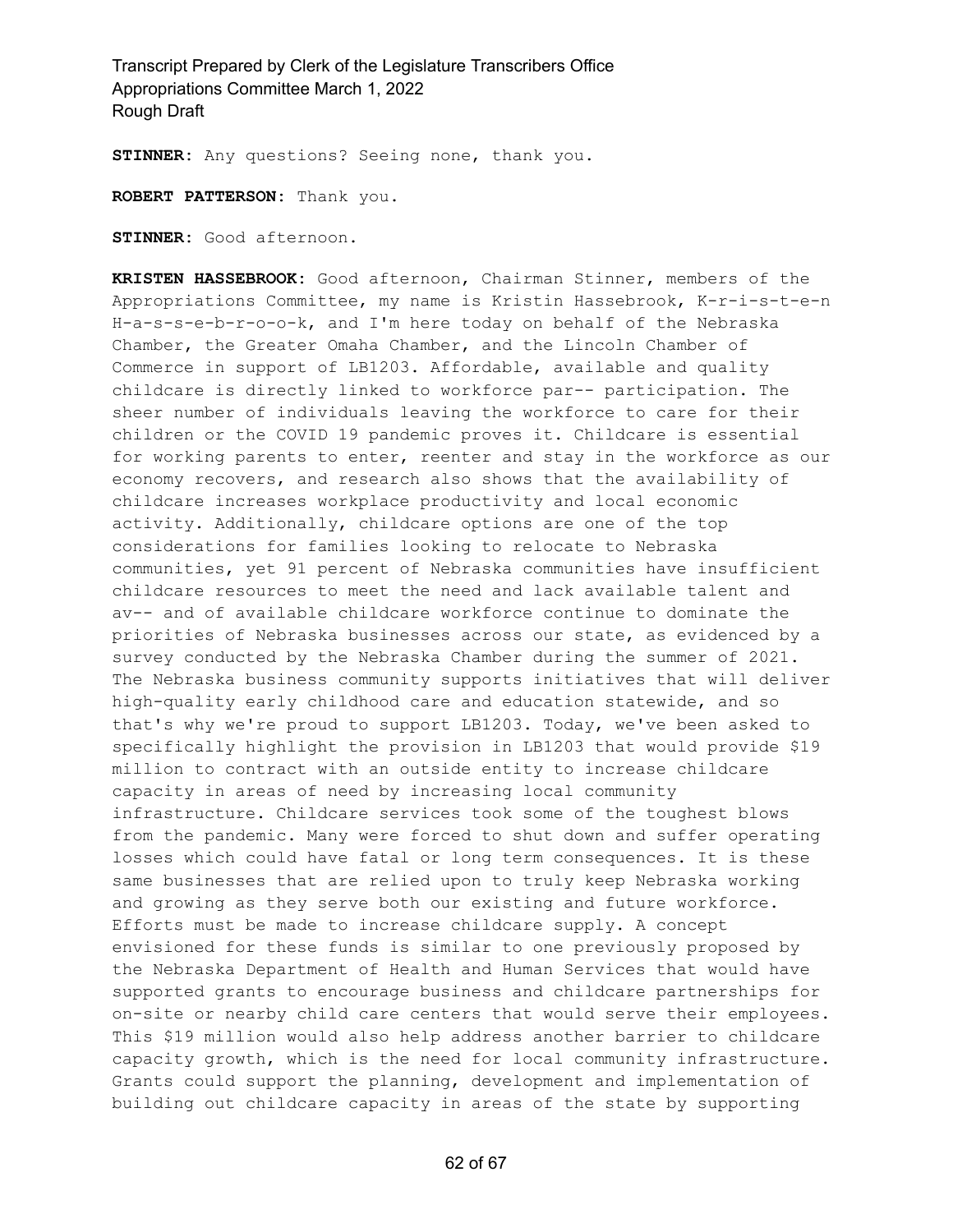businesses, schools, communities or even in-home providers. We would encourage the committee to advance LB1203, and I'm happy to answer any questions.

**STINNER:** Any questions? Has the chamber done any survey work on people who have left the profession, closed a day-care center due to COVID? And do you survey them and ask them, if you have a grant program, would you reopen?

**KRISTEN HASSEBROOK:** We have not done that exact survey. The survey data we did conduct over the summer indicated number-one priority, general-- you know, top-- number three-- top three, you know, challenges for business: lack of available talent; in second and third, in terms of community challenges, education and childcare was in the top three. And the raw notes from those sessions indicated that when they say education and childcare, they really were focused on sort of that childcare workforce and their-- the access to that for their employees.

**STINNER:** So if you were going to rank this among all of the requests that the Chamber has relative to workforce, where would this rank?

**KRISTEN HASSEBROOK:** Oh, that would be a tough one off the top of my- my head, but certainly it's an important priority for the state.

**STINNER:** Do you have any statistics on how many people are still out of the workforce because they can't get childcare?

**KRISTEN HASSEBROOK:** No, but we do know that we're still about 30,000 individuals missing from the workforce in terms of just data tracking from the Department of Labor in terms of folks who still haven't returned, and we're also still down about 30,000 jobs from pre-pandemic level. I can't say that those are dir-- all directly tied, but-- but that's the data I do have.

**STINNER:** So we're down jobs, but our unemployment is down lower than 1.8, so--

**KRISTEN HASSEBROOK:** Literally everyone who could possibly working-- I mean, it's-- the-- the unemployment data is, you know, you have to be, you know, ready, available to-- to work. If you're not looking or if you're at home caring for-- for children and you've opted--

**STINNER:** The-- it-- it just tells you that--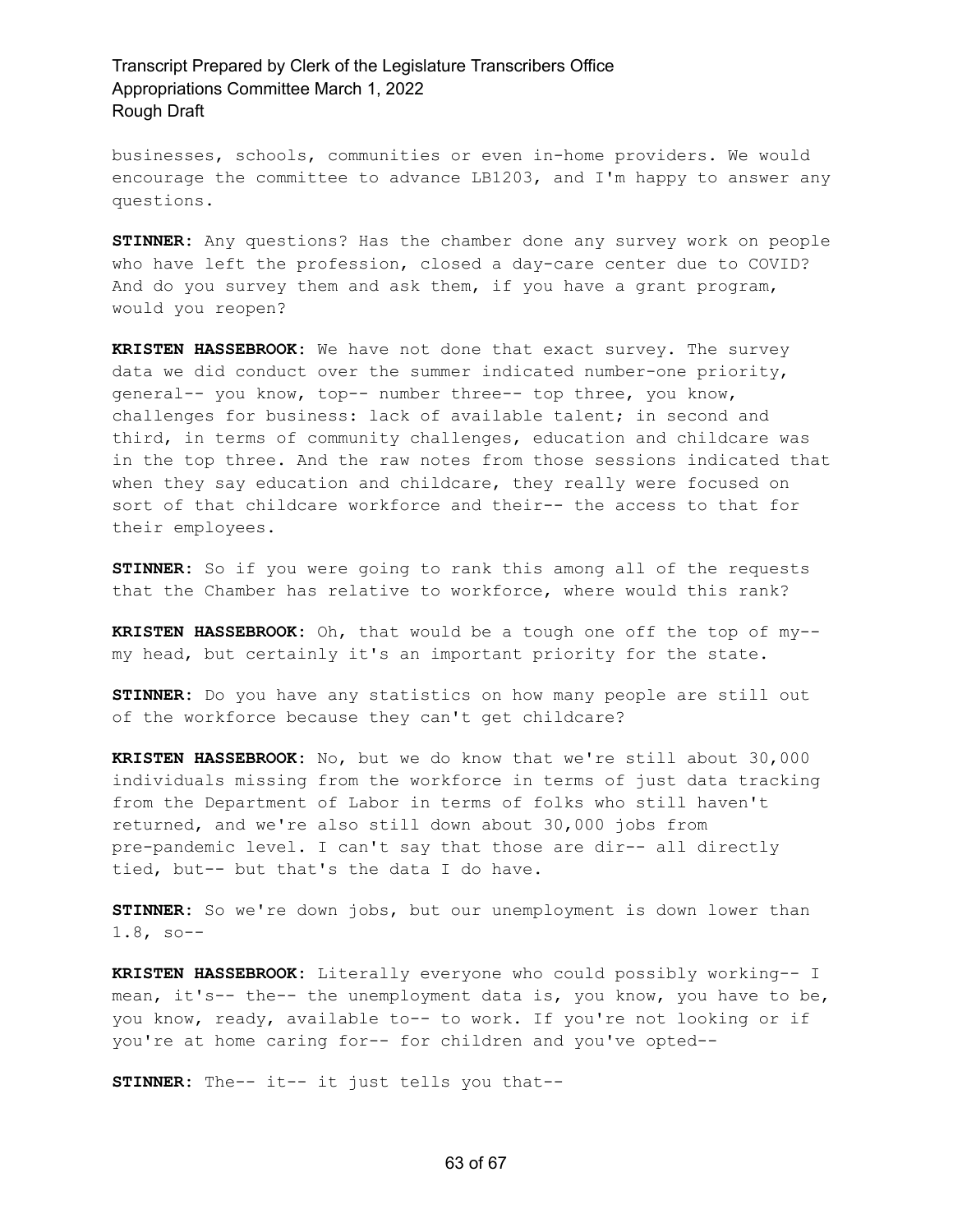**KRISTEN HASSEBROOK:** --out of the-- the workforce, you're not considered--

**STINNER:** It tells you that the workforce pre-COVID is not the same amount of workforce after COVID.

#### **KRISTEN HASSEBROOK:** Yes,

**STINNER:** So of the active workforce, we're-- we're down 30,000, is what you're saying.

#### **KRISTEN HASSEBROOK:** Yes.

**STINNER:** And you don't-- you believe-- well, some of that's retirement, but you don't have a number relative to--

**KRISTEN HASSEBROOK:** I can certainly look into finding that data for you.

**STINNER:** Very good. Thank you. Any additional questions? Seeing none, thank you. Afternoon.

**DAN MAUK:** Good afternoon. Chairman Stinner. members of the comm- committee, my name is Dan Mauk; it's spelled D-a-n M-a-u-k. I'm the executive director of the Nebraska City Area Economic Development Corporation, and today also I'm representing the Nebraska Economic Developers Association, testifying in support of LB1203. In my 24-year career in community economic development. I first noticed childcare as an economic development concern a few years ago. Beginning about 2015, I first heard large employers asking for our help to address childcare resources, capacity, primarily. The practice of economic development in rural Nebraska is no longer limited to job creation. New jobs also need an available workforce. Any workforce expansion also requires affordable housing and available childcare. In short, a job needs a worker, who needs an address and needs childcare. Even before the pandemic, the childcare industry was challenged by the friction between affordability of care and the provider's ability to pay a wage that attracts quality caregivers. The global pandemic has markedly exacerbated that friction, increasing the capacity problem. Nebraska has the highest labor participation rate in the nation at 71 percent; of Nebraska families with children, 64 percent have all available parents-- parents in the workforce, which in most cases requires outside care for their children. Nebraska also has the lowest unemployment rate, as you just mentioned, Chairman Stinner. There's a significant number of women that have left the workforce due to a lack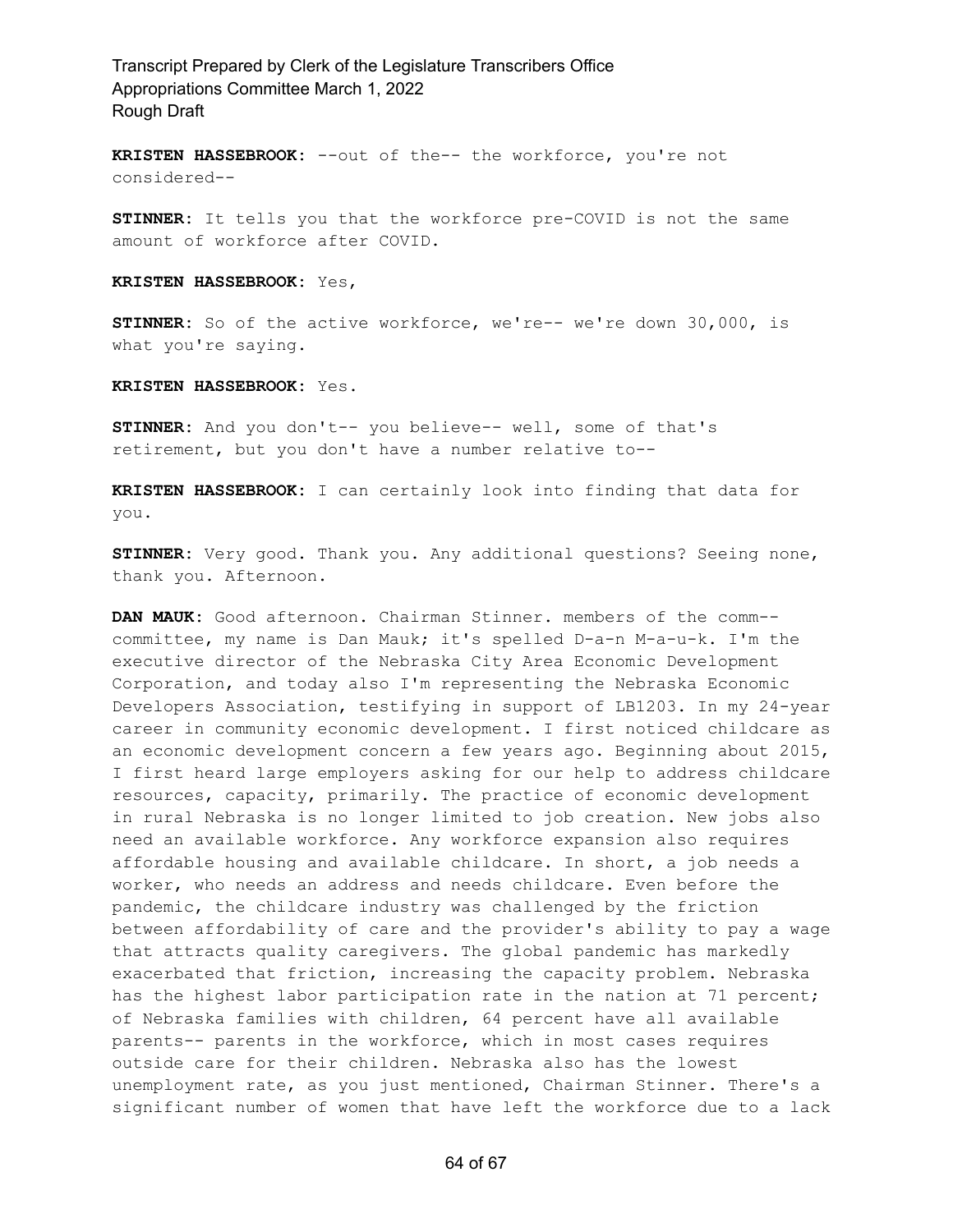of affordable, available childcare. LB1203 helps add people to the workforce by expanding childcare resources. The bill helps increase the quality of child-- of childcare operations and improve childcare affordability. For example, the bill would include funding to the Department of Health and Human Services to contract with an outside organization to increase childcare capacity in areas of need, and also add funding for retention and recruitment bonuses for childcare professionals. On behalf of our organization and the Nebraska Economic Development Association, I urge your support for LB1203 and I'm available to answer any questions.

**STINNER:** Thank you. Questions? Thank you for being so patient.

**DAN MAUK:** You were-- you're patient as well. Thank you for hearing us.

**TROY STICKELS:** I might be the last one keeping you from leaving. Thank you for having me. My name is Troy Stickels, T-r-o-y S-t-i-c-k-e-l-s. I'm the CEO of the Hastings Family YMCA, and I'm speaking to you today on behalf of the Nebraska Alliance of YMCAs. They elected me chairman, so I get here today with you. On behalf of the 14 YMCAs across the state, we appreciate the opportunity to express our strong support for Senator Briese's bill, LB1203. As you've already heard, the bill will allocate \$100.5 million of the American Rescue Act Plan to address the critical need for funding of early care, childcare, school-age and summer programs. To give you a little background, the YMCA is the largest provider of childcare in Nebraska and across the nation. Ys provide year-round care for infants, toddlers, preschoolers and school-age youth programs. The YMCA brings decades of experience and our holistic approach in developing social, emotional, academic and physical well-being of children. I'm going to share a few statistics with you that you've already heard today, but the American Rescue Plan characterizes childcare as an essential sector, with the business community walking alongside in agreement. We've heard the U.S. Chamber Foundation study, which holds the position that childcare is a two-generation workforce issue because it is essential to supporting the workforce of today and vital to developing our workforce of tomorrow. We've already heard from First Five Nebraska a study that they had where 704-- our Nebraska economy is directly affected, \$745 million annually in direct losses. Nebraska businesses lost more than \$234 million annually due to reduced productivity and turnover. One of my coworkers, who works in the South City-- South Sioux City, Nebraska, Y, shared something with us the other day. This is just one example of the impact of childcare breakdown in Nebraska, comes from the Tyson Meatpacking plant in Dakota City. The number-one and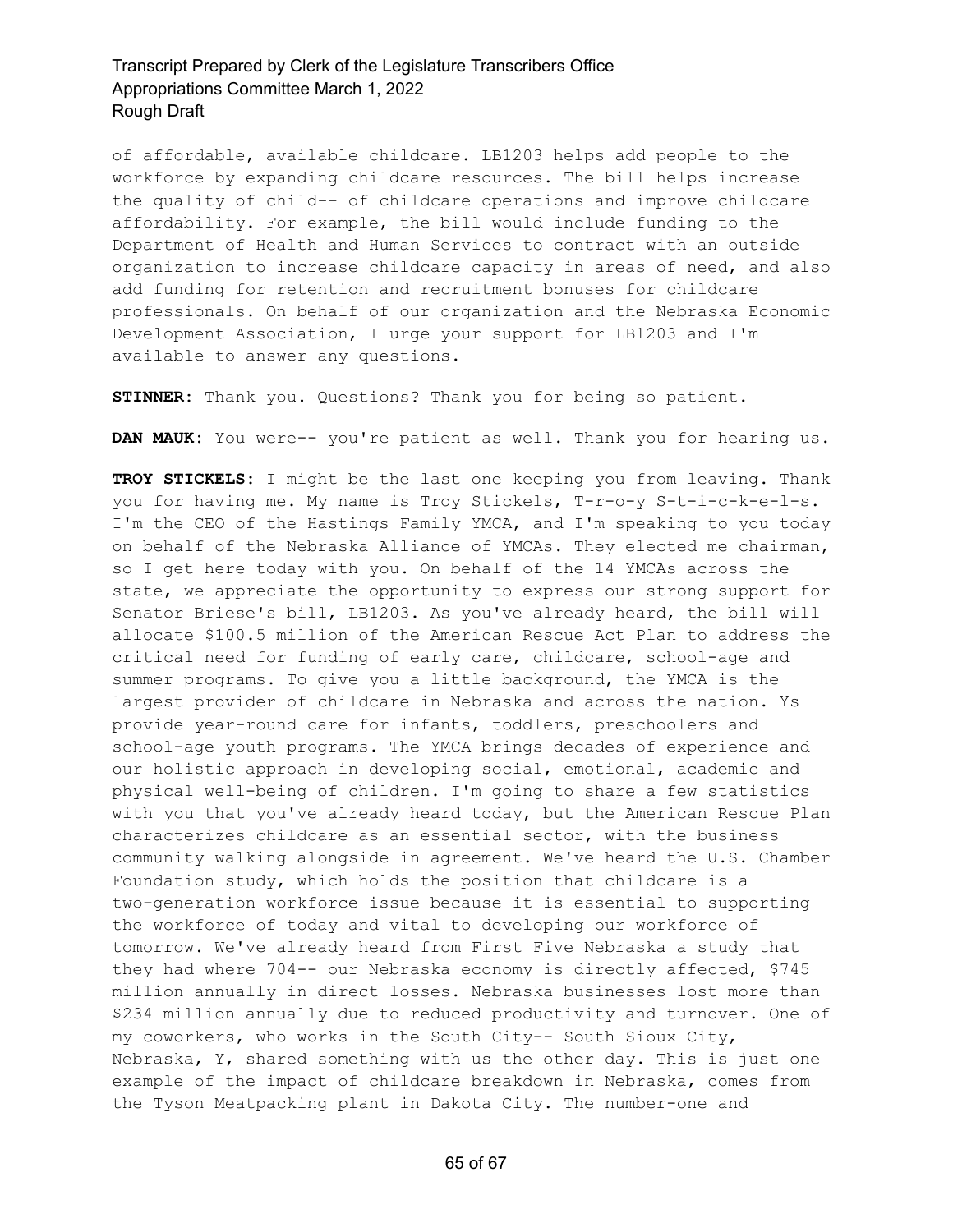number-two reasons for absenteeism and for workers quitting their jobs were related to childcare issues. In terms of the national impact, a 2021 study conducted by the Council for a Strong America, the study examined the economic impacts of the nation's childcare crisis, and it is a crisis, on working parents, employers, taxpayers and the ongoing consequences. Their verdict: an annual economic cost at \$57 billion in lost earnings, productivity and revenue. So as a vital sector, the pandemic has had a devastating impact on the childcare delivery system, including additional widespread layoffs and closures nationwide, although many YMCAs were able to provide emergency childcare for children of essential workers. Significant declines in enrollment while experiencing dramatic increases in operating expenses have created an unsustainable financial hardship for an already fragile childcare system operating on very thin margins. As a greater number of parents return to work, ongoing staffing shortages remain a huge barrier to our ability to restore prior capacity levels. I can speak from experience. We take care of about 400 kids a day. We could take care of more if we had more staff, so this bill would go a long way in helping us with that. Many of the-- of the core financial problems were endemic to the childcare sector pre-pandemic. I was at a conference in September of 2019 that was put on by the Buffett Institute. Senator Briese was there. The light came on, so I'm going to skip to his quote, but there was 415 people at that conference from 92 cities. That tells you how important it was. And Senator Breeze's quote was: In Lincoln, we talk all the time about growing the state. I want to submit to you that one of the key factors in growing our state is early childhood programs. That's the key to workforce development. It's the key to growing Nebraska. So we would really appreciate your support for all aspects of this bill, and I will answer any questions you have.

**STINNER:** Any questions? Seeing none, thank you.

**TROY STICKELS:** All right, thanks.

**STINNER:** Afternoon.

**NICK BROTZEL:** Hi, good afternoon. I think maybe I get to round you out, so I'll keep it brief. Chairman Stinner, members of the Appropriations Committee, my name is Nick Brotzel. For the record, that's N-i-c-k B-r-o-t-z-e-l, here to testify in support of LB1203, and I want to thank Senator Briese for his work on this bill. We appreciate that this bill was informed by significant provider feedback and includes targeted investments across the care continuum.